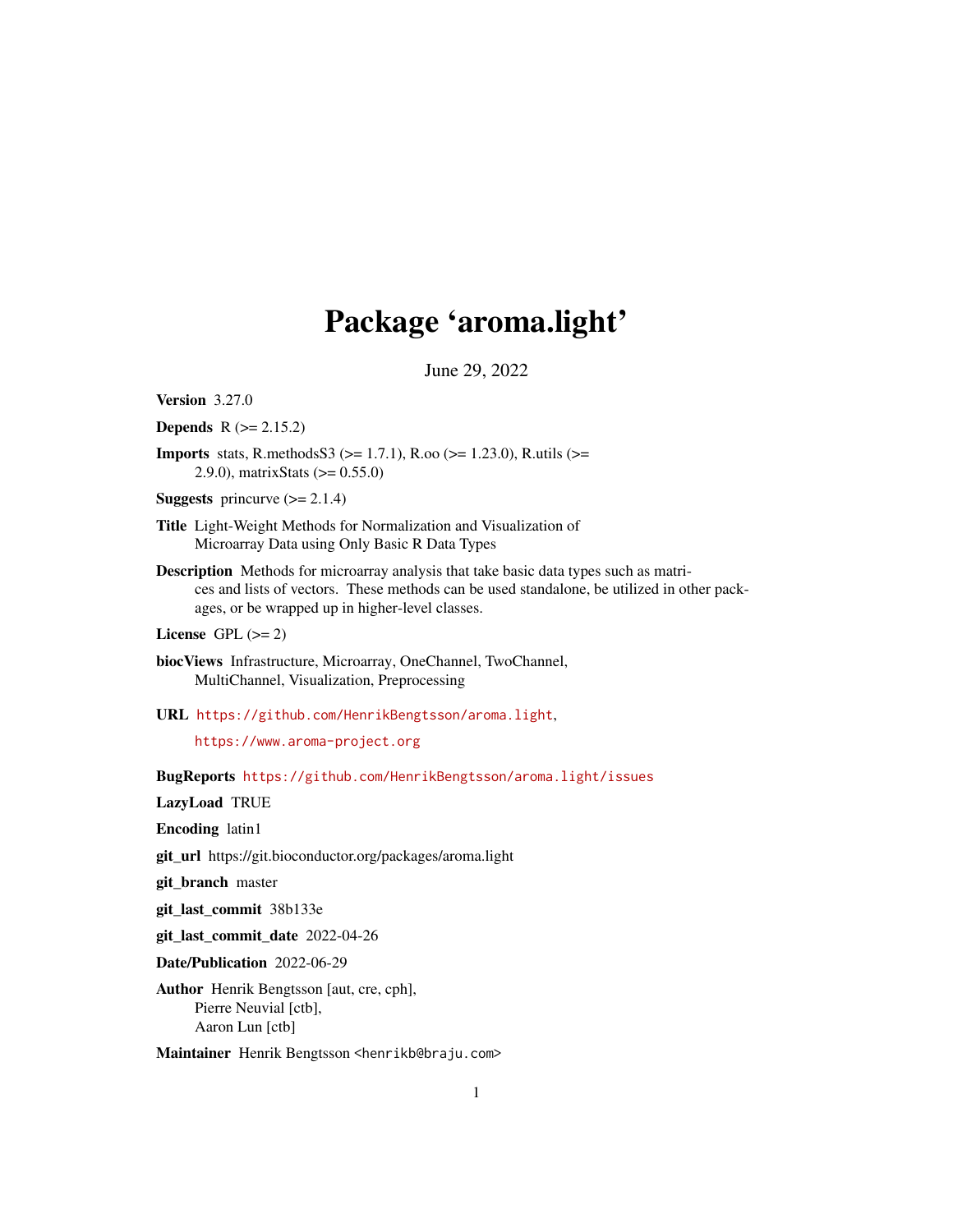## <span id="page-1-0"></span>R topics documented:

|       | $aroma. light-package. \ldots \ldots \ldots \ldots \ldots \ldots \ldots \ldots \ldots \ldots \ldots \ldots \ldots$ | $\overline{2}$ |
|-------|--------------------------------------------------------------------------------------------------------------------|----------------|
|       |                                                                                                                    | 5              |
|       |                                                                                                                    | $\overline{7}$ |
|       |                                                                                                                    | 8              |
|       |                                                                                                                    | 10             |
|       |                                                                                                                    | 13             |
|       |                                                                                                                    | 15             |
|       |                                                                                                                    | 17             |
|       |                                                                                                                    | 20             |
|       |                                                                                                                    | 22             |
|       |                                                                                                                    | 23             |
|       |                                                                                                                    | 25             |
|       | iwpca                                                                                                              | 27             |
|       |                                                                                                                    | 29             |
|       |                                                                                                                    | 31             |
|       |                                                                                                                    | 35             |
|       |                                                                                                                    | 36             |
|       |                                                                                                                    | 40             |
|       |                                                                                                                    | 41             |
|       |                                                                                                                    | 48             |
|       |                                                                                                                    | 50             |
|       |                                                                                                                    | 51             |
|       |                                                                                                                    | 53             |
|       |                                                                                                                    | 55             |
|       |                                                                                                                    | 56             |
|       |                                                                                                                    | 57             |
|       |                                                                                                                    | 58             |
|       |                                                                                                                    | 59             |
|       |                                                                                                                    | 60             |
|       |                                                                                                                    | 61             |
|       |                                                                                                                    | 62             |
|       |                                                                                                                    | 63             |
|       |                                                                                                                    | 64             |
| Index |                                                                                                                    | 69             |

aroma.light-package *Package aroma.light*

## Description

Methods for microarray analysis that take basic data types such as matrices and lists of vectors. These methods can be used standalone, be utilized in other packages, or be wrapped up in higherlevel classes.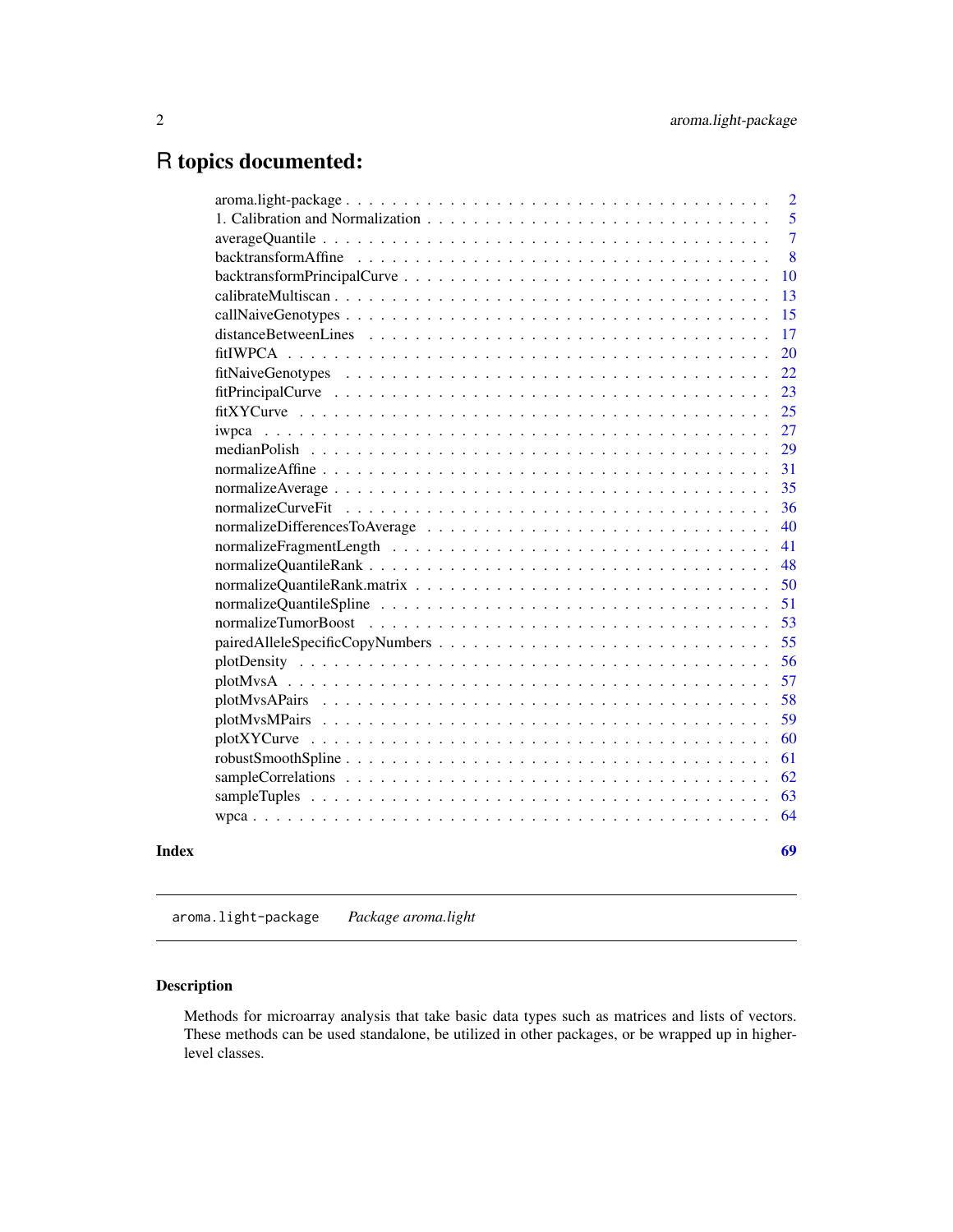#### <span id="page-2-0"></span>Installation

To install this package, see [https://bioconductor.org/packages/release/bioc/html/aroma.](https://bioconductor.org/packages/release/bioc/html/aroma.light.html) [light.html](https://bioconductor.org/packages/release/bioc/html/aroma.light.html).

#### To get started

For scanner calibration:

1. see [calibrateMultiscan](#page-12-1)() - scan the same array two or more times to calibrate for scanner effects and extended dynamical range.

To normalize multiple single-channel arrays all with the same number of probes/spots:

- 1. [normalizeAffine](#page-30-1)() normalizes, on the intensity scale, for differences in offset and scale between channels.
- 2. [normalizeQuantileRank](#page-47-1)(), [normalizeQuantileSpline](#page-50-1)() normalizes, on the intensity scale, for differences in empirical distribution between channels.

To normalize multiple single-channel arrays with varying number probes/spots:

1. [normalizeQuantileRank](#page-47-1)(), [normalizeQuantileSpline](#page-50-1)() - normalizes, on the intensity scale, for differences in empirical distribution between channels.

To normalize two-channel arrays:

- 1. [normalizeAffine](#page-30-1)() normalizes, on the intensity scale, for differences in offset and scale between channels. This will also correct for intensity-dependent affects on the log scale.
- 2. [normalizeCurveFit](#page-35-1)() Classical intensity-dependent normalization, on the log scale, e.g. lowess normalization.

To normalize three or more channels:

1. [normalizeAffine](#page-30-1)() - normalizes, on the intensity scale, for differences in offset and scale between channels. This will minimize the curvature on the log scale between any two channels.

#### Further readings

Several of the normalization methods proposed in [1]-[7] are available in this package.

#### How to cite this package

Whenever using this package, please cite one or more of [1]-[7].

#### Wishlist

Here is a list of features that would be useful, but which I have too little time to add myself. Contributions are appreciated.

• At the moment, nothing.

If you consider to contribute, make sure it is not already implemented by downloading the latest "devel" version!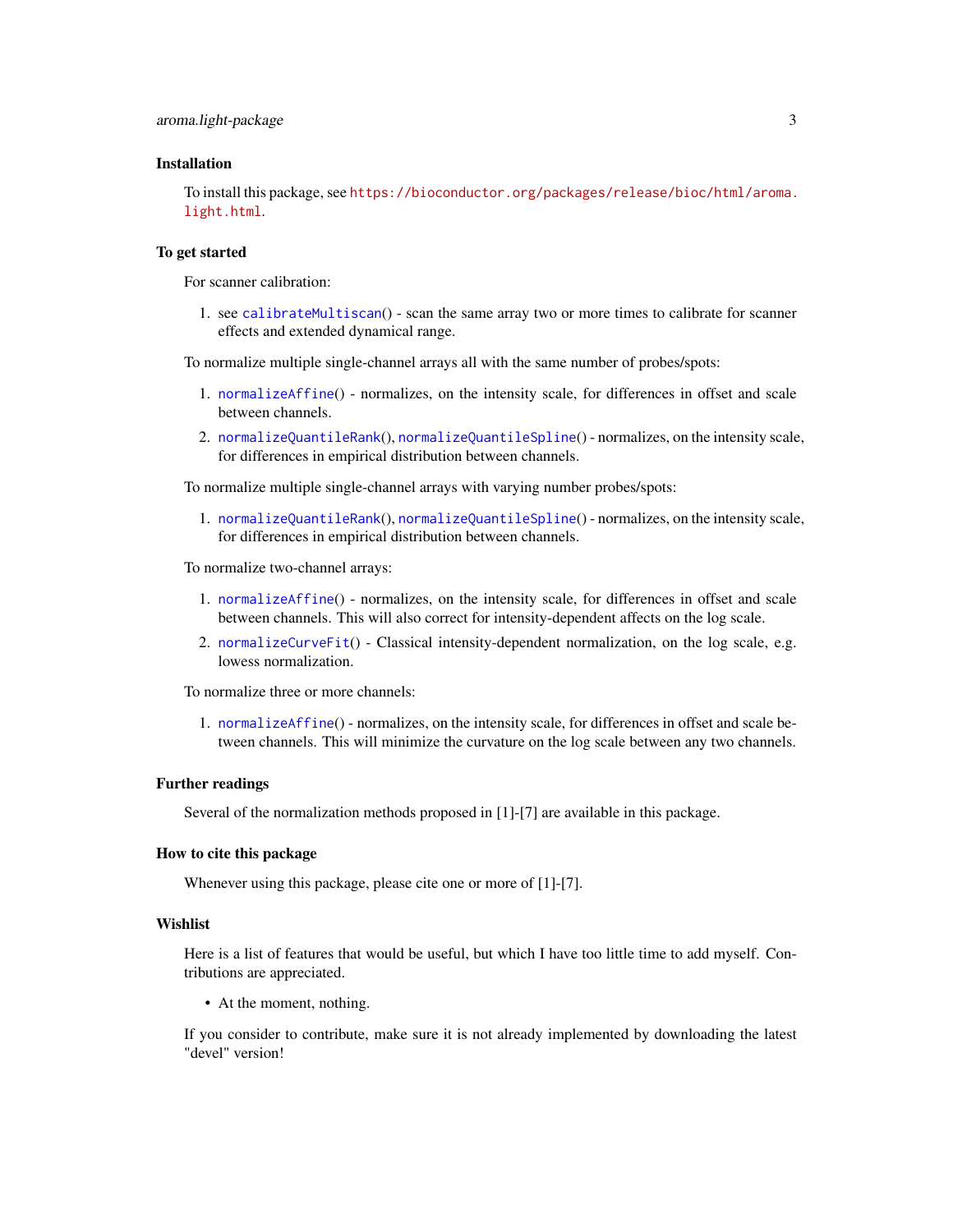#### License

The releases of this package is licensed under GPL version 2 or newer.

NB: Except for the robustSmoothSpline() method, it is alright to distribute the rest of the package under LGPL version 2.1 or newer.

The development code of the packages is under a private licence (where applicable) and patches sent to the author fall under the latter license, but will be, if incorporated, released under the "release" license above.

## Author(s)

Henrik Bengtsson, Pierre Neuvial, Aaron Lun

#### References

Some of the reference below can be found at <https://www.aroma-project.org/publications/>.

[1] H. Bengtsson, *Identification and normalization of plate effects in cDNA microarray data*, Preprints in Mathematical Sciences, 2002:28, Mathematical Statistics, Centre for Mathematical Sciences, Lund University, 2002.

[2] H. Bengtsson, *The R.oo package - Object-Oriented Programming with References Using Standard R Code*, In Kurt Hornik, Friedrich Leisch and Achim Zeileis, editors, Proceedings of the 3rd International Workshop on Distributed Statistical Computing (DSC 2003), March 20-22, Vienna, Austria. <http://www.ci.tuwien.ac.at/Conferences/DSC-2003/Proceedings/>

[3] H. Bengtsson, *aroma - An R Object-oriented Microarray Analysis environment*, Preprints in Mathematical Sciences (manuscript in preparation), Mathematical Statistics, Centre for Mathematical Sciences, Lund University, 2004.

[4] H. Bengtsson, J. Vallon-Christersson and G. Jönsson, *Calibration and assessment of channelspecific biases in microarray data with extended dynamical range*, BMC Bioinformatics, 5:177, 2004.

[5] Henrik Bengtsson and Ola Hössjer, *Methodological Study of Affine Transformations of Gene Expression Data*, Methodological study of affine transformations of gene expression data with proposed robust non-parametric multi-dimensional normalization method, BMC Bioinformatics, 2006, 7:100.

[6] H. Bengtsson, R. Irizarry, B. Carvalho, and T. Speed, *Estimation and assessment of raw copy numbers at the single locus level*, Bioinformatics, 2008.

[7] H. Bengtsson, A. Ray, P. Spellman and T.P. Speed, *A single-sample method for normalizing and combining full-resolutioncopy numbers from multiple platforms, labs and analysis methods*, Bioinformatics, 2009.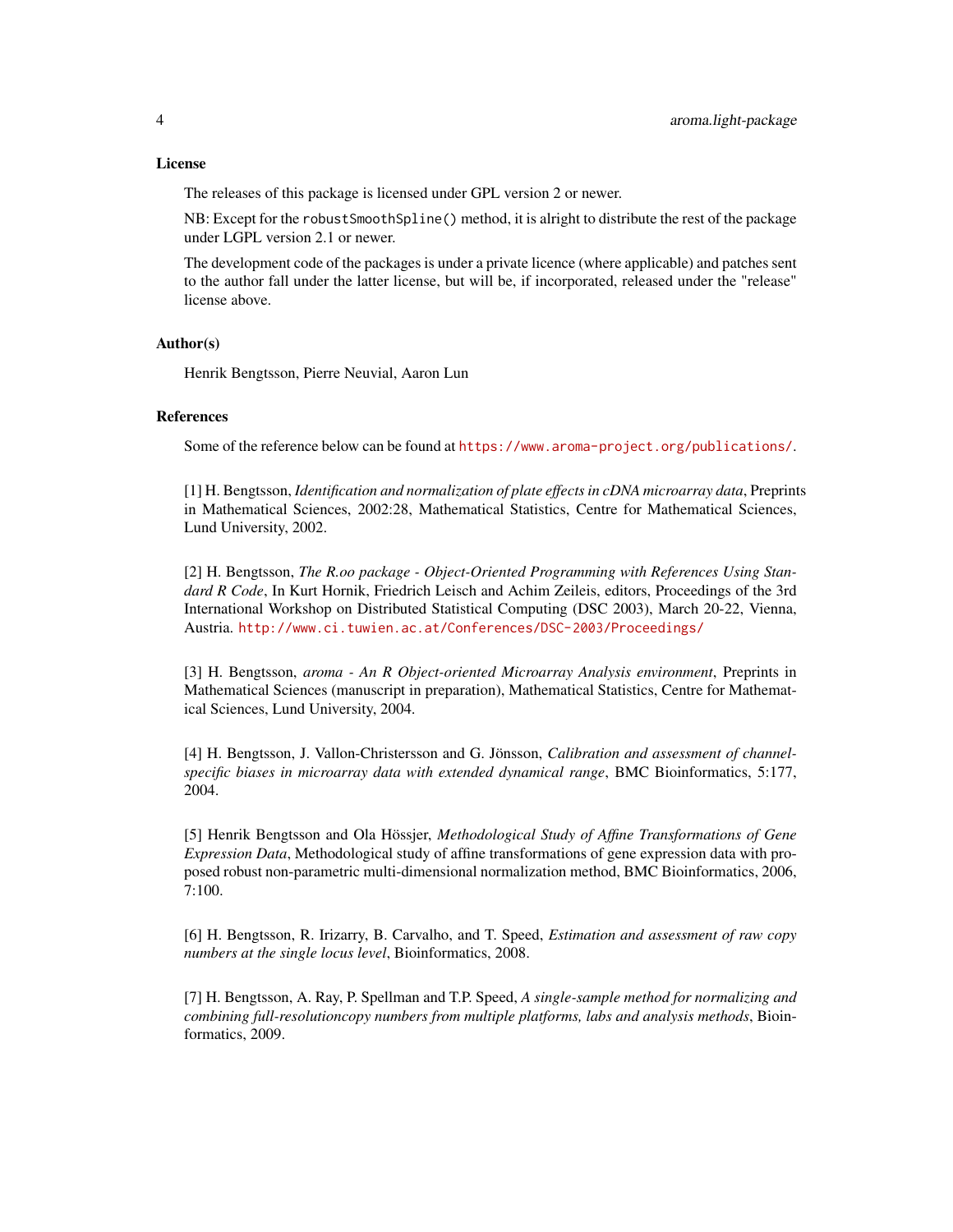<span id="page-4-0"></span>[8] H. Bengtsson, P. Neuvial and T.P. Speed, *TumorBoost: Normalization of allele-specific tumor copy numbers from a single pair of tumor-normal genotyping microarrays*, BMC Bioinformatics, 2010, 11:245. [PMID 20462408]

1. Calibration and Normalization

*1. Calibration and Normalization*

#### **Description**

In this section we give *our* recommendation on how spotted two-color (or multi-color) microarray data is best calibrated and normalized.

#### Classical background subtraction

We do *not* recommend background subtraction in classical means where background is estimated by various image analysis methods. This means that we will only consider foreground signals in the analysis.

We estimate "background" by other means. In what is explain below, only a global background, that is, a global bias, is estimated and removed.

#### Multiscan calibration

In Bengtsson et al (2004) we give evidence that microarray scanners can introduce a significant bias in data. This bias, which is about 15-25 out of 65535, *will* introduce intensity dependency in the log-ratios, as explained in Bengtsson & Hössjer (2006).

In Bengtsson et al (2004) we find that this bias is stable across arrays (and a couple of months), but further research is needed in order to tell if this is true over a longer time period.

To calibrate signals for scanner biases, scan the same array at multiple PMT-settings at three or more (K >= 3) different PMT settings (preferably in decreasing order). While doing this, *do not adjust the laser power settings*. Also, do the multiscan *without* washing, cleaning or by other means changing the array between subsequent scans. Although not necessary, it is preferred that the array remains in the scanner between subsequent scans. This will simplify the image analysis since spot identification can be made once if images aligns perfectly.

After image analysis, read all K scans for the same array into the two matrices, one for the red and one for the green channel, where the K columns corresponds to scans and the N rows to the spots. It is enough to use foreground signals.

In order to multiscan calibrate the data, for each channel separately call  $Xc \leq \text{calibrateMult}$ where  $X$  is the NxK matrix of signals for one channel across all scans. The calibrated signals are returned in the Nx1 matrix Xc.

Multiscan calibration may sometimes be skipped, especially if affine normalization is applied immediately after, but we do recommend that every lab check at least once if their scanner introduce bias. If the offsets in a scanner is already estimated from earlier multiscan analyses, or known by other means, they can readily be subtracted from the signals of each channel. If arrays are still multiscanned, it is possible to force the calibration method to fit the model with zero intercept (assuming the scanner offsets have been subtracted) by adding argument center=FALSE.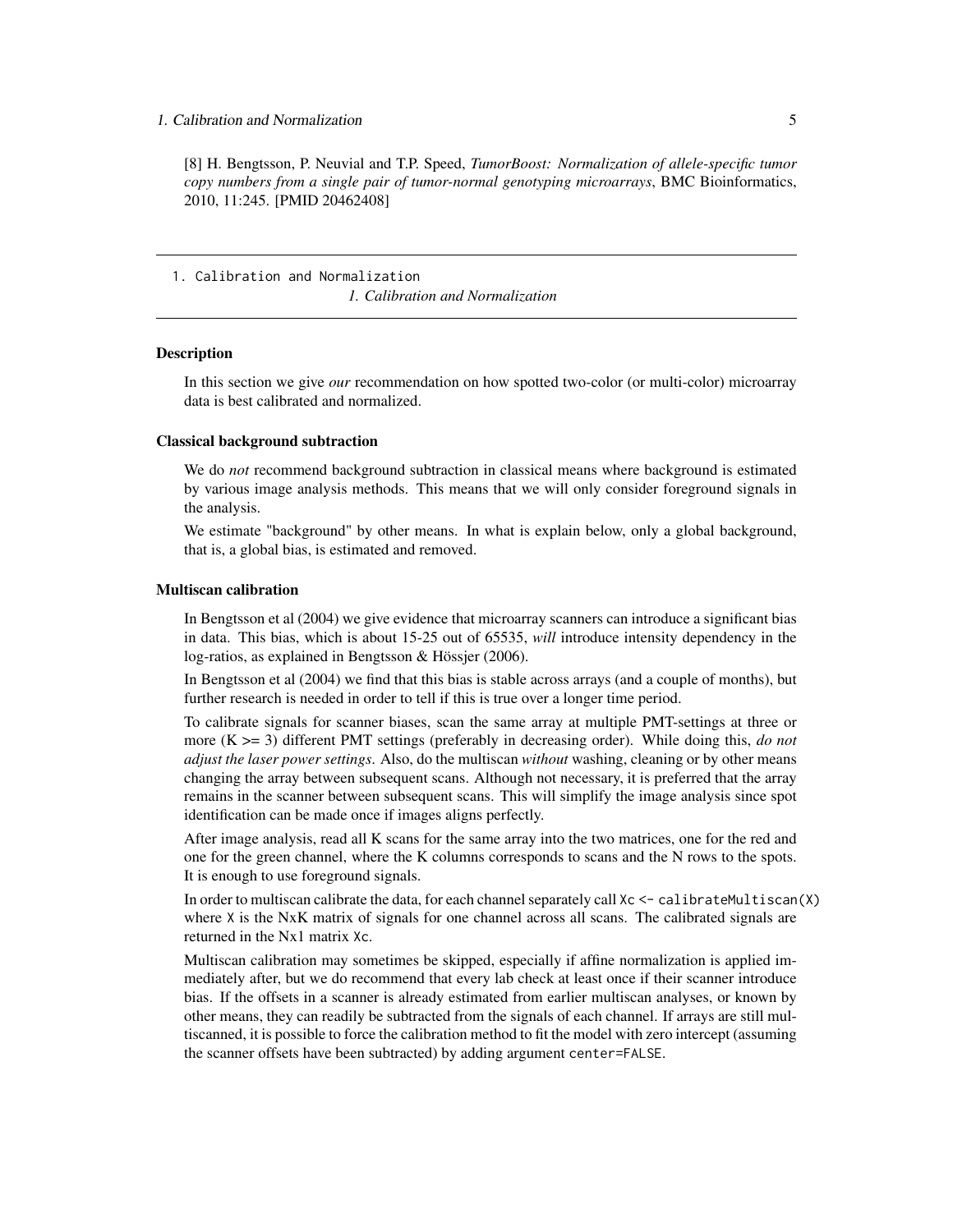#### Affine normalization

In Bengtsson & Hössjer (2006), we carry out a detailed study on how biases in each channel introduce so called intensity-dependent log-ratios among other systematic artifacts. Data with (additive) bias in each channel is said to be *affinely* transformed. Data without such bias, is said to be *linearly* (proportionally) transform. Ideally, observed signals (data) is a linear (proportional) function of true gene expression levels.

We do *not* assume proportional observations. The scanner bias is real evidence that assuming linearity is not correct. Affine normalization corrects for affine transformation in data. Without control spots it is not possible to estimate the bias in each of the channels but only the relative bias such that after normalization the effective bias are the same in all channels. This is why we call it normalization and not calibration.

In its simplest form, affine normalization is done by  $X_n \leq$  normalize Affine (X) where X is a Nx2 matrix with the first column holds the foreground signals from the red channel and the second holds the signals from the green channel. If three- or four-channel data is used these are added the same way. The normalized data is returned as a Nx2 matrix Xn.

To normalize all arrays and all channels at once, one may put all data into one big NxK matrix where the K columns hold the all channels from the first array, then all channels from the second array and so on. Then Xn <- normalizeAffine(X) will return the across-array and across-channel normalized data in the NxK matrix Xn where the columns are stored in the same order as in matrix X.

Equal effective bias in all channels is much better. First of all, any intensity-dependent bias in the log-ratios is removed *for all non-differentially expressed genes*. There is still an intensity-dependent bias in the log-ratios for differentially expressed genes, but this is now symmetric around log-ratio zero.

Affine normalization will (by default and recommended) normalize *all* arrays together and at once. This will guarantee that all arrays are "on the same scale". Thus, it *not* recommended to apply a classical between-array scale normalization afterward. Moreover, the average log-ratio will be zero after an affine normalization.

Note that an affine normalization will only remove curvature in the log-ratios at lower intensities. If a strong intensity-dependent bias at high intensities remains, this is most likely due to saturation effects, such as too high PMT settings or quenching.

Note that for a perfect affine normalization you *should* expect much higher noise levels in the *logratios* at lower intensities than at higher. It should also be approximately symmetric around zero log-ratio. In other words, *a strong fanning effect is a good sign*.

Due to different noise levels in red and green channels, different PMT settings in different channels, plus the fact that the minimum signal is zero, "odd shapes" may be seen in the log-ratio vs logintensity graphs at lower intensities. Typically, these show themselves as non-symmetric in positive and negative log-ratios. Note that you should not see this at higher intensities.

If there is a strong intensity-dependent effect left after the affine normalization, we recommend, for now, that a subsequent curve-fit or quantile normalization is done. Which one, we do not know.

Why negative signals? By default, 5% of the normalized signals will have a non-positive signal in one or both channels. *This is on purpose*, although the exact number 5% is chosen by experience. The reason for introducing negative signals is that they are indeed expected. For instance, when measure a zero gene expression level, there is a chance that the observed value is (should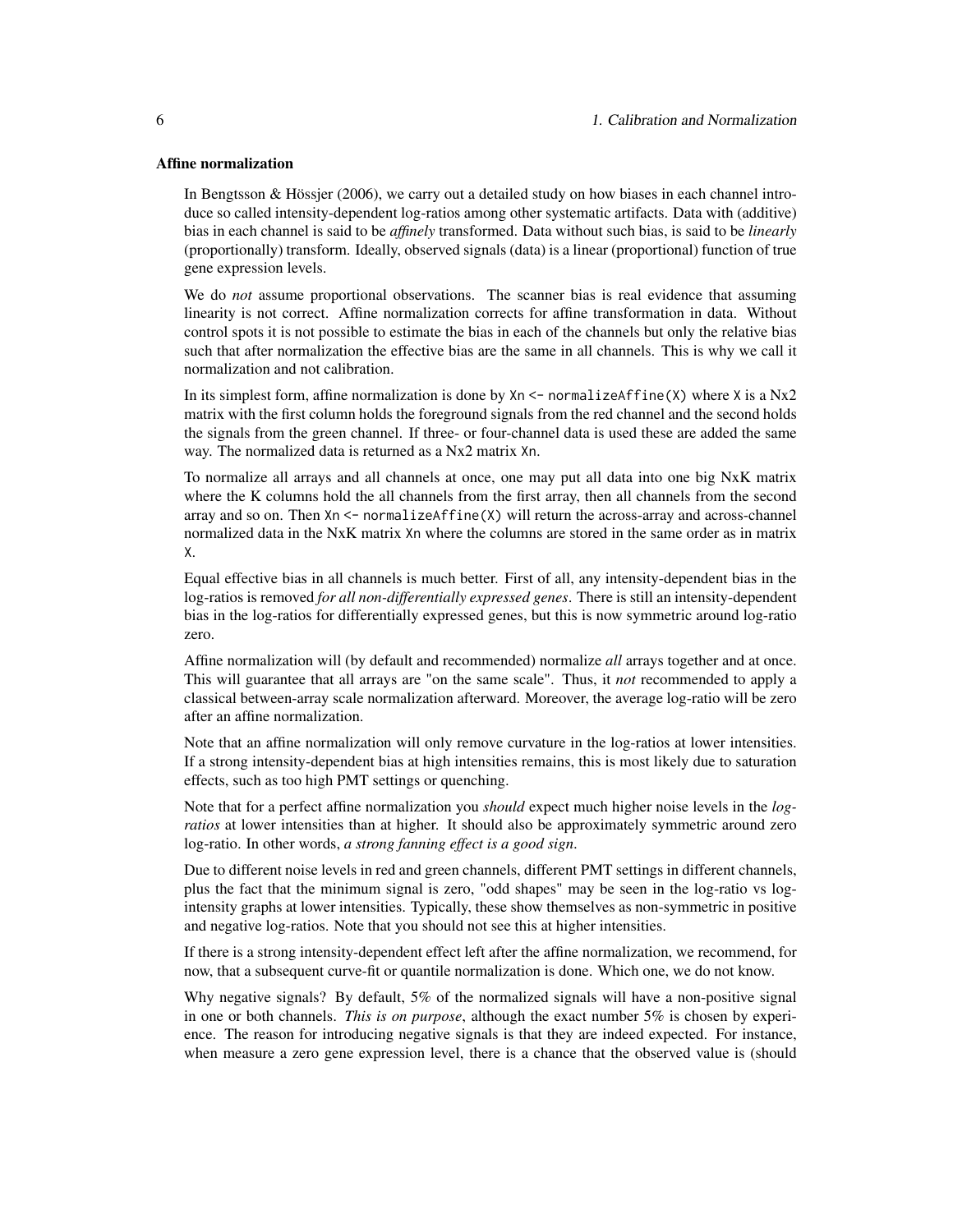## <span id="page-6-0"></span>averageQuantile 7

be) negative due to measurement noise. (For this reason it is possible that the scanner manufacturers have introduced scanner bias on purpose to avoid negative signals, which then all would be truncated to zero.) To adjust the ratio (or number) of negative signals allowed, use for example normalizeAffine(X, constraint=0.01) for 1% negative signals. If set to zero (or "max") only as much bias is removed such that no negative signals exist afterward. Note that this is also true if there were negative signals on beforehand.

Why not lowess normalization? Curve-fit normalization methods such as lowess normalization are basically designed based on linearity assumptions and will for this reason not correct for channel biases. Curve-fit normalization methods can by definition only be applied to one pair of channels at the time and do therefore require a subsequent between-array scale normalization, which is by the way very ad hoc.

Why not quantile normalization? Affine normalization can be though of a special case of quantile normalization that is more robust than the latter. See Bengtsson & Hössjer (2006) for details. Quantile normalization is probably better to apply than curve-fit normalization methods, but less robust than affine normalization, especially at extreme (low and high) intensities. For this reason, we do recommend to use affine normalization first, and if this is not satisfactory, quantile normalization may be applied.

#### Linear (proportional) normalization

If the channel offsets are zero, already corrected for, or estimated by other means, it is possible to normalize the data robustly by fitting the above affine model without intercept, that is, fitting a truly linear model. This is done adding argument center=FALSE when calling normalizeAffine().

#### Author(s)

Henrik Bengtsson

<span id="page-6-1"></span>averageQuantile *Gets the average empirical distribution*

#### **Description**

Gets the average empirical distribution for a set of samples.

#### Usage

```
## S3 method for class 'list'
averageQuantile(X, ...)
## S3 method for class 'matrix'
averageQuantile(X, ...)
```
#### Arguments

| X                       | A list with K numeric vectors, or a numeric NxK matrix. If a list, the |
|-------------------------|------------------------------------------------------------------------|
|                         | vectors may be of different lengths.                                   |
| $\cdot$ $\cdot$ $\cdot$ | Not used.                                                              |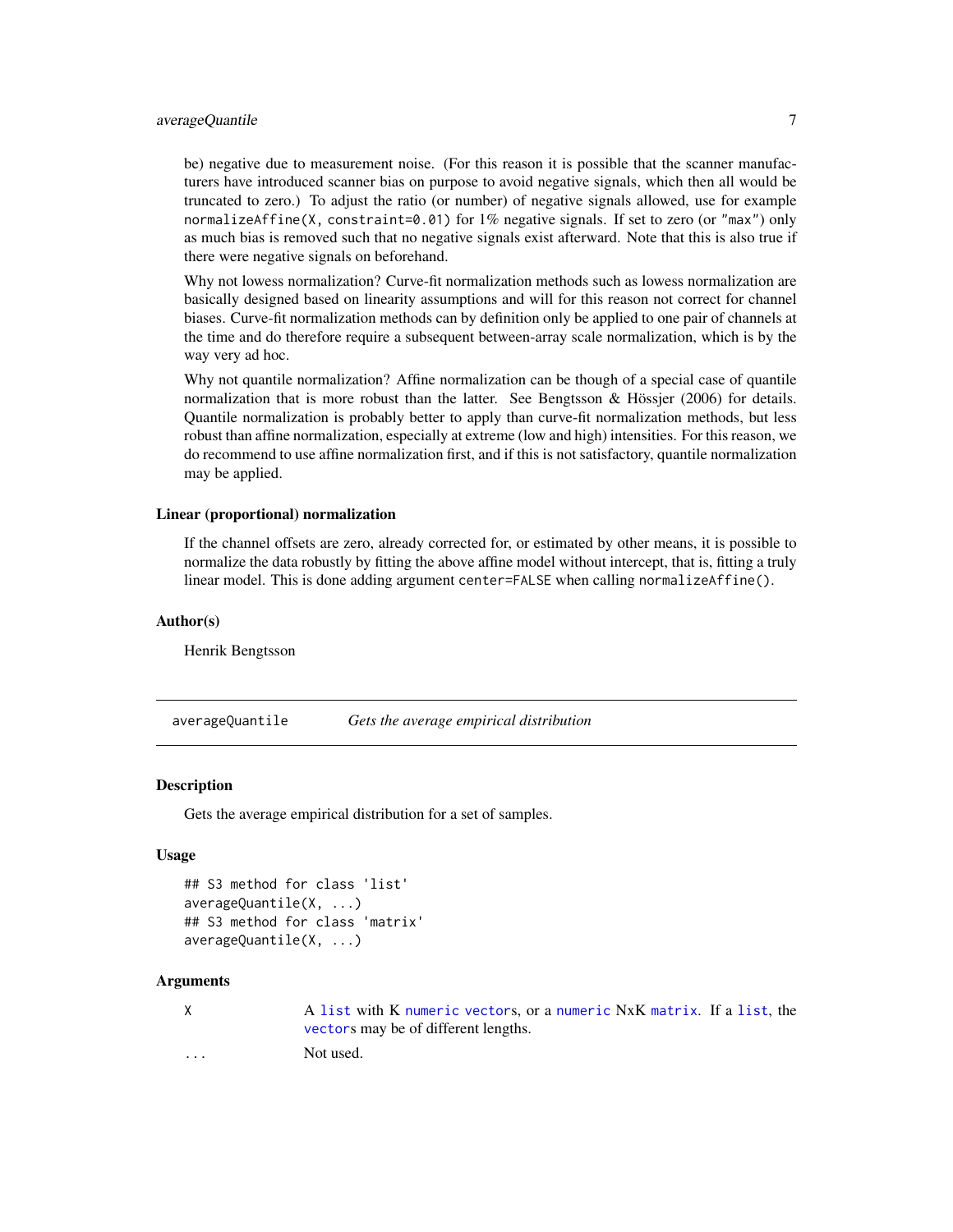## <span id="page-7-0"></span>Value

Returns a [numeric](#page-0-0) [vector](#page-0-0) of length equal to the longest [vector](#page-0-0) in argument X.

## Missing values

Missing values are excluded.

## Author(s)

Parts adopted from Gordon Smyth (<http://www.statsci.org/>) in 2002 \& 2006. Original code by Ben Bolstad at Statistics Department, University of California.

## See Also

[normalizeQuantileRank](#page-47-1)(). [normalizeQuantileSpline](#page-50-1)(). [quantile](#page-0-0).

backtransformAffine *Reverse affine transformation*

## Description

Reverse affine transformation.

#### Usage

```
## S3 method for class 'matrix'
backtransformAffine(X, a=NULL, b=NULL, project=FALSE, ...)
```
## Arguments

| χ       | An NxK matrix containing data to be backtransformed.                                                                                                                                                                                                                                                                                                                                                                                                                                                                                                                                                                                                                                                                                                                                                            |
|---------|-----------------------------------------------------------------------------------------------------------------------------------------------------------------------------------------------------------------------------------------------------------------------------------------------------------------------------------------------------------------------------------------------------------------------------------------------------------------------------------------------------------------------------------------------------------------------------------------------------------------------------------------------------------------------------------------------------------------------------------------------------------------------------------------------------------------|
| a       | A scalar, vector, a matrix, or a list. First, if a list, it is assumed to contained<br>the elements a and b, which are the used as if they were passed as separate<br>arguments. If a vector, a matrix of size NxK is created which is then filled<br>row by row with the values in the vector. Commonly, the vector is of length K,<br>which means that the matrix will consist of copies of this vector stacked on top<br>of each other. If a matrix, a matrix of size NxK is created which is then filled<br><i>column by column with the values in the matrix (collected column by column.</i><br>Commonly, the matrix is of size NxK, or NxL with $L < K$ and then the resulting<br>matrix consists of copies sitting next to each other. The resulting NxK matrix is<br>subtracted from the NxK matrix X. |
| b       | A scalar, vector, a matrix. A NxK matrix is created from this argument. For<br>details see argument a. The NxK matrix $X$ -a is divided by the resulting NxK<br>matrix.                                                                                                                                                                                                                                                                                                                                                                                                                                                                                                                                                                                                                                         |
| project | returned (K values per data point are returned). If TRUE, the backtransformed<br>values " $(X-a)/b$ " are projected onto the line $L(a,b)$ so that all columns will be<br>identical.                                                                                                                                                                                                                                                                                                                                                                                                                                                                                                                                                                                                                            |
|         | Not used.                                                                                                                                                                                                                                                                                                                                                                                                                                                                                                                                                                                                                                                                                                                                                                                                       |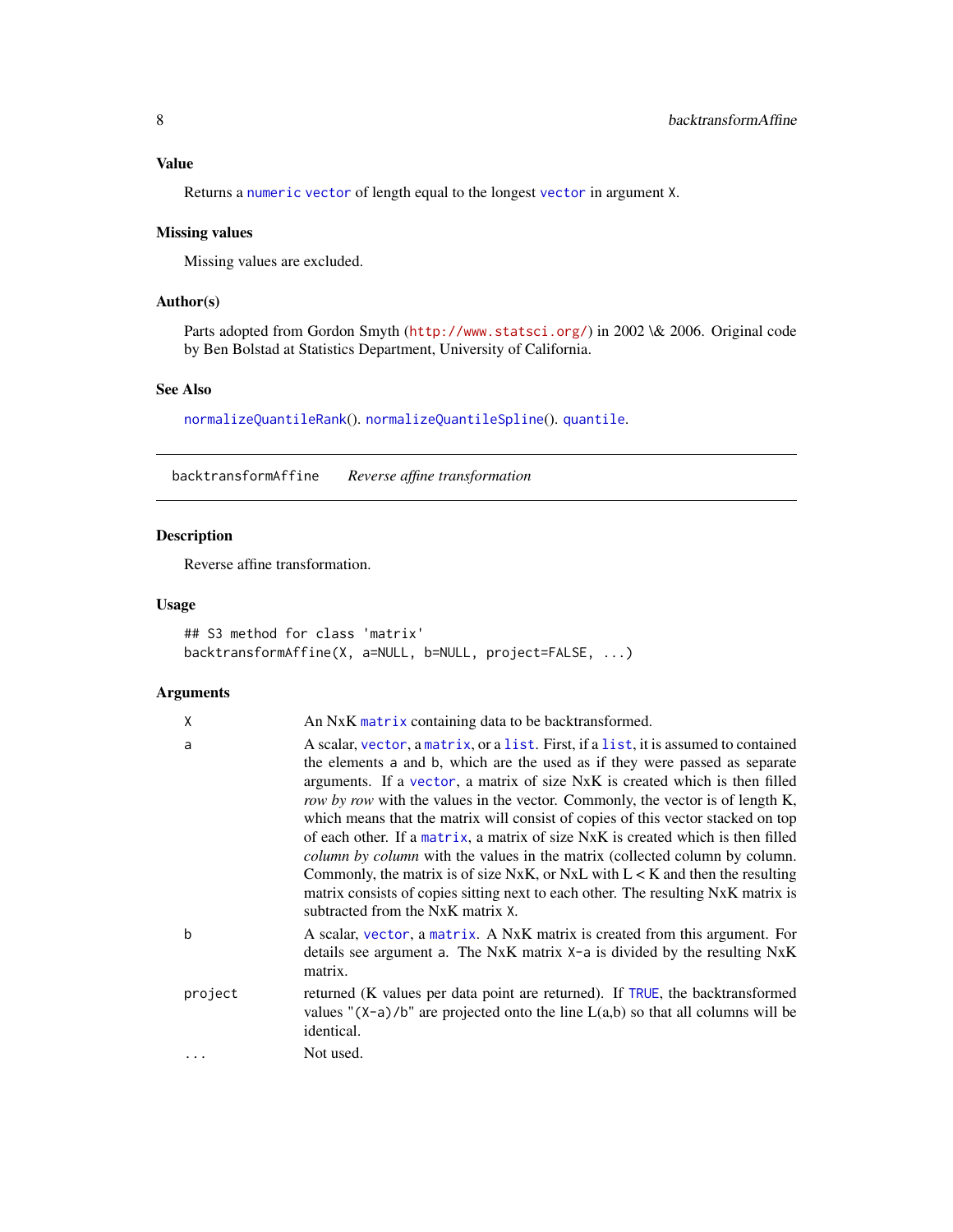## <span id="page-8-0"></span>**backtransformAffine** 9

#### Value

The "(X-a)/b" backtransformed NxK [matrix](#page-0-0) is returned. If project is [TRUE](#page-0-0), an Nx1 [matrix](#page-0-0) is returned, because all columns are identical anyway.

#### Missing values

Missing values remain missing values. If projected, data points that contain missing values are projected without these.

#### Examples

```
X \leftarrow matrix(1:8, nrow=4, ncol=2)X[2,2] <- NA
print(X)
# Returns a 4x2 matrix
print(backtransformAffine(X, a=c(1,5)))
# Returns a 4x2 matrix
print(backtransformAffine(X, b=c(1,1/2)))
# Returns a 4x2 matrix
print(backtransformAffine(X, a=matrix(1:4,ncol=1)))
# Returns a 4x2 matrix
print(backtransformAffine(X, a=matrix(1:3,ncol=1)))
# Returns a 4x2 matrix
print(backtransformAffine(X, a=matrix(1:2,ncol=1), b=c(1,2)))
# Returns a 4x1 matrix
print(backtransformAffine(X, b=c(1,1/2), project=TRUE))
# If the columns of X are identical, and a identity
# backtransformation is applied and projected, the
# same matrix is returned.
X \leq matrix(1:4, nrow=4, ncol=3)
Y \leq backtransformAffine(X, b=c(1,1,1), project=TRUE)
print(X)
print(Y)
stopifnot(sum(X[,1]-Y) <= .Machine$double.eps)
# If the columns of X are identical, and a identity
# backtransformation is applied and projected, the
# same matrix is returned.
X \leftarrow matrix(1:4, nrow=4, ncol=3)X[, 2] \leftarrow X[, 2] \star 2; X[, 3] \leftarrow X[, 3] \star 3print(X)
Y <- backtransformAffine(X, b=c(1,2,3))
print(Y)
```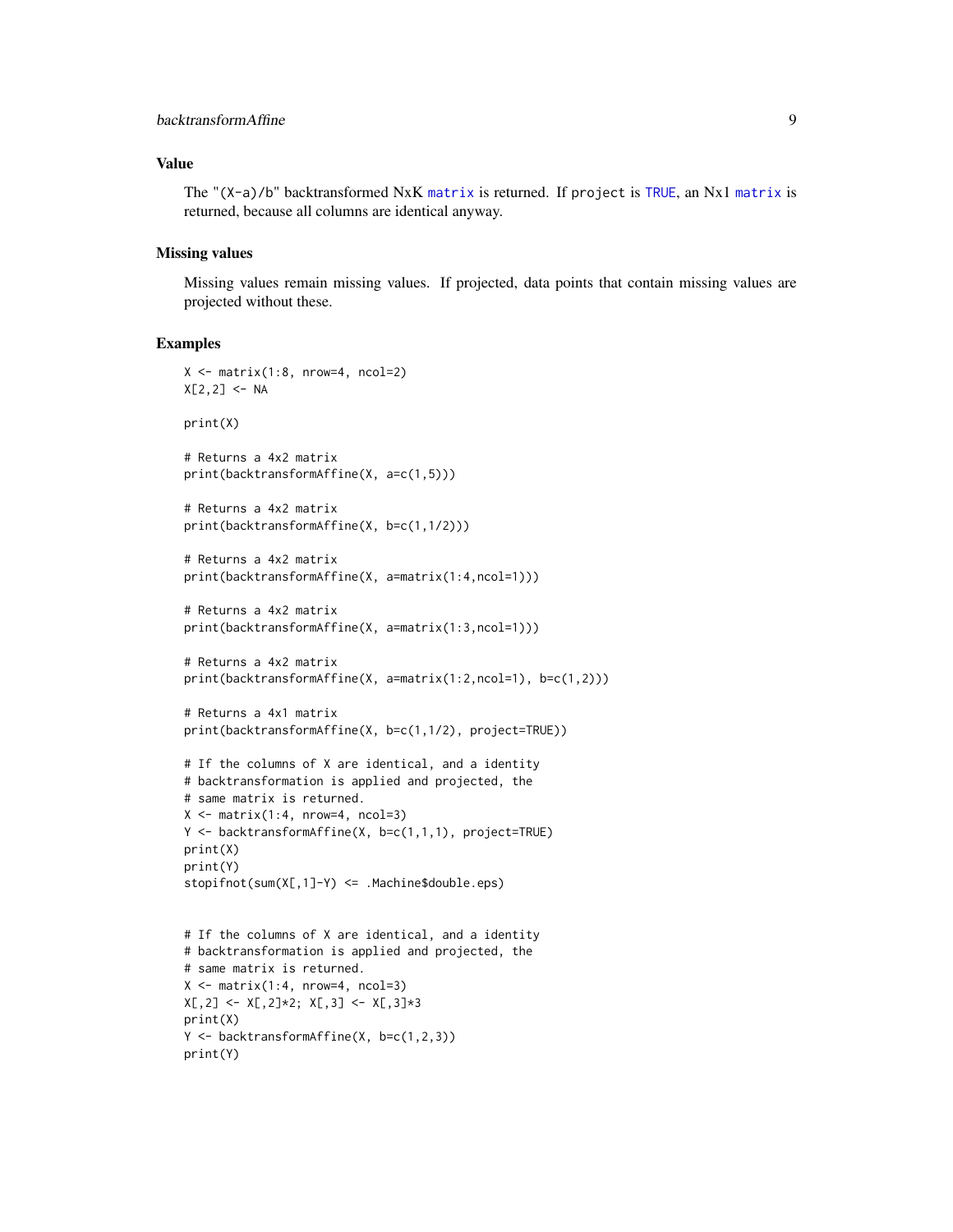```
Y <- backtransformAffine(X, b=c(1,2,3), project=TRUE)
print(Y)
stopifnot(sum(X[,1]-Y) <= .Machine$double.eps)
```
#### <span id="page-9-1"></span>backtransformPrincipalCurve

*Reverse transformation of principal-curve fit*

#### Description

Reverse transformation of principal-curve fit.

## Usage

```
## S3 method for class 'matrix'
backtransformPrincipalCurve(X, fit, dimensions=NULL, targetDimension=NULL, ...)
## S3 method for class 'numeric'
backtransformPrincipalCurve(X, ...)
```
#### Arguments

| $\mathsf{X}$    | An NxK matrix containing data to be backtransformed.                                                                                  |
|-----------------|---------------------------------------------------------------------------------------------------------------------------------------|
| fit             | An MxL principal-curve fit object of class principal_curve as returned by<br>fitPrincipalCurve(). Typically $L = K$ , but not always. |
| dimensions      | An (optional) subset of of D dimensions all in $[1,L]$ to be returned (and back-<br>transform).                                       |
| targetDimension |                                                                                                                                       |
|                 | An (optional) index specifying the dimension in $[1,L]$ to be used as the target<br>dimension of the fit. More details below.         |
| $\cdots$        | Passed internally to smooth. spline.                                                                                                  |

## Details

Each column in X ("dimension") is backtransformed independently of the others.

#### Value

The backtransformed NxK (or NxD) [matrix](#page-0-0).

## Target dimension

By default, the backtransform is such that afterward the signals are approximately proportional to the (first) principal curve as fitted by [fitPrincipalCurve](#page-22-1)(). This scale and origin of this principal curve is not uniquely defined. If targetDimension is specified, then the backtransformed signals are approximately proportional to the signals of the target dimension, and the signals in the target dimension are unchanged.

<span id="page-9-0"></span>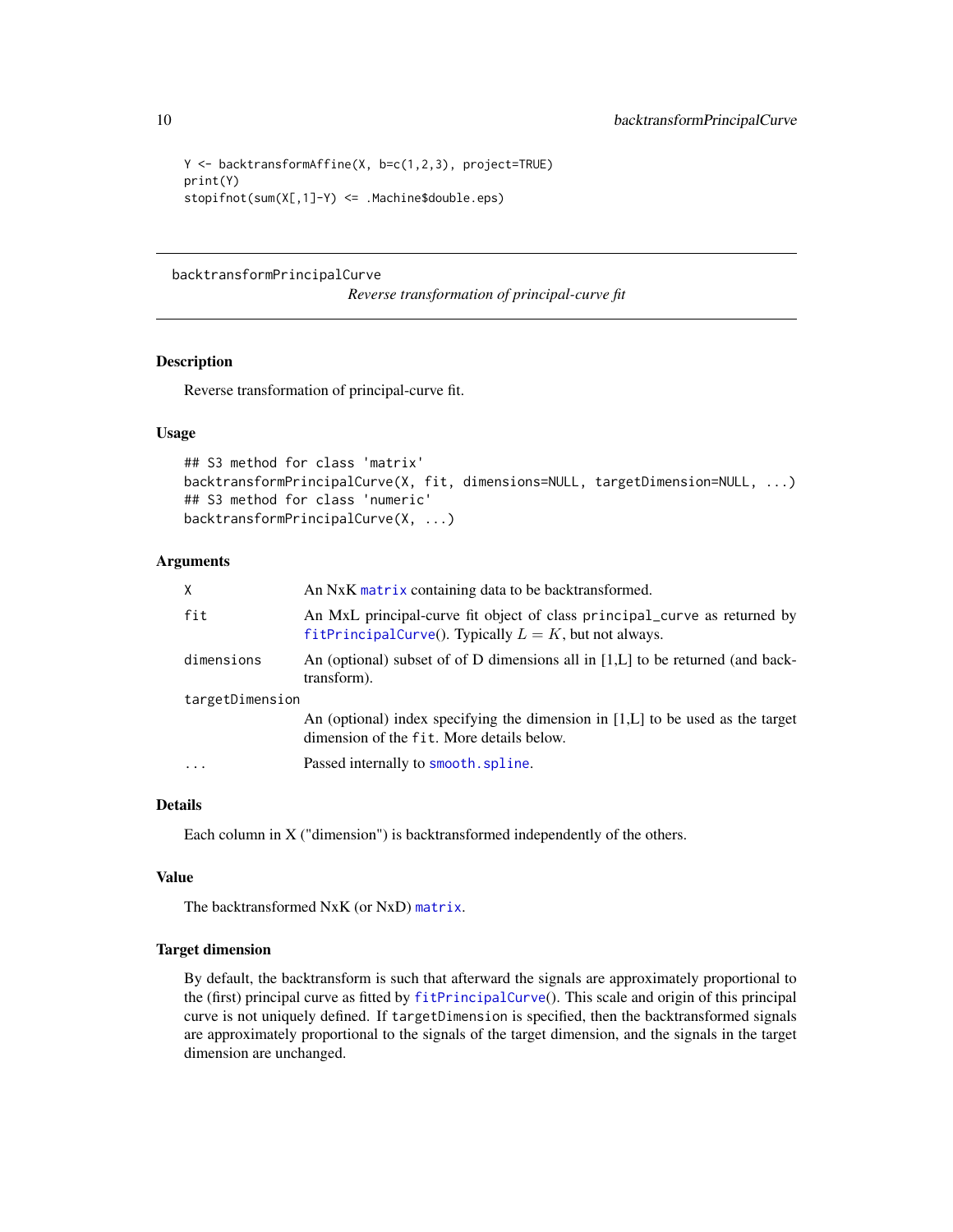#### <span id="page-10-0"></span>Subsetting dimensions

Argument dimensions can be used to backtransform a subset of dimensions (K) based on a subset of the fitted dimensions (L). If  $K = L$ , then both X and fit is subsetted. If  $K \leq L$ , then it is assumed that X is already subsetted/expanded and only fit is subsetted.

## See Also

[fitPrincipalCurve](#page-22-1)()

#### Examples

```
# Consider the case where K=4 measurements have been done
# for the same underlying signals 'x'. The different measurements
# have different systematic variation
#
# y_k = f(x_k) + \text{eps}_k; k = 1, ..., K.
#
# In this example, we assume non-linear measurement functions
#
# f(x) = a + b*x + x^c + eps(b*x)#
# where 'a' is an offset, 'b' a scale factor, and 'c' an exponential.
# We also assume heteroscedastic zero-mean noise with standard
# deviation proportional to the rescaled underlying signal 'x'.
#
# Furthermore, we assume that measurements k=2 and k=3 undergo the
# same transformation, which may illustrate that the come from
# the same batch. However, when *fitting* the model below we
# will assume they are independent.
# Transforms
a \leftarrow c(2, 15, 15, 3)b \leq -c(2, 3, 3, 4)c \leftarrow c(1, 2, 2, 1/2)K \leftarrow length(a)
# The true signal
N < - 1000x \leftarrow \text{rexp}(N)# The noise
bX \leftarrow outer(b, x)E \le apply(bX, MARGIN=2, FUN=function(x) rnorm(K, mean=0, sd=0.1*x))
# The transformed signals with noise
Xc <- t(sapply(c, FUN=function(c) x^c))
Y \leq -a + bX + Xc + EY \leftarrow t(Y)
```
# - - - - - - - - - - - - - - - - - - - - - - - - - - - - - - - - - -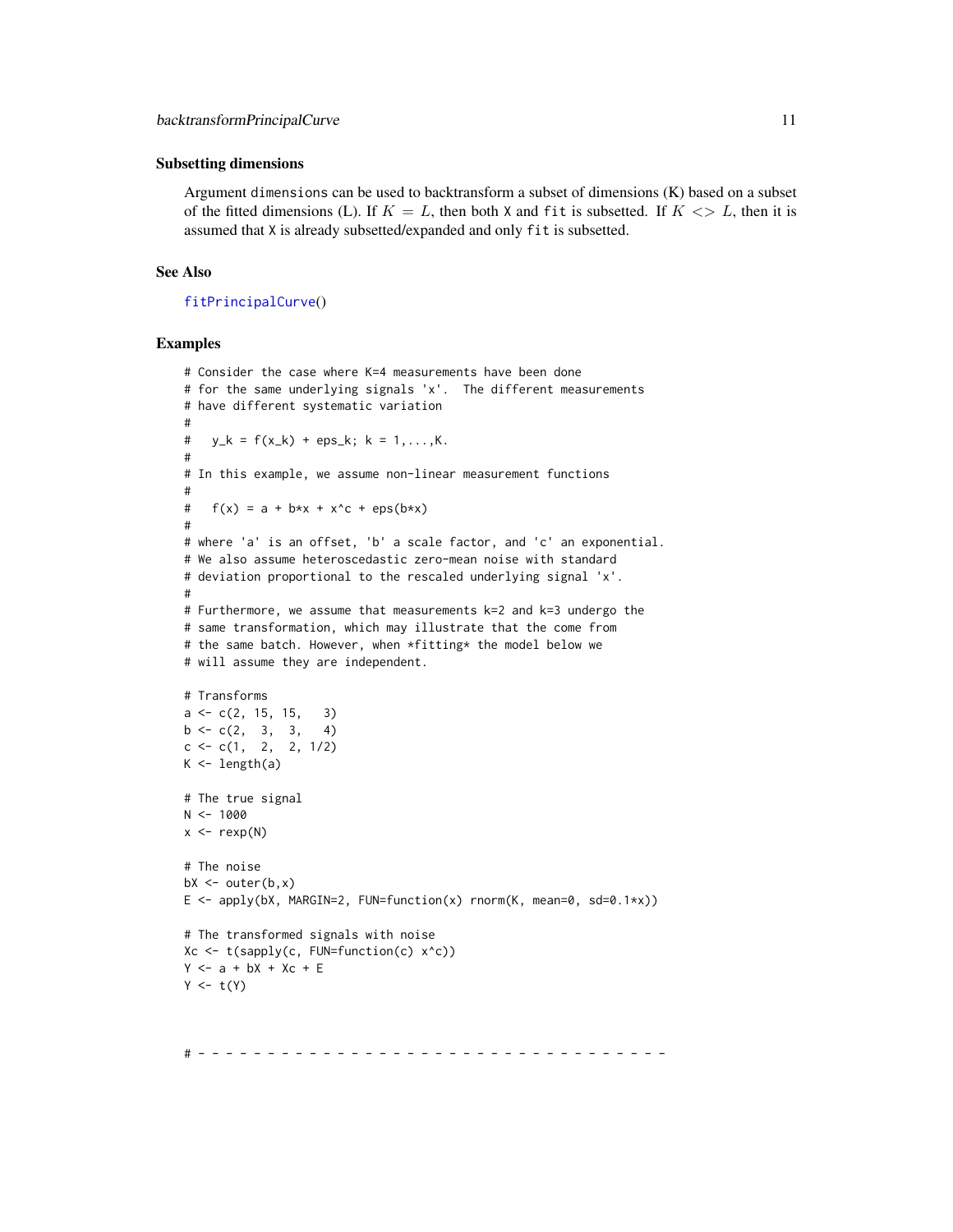```
# Fit principal curve
# - - - - - - - - - - - - - - - - - - - - - - - - - - - - - - - - - -
# Fit principal curve through Y = (y_1, y_2, ..., y_K)fit <- fitPrincipalCurve(Y)
# Flip direction of 'lambda'?
rho <- cor(fit$lambda, Y[,1], use="complete.obs")
flip \leftarrow (rho \leftarrow 0)
if (flip) {
  fit$lambda <- max(fit$lambda, na.rm=TRUE)-fit$lambda
}
L <- ncol(fit$s)
# - - - - - - - - - - - - - - - - - - - - - - - - - - - - - - - - - -
# Backtransform data according to model fit
# - - - - - - - - - - - - - - - - - - - - - - - - - - - - - - - - - -
# Backtransform toward the principal curve (the "common scale")
YN1 <- backtransformPrincipalCurve(Y, fit=fit)
stopifnot(ncol(YN1) == K)
# Backtransform toward the first dimension
YN2 <- backtransformPrincipalCurve(Y, fit=fit, targetDimension=1)
stopifnot(ncol(YN2) == K)
# Backtransform toward the last (fitted) dimension
YN3 <- backtransformPrincipalCurve(Y, fit=fit, targetDimension=L)
stopifnot(ncol(YN3) == K)
# Backtransform toward the third dimension (dimension by dimension)
# Note, this assumes that K == L.
YN4 < - Yfor (cc in 1:L) {
  YN4[,cc] <- backtransformPrincipalCurve(Y, fit=fit,
                                  targetDimension=1, dimensions=cc)
}
stopifnot(identical(YN4, YN2))
# Backtransform a subset toward the first dimension
# Note, this assumes that K == L.
YN5 <- backtransformPrincipalCurve(Y, fit=fit,
                               targetDimension=1, dimensions=2:3)
stopifnot(identical(YN5, YN2[,2:3]))
stopifnot(ncol(YN5) == 2)
# Extract signals from measurement #2 and backtransform according
# its model fit. Signals are standardized to target dimension 1.
y6 <- Y[,2,drop=FALSE]
```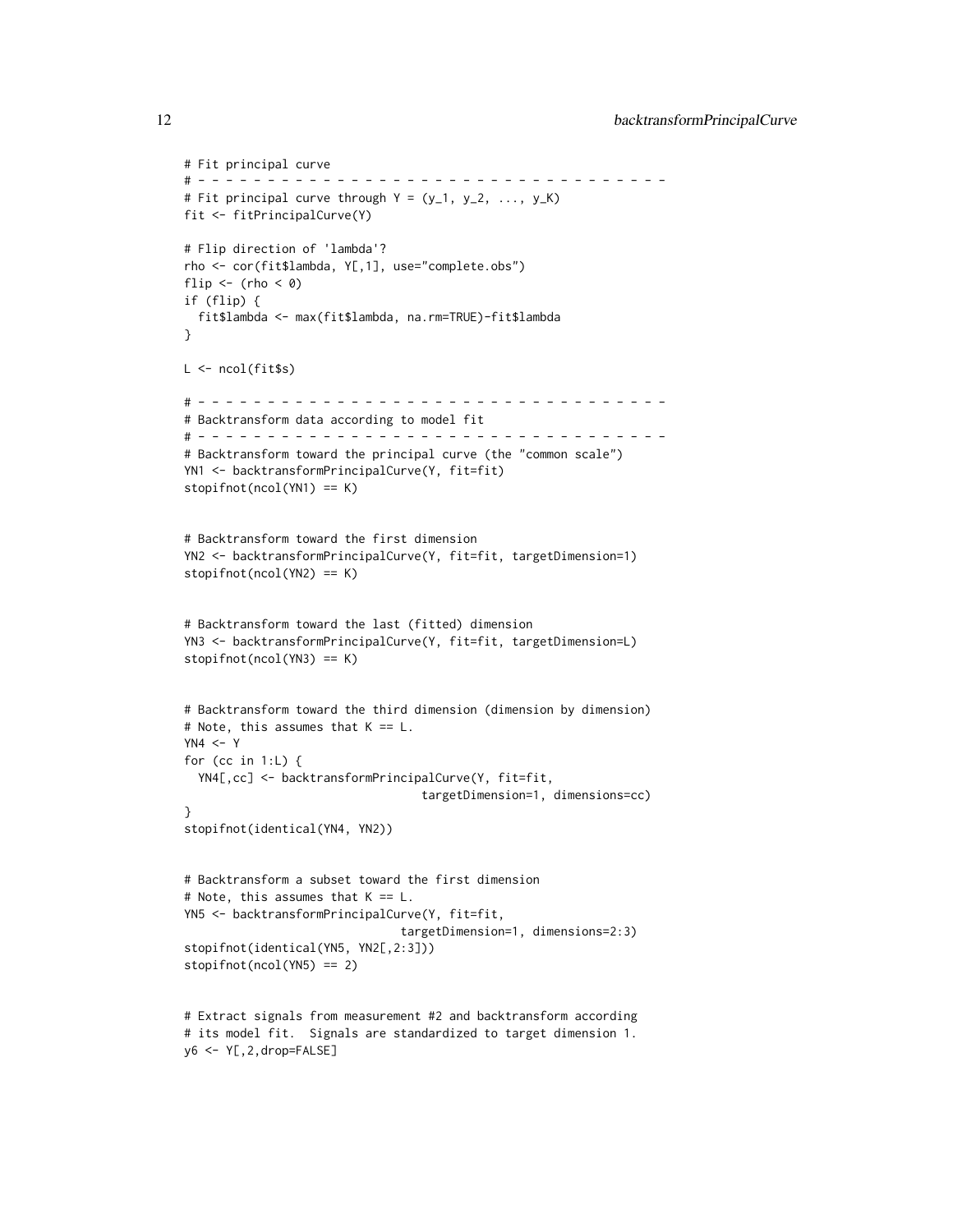## <span id="page-12-0"></span>calibrateMultiscan 13

```
yN6 <- backtransformPrincipalCurve(y6, fit=fit, dimensions=2,
                                               targetDimension=1)
stopifnot(identical(yN6, YN2[,2,drop=FALSE]))
stopifnot(ncol(yN6) == 1)# Extract signals from measurement #2 and backtransform according
# the the model fit of measurement #3 (because we believe these
# two have undergone very similar transformations.
# Signals are standardized to target dimension 1.
y7 <- Y[,2,drop=FALSE]
yN7 <- backtransformPrincipalCurve(y7, fit=fit, dimensions=3,
                                               targetDimension=1)
stopifnot(ncol(yN7) == 1)stopifnot(cor(yN7, yN6) > 0.9999)
```
<span id="page-12-1"></span>calibrateMultiscan *Weighted affine calibration of a multiple re-scanned channel*

#### Description

Weighted affine calibration of a multiple re-scanned channel.

#### Usage

```
## S3 method for class 'matrix'
calibrateMultiscan(X, weights=NULL, typeOfWeights=c("datapoint"), method="L1",
 constraint="diagonal", satSignal=2^16 - 1, ..., average=median, deviance=NULL,
 project=FALSE, .fitOnly=FALSE)
```
#### Arguments

| X             | An NxK matrix $(K>=2)$ where the columns represent the multiple scans of one<br>channel (a two-color array contains two channels) to be calibrated.                                           |
|---------------|-----------------------------------------------------------------------------------------------------------------------------------------------------------------------------------------------|
| weights       | If NULL, non-weighted normalization is done. If data-point weights are used, this<br>should be a vector of length N of data point weights used when estimating the<br>normalization function. |
| typeOfWeights | A character string specifying the type of weights given in argument weights.                                                                                                                  |
| method        | A character string specifying how the estimates are robustified. See iwpca()<br>for all accepted values.                                                                                      |
| constraint    | Constraint making the bias parameters identifiable. See fitIWPCA() for more<br>details.                                                                                                       |
| satSignal     | Signals equal to or above this threshold is considered saturated signals.                                                                                                                     |
| $\cdot$       | Other arguments passed to $fitIWPCA()$ and in turn iwpca $()$ , e.g. center (see<br>below).                                                                                                   |
| average       | A function to calculate the average signals between calibrated scans.                                                                                                                         |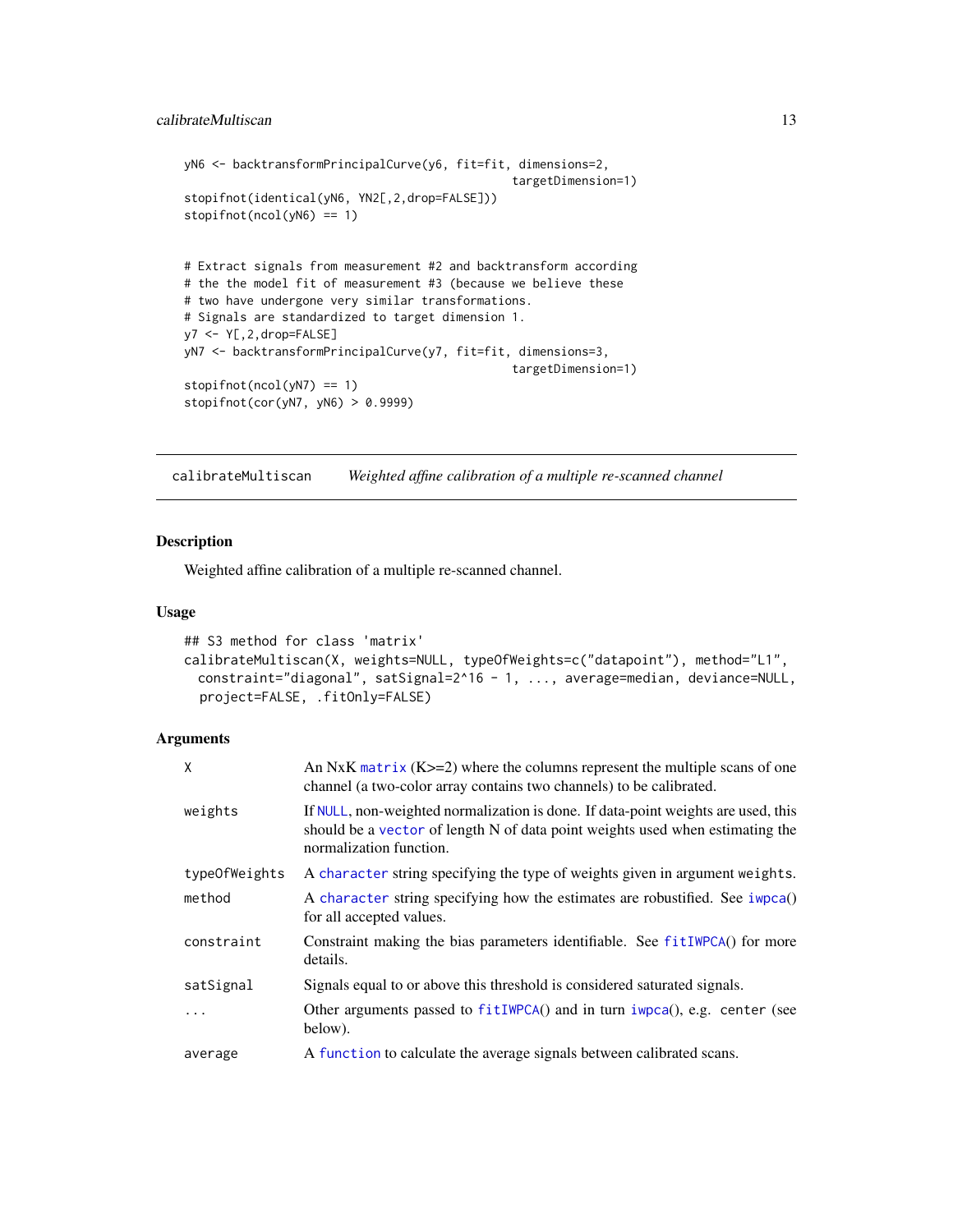<span id="page-13-0"></span>

| deviance | A function to calculate the deviance of the signals between calibrated scans.   |
|----------|---------------------------------------------------------------------------------|
| project  | If TRUE, the calibrated data points projected onto the diagonal line, otherwise |
|          | not. Moreover, if TRUE, argument average is ignored.                            |
| .fitOnly | If TRUE, the data will not be back-transform.                                   |

#### Details

Fitting is done by iterated re-weighted principal component analysis (IWPCA).

#### Value

If average is specified or project is [TRUE](#page-0-0), an Nx1 [matrix](#page-0-0) is returned, otherwise an NxK [matrix](#page-0-0) is returned. If deviance is specified, a deviance Nx1 [matrix](#page-0-0) is returned as attribute deviance. In addition, the fitted model is returned as attribute modelFit.

#### Negative, non-positive, and saturated values

Affine multiscan calibration applies also to negative values, which are therefor also calibrated, if they exist.

Saturated signals in any scan are set to [NA](#page-0-0). Thus, they will not be used to estimate the calibration function, nor will they affect an optional projection.

## Missing values

Only observations (rows) in X that contain all finite values are used in the estimation of the calibration functions. Thus, observations can be excluded by setting them to [NA](#page-0-0).

#### Weighted normalization

Each data point/observation, that is, each row in X, which is a vector of length K, can be assigned a weight in [0,1] specifying how much it should *affect the fitting of the calibration function*. Weights are given by argument weights, which should be a [numeric](#page-0-0) [vector](#page-0-0) of length N. Regardless of weights, all data points are *calibrated* based on the fitted calibration function.

#### Robustness

By default, the model fit of multiscan calibration is done in  $L_1$  (method="L1"). This way, outliers affect the parameter estimates less than ordinary least-square methods.

When calculating the average calibrated signal from multiple scans, by default the median is used, which further robustify against outliers.

For further robustness, downweight outliers such as saturated signals, if possible.

Tukey's biweight function is supported, but not used by default because then a "bandwidth" parameter has to selected. This can indeed be done automatically by estimating the standard deviation, for instance using MAD. However, since scanner signals have heteroscedastic noise (standard deviation is approximately proportional to the non-logged signal), Tukey's bandwidth parameter has to be a function of the signal too, cf. [loess](#page-0-0). We have experimented with this too, but found that it does not significantly improve the robustness compared to  $L_1$ . Moreover, using Tukey's biweight as is, that is, assuming homoscedastic noise, seems to introduce a (scale dependent) bias in the estimates of the offset terms.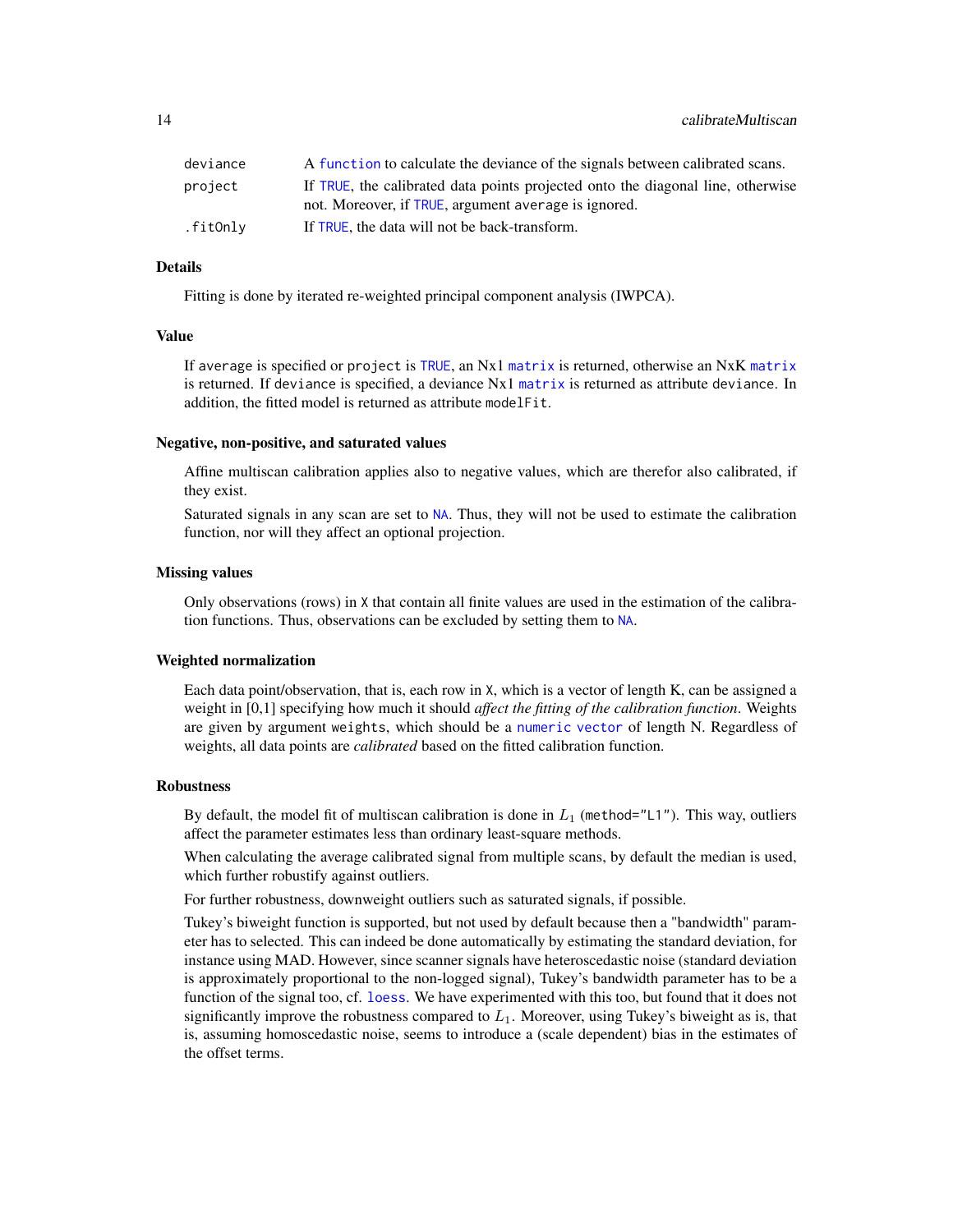## <span id="page-14-0"></span>callNaiveGenotypes 15

#### Using a known/previously estimated offset

If the scanner offsets can be assumed to be known, for instance, from prior multiscan analyses on the scanner, then it is possible to fit the scanner model with no (zero) offset by specifying argument center=FALSE. Note that you cannot specify the offset. Instead, subtract it from all signals before calibrating, e.g. Xc <- calibrateMultiscan(X-e, center=FALSE) where e is the scanner offset (a scalar). You can assert that the model is fitted without offset by stopifnot(all(attr( $Xc$ ,  $"modelFit")$ \$adiag == 0)).

#### Author(s)

Henrik Bengtsson

## References

[1] H. Bengtsson, J. Vallon-Christersson and G. Jönsson, *Calibration and assessment of channelspecific biases in microarray data with extended dynamical range*, BMC Bioinformatics, 5:177, 2004.

#### See Also

[1. Calibration and Normalization](#page-0-0). [normalizeAffine](#page-30-1)().

#### Examples

## Not run: # For an example, see help(normalizeAffine).

<span id="page-14-1"></span>callNaiveGenotypes *Calls genotypes in a normal sample*

#### **Description**

Calls genotypes in a normal sample.

#### Usage

```
## S3 method for class 'numeric'
callNaiveGenotypes(y, cn=rep(2L, times = length(y)), ..., modelFit=NULL, verbose=FALSE)
```
#### Arguments

| y        | A numeric vector of length J containing allele B fractions for a normal sample.                                                                                                                                                              |
|----------|----------------------------------------------------------------------------------------------------------------------------------------------------------------------------------------------------------------------------------------------|
| cn       | An optional numeric vector of length J specifying the true total copy number<br>in $\{0, 1, 2, NA\}$ at each locus. This can be used to specify which loci are diploid<br>and which are not, e.g. autosomal and sex chromosome copy numbers. |
| $\cdots$ | Additional arguments passed to fitNaiveGenotypes().                                                                                                                                                                                          |
| modelFit | A optional model fit as returned by fitNaiveGenotypes().                                                                                                                                                                                     |
| verbose  | A logical or a Verbose object.                                                                                                                                                                                                               |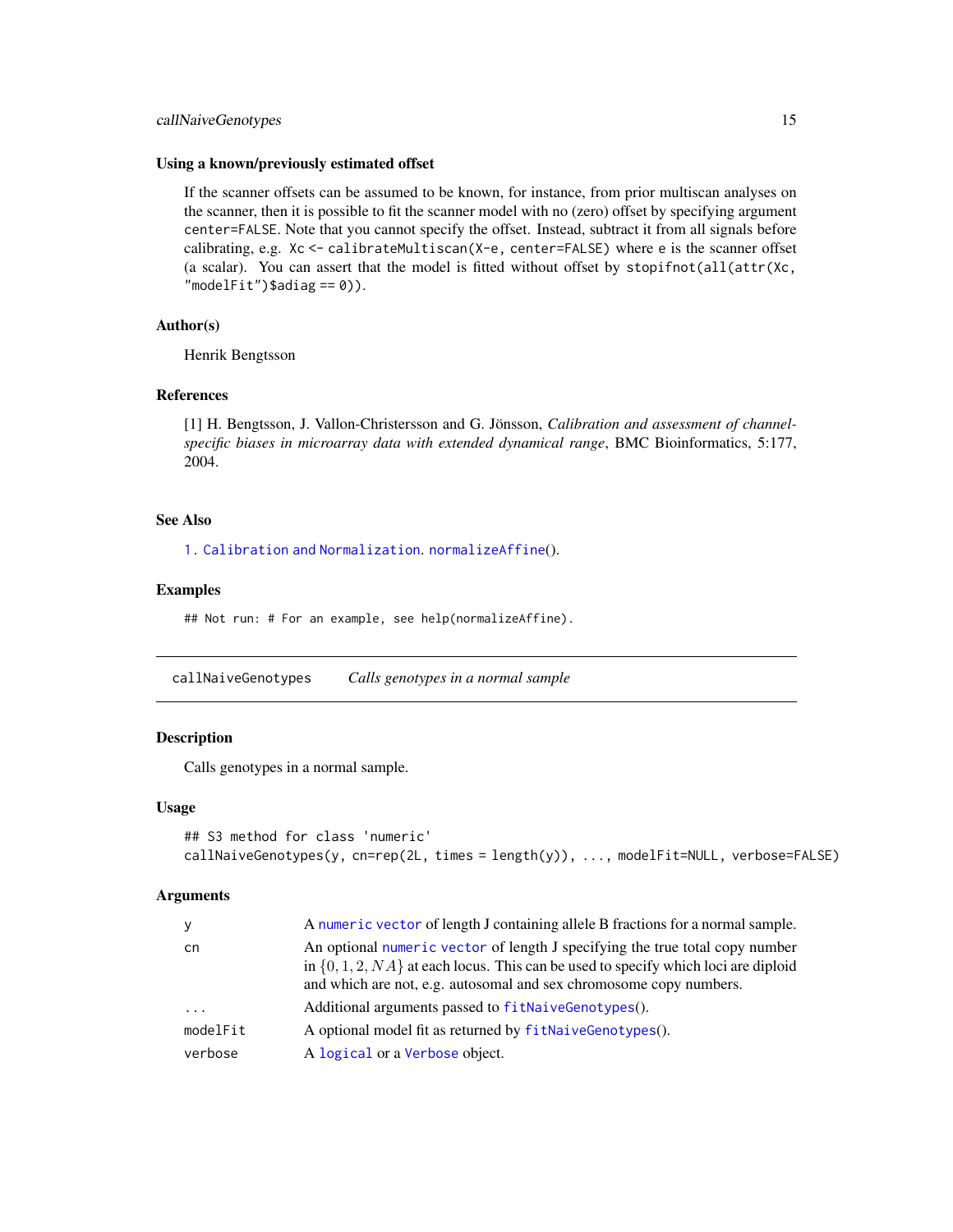Returns a [numeric](#page-0-0) [vector](#page-0-0) of length J containing the genotype calls in allele B fraction space, that is, in [0,1] where 1/2 corresponds to a heterozygous call, and 0 and 1 corresponds to homozygous A and B, respectively. Non called genotypes have value [NA](#page-0-0).

#### Missing and non-finite values

A missing value always gives a missing ([NA](#page-0-0)) genotype call. Negative infinity (-[Inf](#page-0-0)) always gives genotype call 0. Positive infinity  $(+Inf)$  $(+Inf)$  $(+Inf)$  always gives genotype call 1.

#### Author(s)

Henrik Bengtsson

#### See Also

Internally [fitNaiveGenotypes](#page-21-1)() is used to identify the thresholds.

#### Examples

```
layout(matrix(1:3, ncol=1))
par(mar=c(2,4,4,1)+0.1)
# - - - - - - - - - - - - - - - - - - - - - - - - - - - -
# A bimodal distribution
# - - - - - - - - - - - - - - - - - - - - - - - - - - - -
xAA <- rnorm(n=10000, mean=0, sd=0.1)
xBB <- rnorm(n=10000, mean=1, sd=0.1)
x \leftarrow c(xAA, xBB)fit <- findPeaksAndValleys(x)
print(fit)
calls <- callNaiveGenotypes(x, cn=rep(1,length(x)), verbose=-20)
xc <- split(x, calls)
print(table(calls))
xx \leftarrow c(list(x), xc)plotDensity(xx, adjust=1.5, lwd=2, col=seq_along(xx), main="(AA,BB)")
abline(v=fit$x)
# - - - - - - - - - - - - - - - - - - - - - - - - - - - -
# A trimodal distribution with missing values
# - - - - - - - - - - - - - - - - - - - - - - - - - - - -
xAB <- rnorm(n=10000, mean=1/2, sd=0.1)
x \leftarrow c(xAA, xAB, xBB)x[sample(length(x), size=0.05*length(x))] <- NA;
x[sample(length(x), size=0.01*length(x))] <- -Inf;
x[sample(length(x), size=0.01*length(x))] <- +Inf;
fit <- findPeaksAndValleys(x)
print(fit)
calls <- callNaiveGenotypes(x)
xc <- split(x, calls)
print(table(calls))
```
<span id="page-15-0"></span>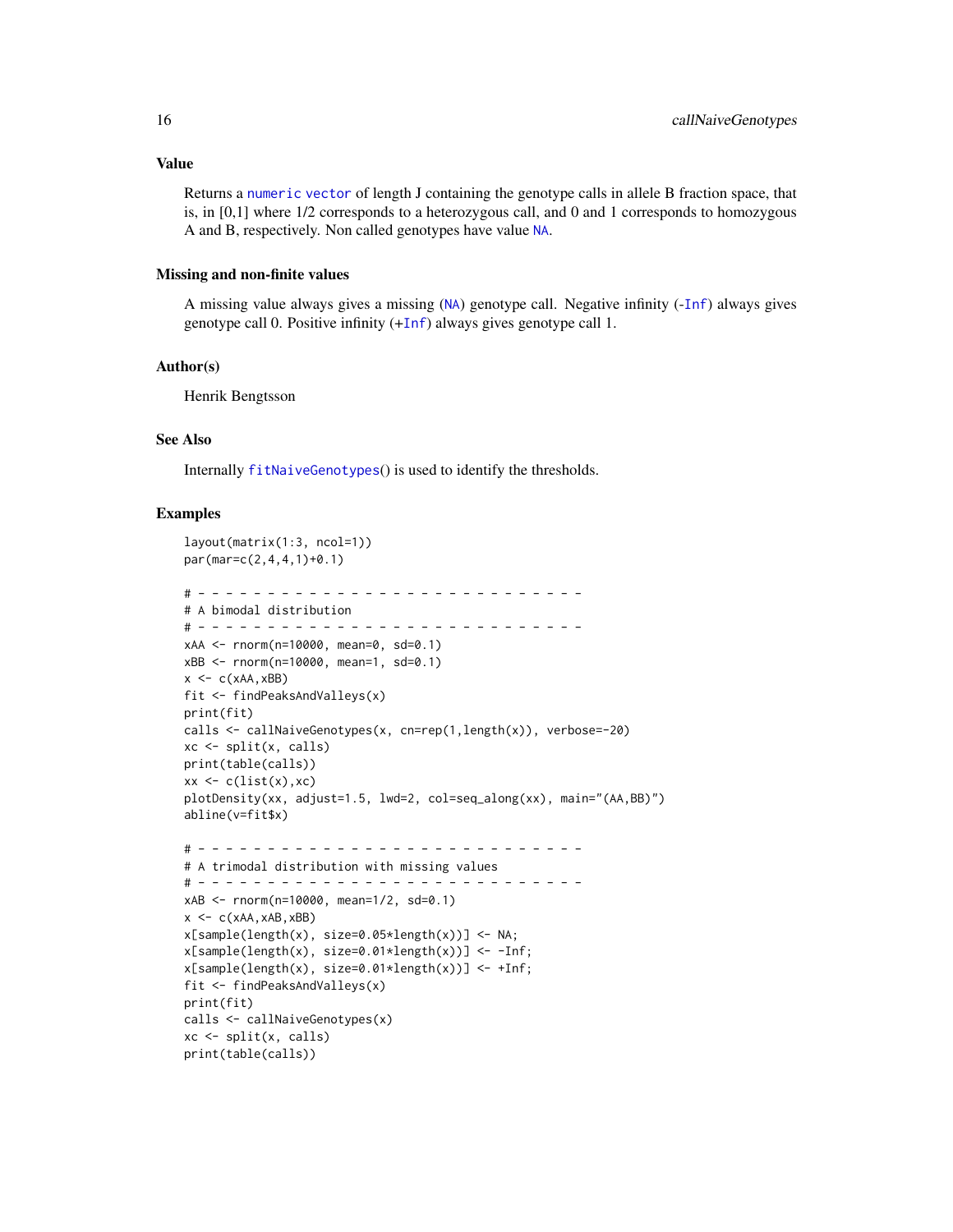#### <span id="page-16-0"></span>distanceBetweenLines 17

```
xx \leftarrow c(list(x), xc)plotDensity(xx, adjust=1.5, lwd=2, col=seq_along(xx), main="(AA,AB,BB)")
abline(v=fit$x)
# - - - - - - - - - - - - - - - - - - - - - - - - - - - -
# A trimodal distribution with clear separation
# - - - - - - - - - - - - - - - - - - - - - - - - - - - -
xAA <- rnorm(n=10000, mean=0, sd=0.02)
xAB <- rnorm(n=10000, mean=1/2, sd=0.02)
xBB <- rnorm(n=10000, mean=1, sd=0.02)
x \leftarrow c(xAA, xAB, xBB)fit <- findPeaksAndValleys(x)
print(fit)
calls <- callNaiveGenotypes(x)
xc <- split(x, calls)
print(table(calls))
xx \leftarrow c(list(x), xc)plotDensity(xx, adjust=1.5, lwd=2, col=seq_along(xx), main="(AA',AB',BB')")
abline(v=fit$x)
```
<span id="page-16-1"></span>distanceBetweenLines *Finds the shortest distance between two lines*

## Description

Finds the shortest distance between two lines.

Consider the two lines

 $x(s) = a_x + b_x * s$  and  $y(t) = a_y + b_y * t$ 

in an K-space where the offset and direction [vector](#page-0-0)s are  $a_x$  and  $b_x$  (in  $R^K$ ) that define the line  $x(s)$ (s is a scalar). Similar for the line  $y(t)$ . This function finds the point  $(s, t)$  for which  $|x(s) - x(t)|$ is minimal.

#### Usage

## Default S3 method: distanceBetweenLines(ax, bx, ay, by, ...)

## Arguments

| ax.bx                   | Offset and direction vector of length K for line $z_x$ . |
|-------------------------|----------------------------------------------------------|
| ay,by                   | Offset and direction vector of length K for line $z_y$ . |
| $\cdot$ $\cdot$ $\cdot$ | Not used.                                                |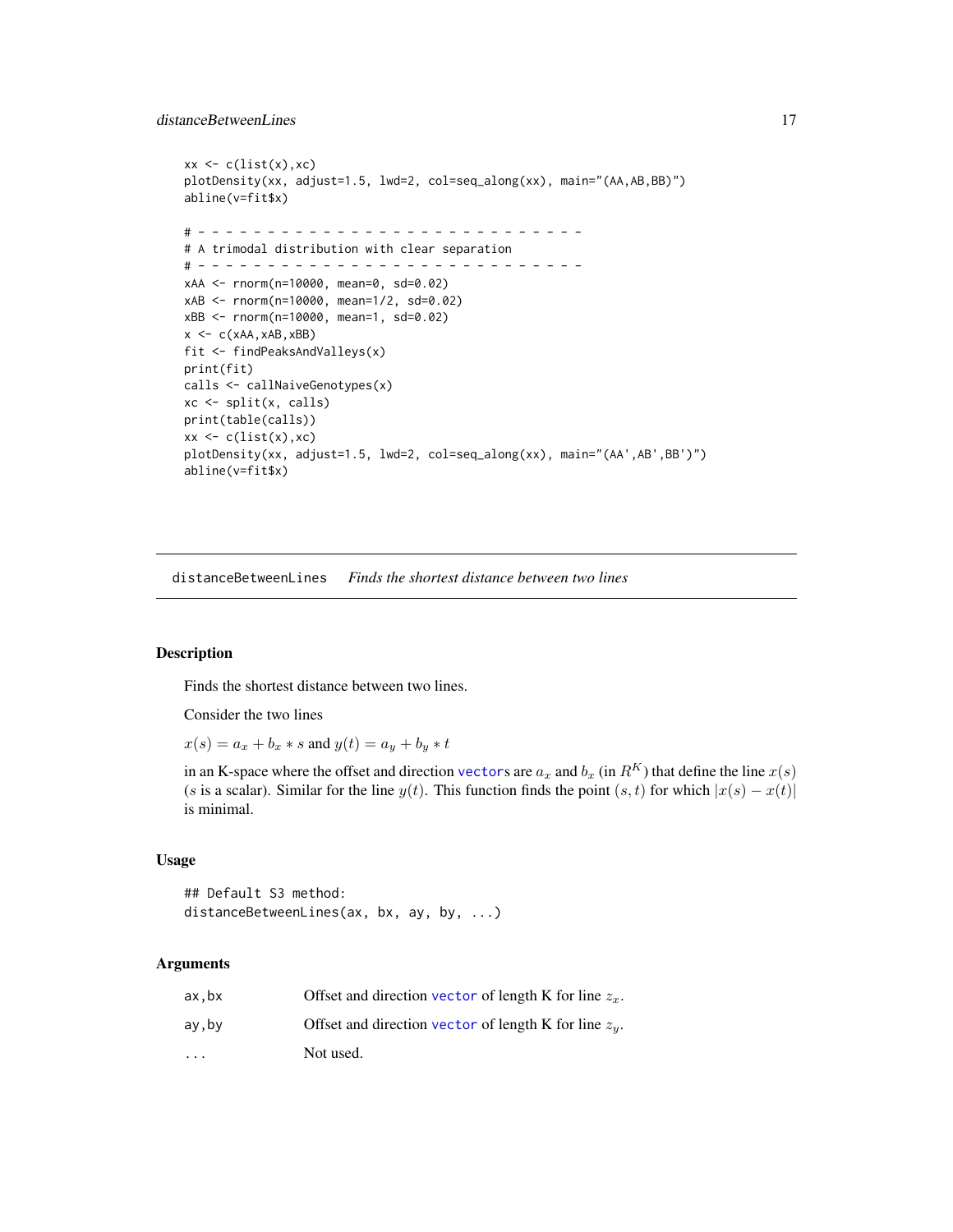## <span id="page-17-0"></span>Value

Returns the a [list](#page-0-0) containing

| ax,bx    | The given line $x(s)$ .                                                              |
|----------|--------------------------------------------------------------------------------------|
| ay,by    | The given line $y(t)$ .                                                              |
| s,t      | The values of s and t such that $ x(s) - y(t) $ is minimal.                          |
| xs,yt    | The values of $x(s)$ and $y(t)$ at the optimal point $(s, t)$ .                      |
| distance | The distance between the lines, i.e. $ x(s) - y(t) $ at the optimal point $(s, t)$ . |
|          |                                                                                      |

#### Author(s)

Henrik Bengtsson

## References

[1] M. Bard and D. Himel, *The Minimum Distance Between Two Lines in n-Space*, September 2001, Advisor Dennis Merino. [2] Dan Sunday, *Distance between 3D Lines and Segments*, Jan 2016, [https://www.geomalgorithm](https://www.geomalgorithms.com/algorithms.html)s. [com/algorithms.html](https://www.geomalgorithms.com/algorithms.html).

#### Examples

for (zzz in  $\emptyset$ ) {

# This example requires plot3d() in R.basic [http://www.braju.com/R/] if (!require(pkgName <- "R.basic", character.only=TRUE)) break

```
layout(matrix(1:4, nrow=2, ncol=2, byrow=TRUE))
```

```
############################################################
# Lines in two-dimensions
############################################################
x \leftarrow \text{list}(a=c(1,0), bc=c(1,2))y \leftarrow \text{list}(a=c(0,2), b=c(1,1))fit <- distanceBetweenLines(ax=x$a, bx=x$b, ay=y$a, by=y$b)
```

```
xlim \leftarrow ylim \leftarrow c(-1,8)plot(NA, xlab="", ylab="", xlim=ylim, ylim=ylim)
```

```
# Highlight the offset coordinates for both lines
points(t(x*)a), pch="a" +", col="red")text(t(x$a), label=expression(a[x]), adj=c(-1,0.5))
points(t(y$a), pch="+", col="blue")
text(t(y$a), label=expression(a[y]), adj=c(-1,0.5))
```

```
v \leq c(-1,1)*10;xv <- list(x=x$a[1]+x$b[1]*v, y=x$a[2]+x$b[2]*v)
yv <- list(x=y$a[1]+y$b[1]*v, y=y$a[2]+y$b[2]*v)
```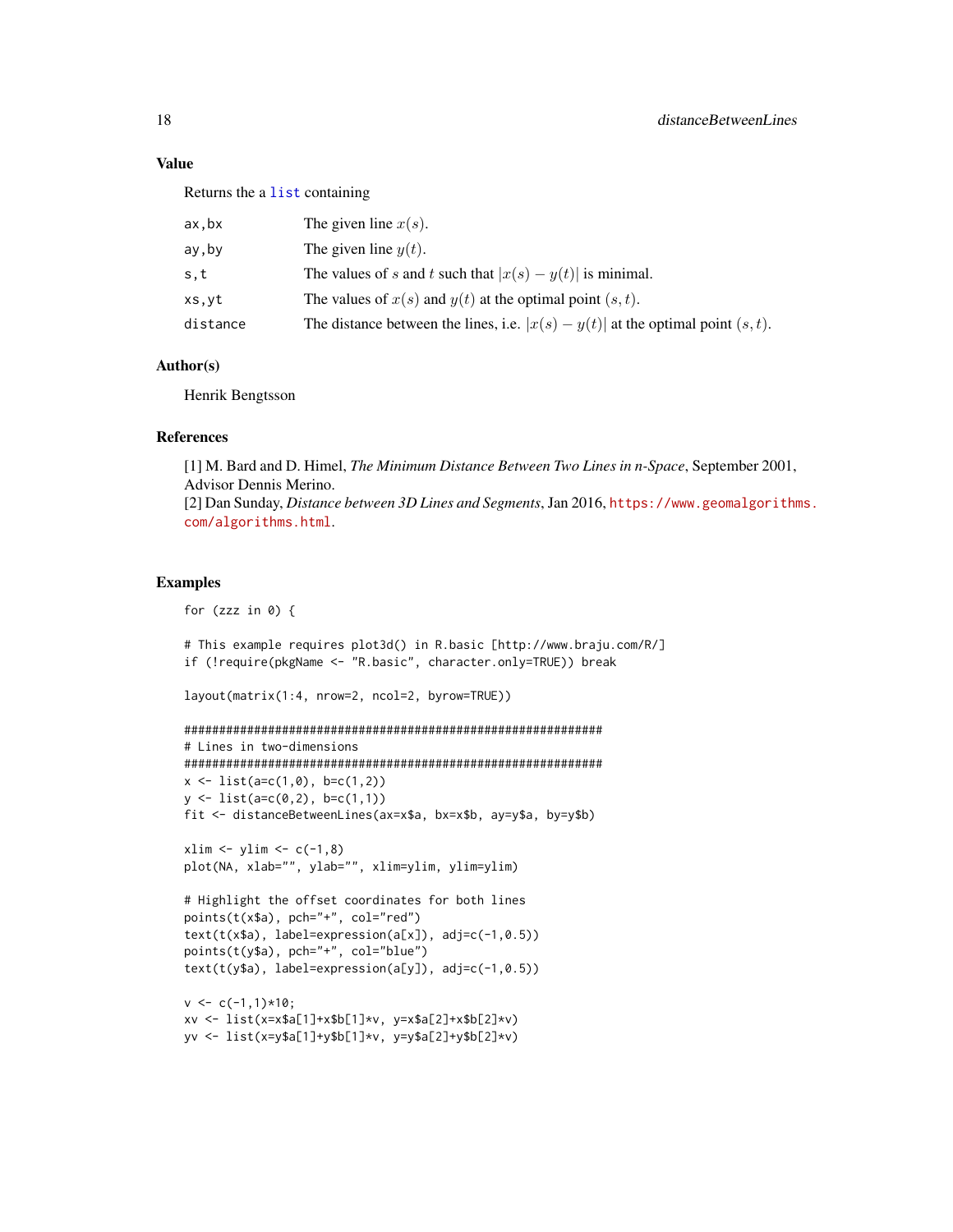```
lines(xv, col="red")
lines(yv, col="blue")
points(t(fit$xs), cex=2.0, col="red")
text(t(fit$xs), label=expression(x(s)), adj=c(+2,0.5))
points(t(fit$yt), cex=1.5, col="blue")
text(t(fit$yt), label=expression(y(t)), adj=c(-1,0.5))
print(fit)
############################################################
# Lines in three-dimensions
############################################################
x \le -\text{list}(a = c(0, 0, 0), b = c(1, 1, 1)) # The 'diagonal'
y \le - list(a=c(2,1,2), b=c(2,1,3)) # A 'fitted' line
fit <- distanceBetweenLines(ax=x$a, bx=x$b, ay=y$a, by=y$b)
xlim \leftarrow ylim \leftarrow zlim \leftarrow c(-1,3)dummy <- t(c(1,1,1))*100;# Coordinates for the lines in 3d
v \le - seg(-10,10, by=1);
xv <- list(x=x$a[1]+x$b[1]*v, y=x$a[2]+x$b[2]*v, z=x$a[3]+x$b[3]*v)
yv <- list(x=y$a[1]+y$b[1]*v, y=y$a[2]+y$b[2]*v, z=y$a[3]+y$b[3]*v)
for (theta in seq(30,140,length.out=3)) {
  plot3d(dummy, theta=theta, phi=30, xlab="", ylab="", zlab="",
                              xlim=ylim, ylim=ylim, zlim=zlim)
  # Highlight the offset coordinates for both lines
  points3d(t(x$a), pch="+", col="red")
  text3d(t(x$a), label=expression(a[x]), adj=c(-1,0.5))
  points3d(t(y$a), pch="+", col="blue")
  text3d(t(y$a), label=expression(a[y]), adj=c(-1,0.5))
  # Draw the lines
  lines3d(xv, col="red")
  lines3d(yv, col="blue")
  # Draw the two points that are closest to each other
  points3d(t(fit$xs), cex=2.0, col="red")
  text3d(t(fit$xs), label=expression(x(s)), adj=c(+2,0.5))
  points3d(t(fit$yt), cex=1.5, col="blue")
  text3d(t(fit$yt), label=expression(y(t)), adj=c(-1,0.5))
  # Draw the distance between the two points
  lines3d(rbind(fit$xs,fit$yt), col="purple", lwd=2)
}
print(fit)
} # for (zzz in 0)
rm(zzz)
```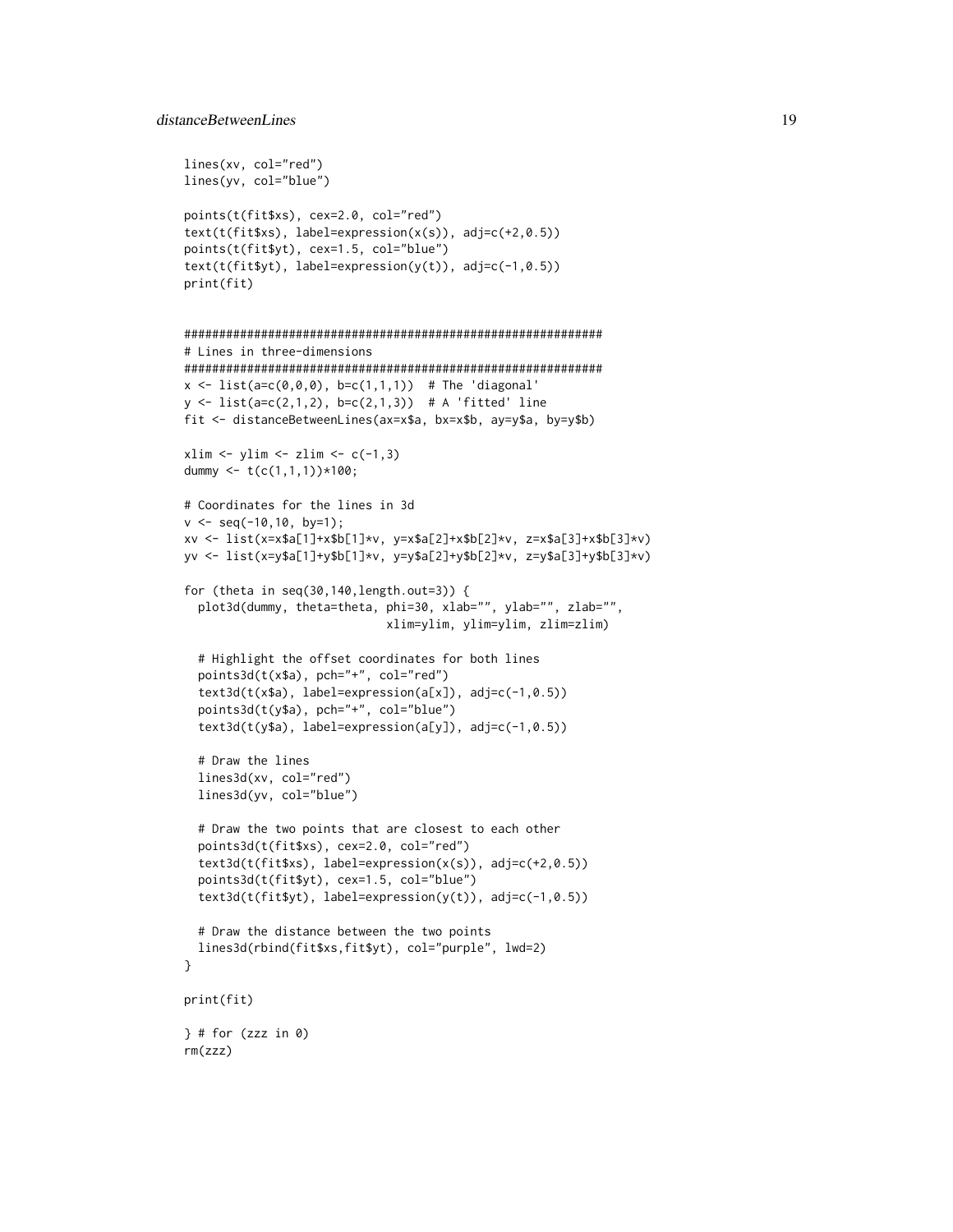<span id="page-19-1"></span><span id="page-19-0"></span>

## Description

Robust fit of linear subspace through multidimensional data.

## Usage

```
## S3 method for class 'matrix'
fitIWPCA(X, constraint=c("diagonal", "baseline", "max"), baselineChannel=NULL, ...,
  aShift=rep(0, times = ncol(X)), Xmin=NULL)
```
## Arguments

| X               | $NxK$ matrix where N is the number of observations and K is the number of<br>dimensions (channels).                                                                                                                                                                                                                                                                                                                                                                                                                                                                                                                   |
|-----------------|-----------------------------------------------------------------------------------------------------------------------------------------------------------------------------------------------------------------------------------------------------------------------------------------------------------------------------------------------------------------------------------------------------------------------------------------------------------------------------------------------------------------------------------------------------------------------------------------------------------------------|
| constraint      | A character string or a numeric value. If character it specifies which ad-<br>ditional constraint to be used to specify the offset parameters along the fitted<br>line:                                                                                                                                                                                                                                                                                                                                                                                                                                               |
|                 | If "diagonal", the offset vector will be a point on the line that is closest to the<br>diagonal line $(1, \ldots, 1)$ . With this constraint, all bias parameters are identifiable.                                                                                                                                                                                                                                                                                                                                                                                                                                   |
|                 | If "baseline" (requires argument baselineChannel), the estimates are such<br>that of the bias and scale parameters of the baseline channel is 0 and 1, respec-<br>tively. With this constraint, all bias parameters are identifiable.                                                                                                                                                                                                                                                                                                                                                                                 |
|                 | If "max", the offset vector will the point on the line that is as "great" as possible,<br>but still such that each of its components is less than the corresponding minimal<br>signal. This will guarantee that no negative signals are created in the backward<br>transformation. If numeric value, the offset vector will the point on the line<br>such that after applying the backward transformation there are constraint*N.<br>Note that constraint==0 corresponds approximately to constraint=="max".<br>With the latter two constraints, the bias parameters are only identifiable modulo<br>the fitted line. |
| baselineChannel |                                                                                                                                                                                                                                                                                                                                                                                                                                                                                                                                                                                                                       |
|                 | Index of channel toward which all other channels are conform. This argu-<br>ment is required if constraint=="baseline". This argument is optional if<br>constraint=="diagonal" and then the scale factor of the baseline channel will<br>be one. The estimate of the bias parameters is not affected in this case. Defaults<br>to one, if missing.                                                                                                                                                                                                                                                                    |
| .               | Additional arguments accepted by iwpca(). For instance, a N vector of weights<br>for each observation may be given, otherwise they get the same weight.                                                                                                                                                                                                                                                                                                                                                                                                                                                               |
| aShift, Xmin    | For internal use only.                                                                                                                                                                                                                                                                                                                                                                                                                                                                                                                                                                                                |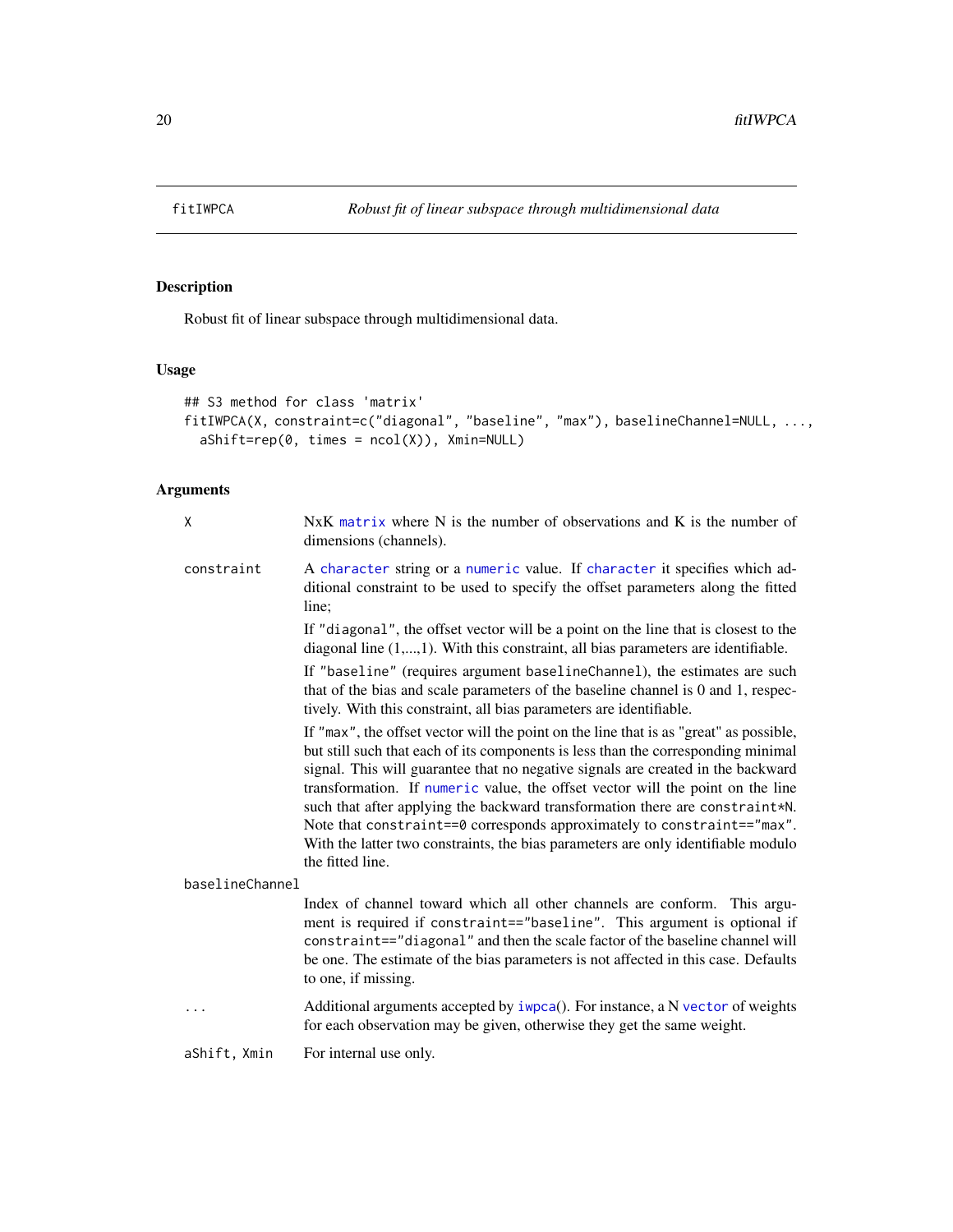#### <span id="page-20-0"></span>fitIWPCA 21

## Details

This method uses re-weighted principal component analysis (IWPCA) to fit a the model  $y_n =$  $a + bx_n + eps_n$  where  $y_n$ , a, b, and  $eps_n$  are vector of the K and  $x_n$  is a scalar.

The algorithm is: For iteration i: 1) Fit a line  $L$  through the data close using weighted PCA with weights  $\{w_n\}$ . Let  $r_n = \{r_{n,1}, ..., r_{n,K}\}$  be the K principal components. 2) Update the weights as  $w_n < -1/\sum_{i=1}^{K} (r_{n,k} + \epsilon_r)$  where we have used the residuals of all but the first principal component. 3) Find the point a on L that is closest to the line  $D = (1, 1, ..., 1)$ . Similarly, denote the point on D that is closest to L by  $t = a * (1, 1, ..., 1)$ .

## Value

Returns a [list](#page-0-0) that contains estimated parameters and algorithm details;

| a               | A double vector $(a[1],,a[K])$ with offset parameter estimates. It is made<br>identifiable according to argument constraint.                                                                                                                |  |
|-----------------|---------------------------------------------------------------------------------------------------------------------------------------------------------------------------------------------------------------------------------------------|--|
| b               | A double vector $(b[1],,b[K])$ with scale parameter estimates. It is made<br>identifiable by constraining b[baselineChannel] == 1. These estimates are in-<br>dependent of argument constraint.                                             |  |
| adiag           | If identifiability constraint "diagonal", a double vector $(adiag[1], , adiag[K]),$<br>where $adiag[1] = adiag[2] = adiag[K]$ , specifying the point on the diagonal<br>line that is closest to the fitted line, otherwise the zero vector. |  |
| eigen           | A KxK matrix with columns of eigenvectors.                                                                                                                                                                                                  |  |
| converged       | TRUE if the algorithm converged, otherwise FALSE.                                                                                                                                                                                           |  |
| nbrOfIterations |                                                                                                                                                                                                                                             |  |
|                 | The number of iterations for the algorithm to converge, or zero if it did not<br>converge.                                                                                                                                                  |  |
| t0              | Internal parameter estimates, which contains no more information than the above<br>listed elements.                                                                                                                                         |  |
| t               | Always NULL.                                                                                                                                                                                                                                |  |

## Author(s)

Henrik Bengtsson

## See Also

This is an internal method used by the [calibrateMultiscan](#page-12-1)() and [normalizeAffine](#page-30-1)() methods. Internally the function [iwpca](#page-26-1)() is used to fit a line through the data cloud and the function [distanceBetweenLines](#page-16-1)() to find the closest point to the diagonal (1,1,...,1).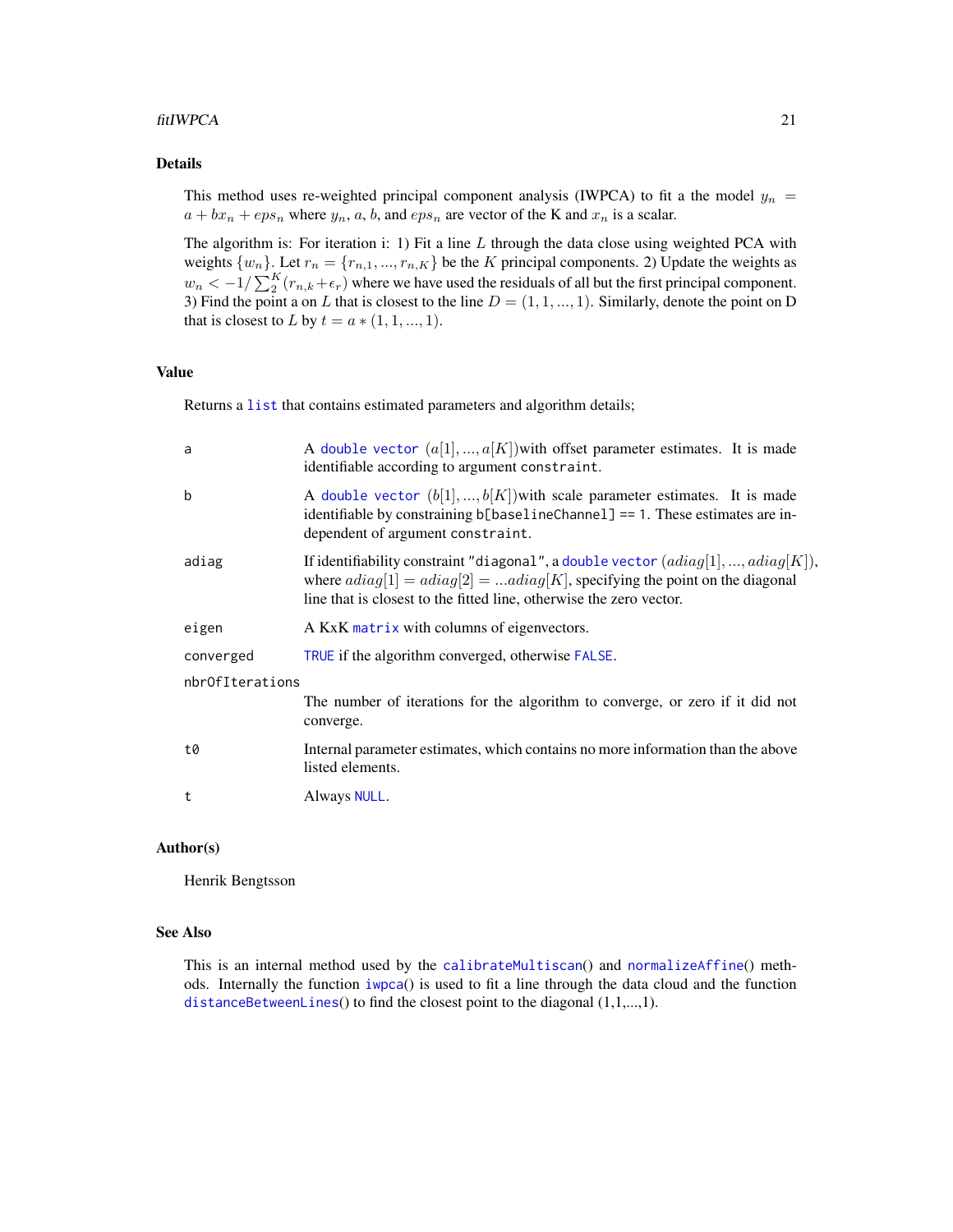<span id="page-21-1"></span><span id="page-21-0"></span>fitNaiveGenotypes *Fit naive genotype model from a normal sample*

## Description

Fit naive genotype model from a normal sample.

## Usage

```
## S3 method for class 'numeric'
fitNaiveGenotypes(y, cn=rep(2L, times = length(y)), subsetToFit=NULL,
 flavor=c("density", "fixed"), adjust=1.5, ..., censorAt=c(-0.1, 1.1), verbose=FALSE)
```
## Arguments

| У           | A numeric vector of length J containing allele B fractions for a normal sample.                                                                                                                                                              |
|-------------|----------------------------------------------------------------------------------------------------------------------------------------------------------------------------------------------------------------------------------------------|
| cn          | An optional numeric vector of length J specifying the true total copy number<br>in $\{0, 1, 2, NA\}$ at each locus. This can be used to specify which loci are diploid<br>and which are not, e.g. autosomal and sex chromosome copy numbers. |
| subsetToFit | An optional integer or logical vector specifying which loci should be used<br>for estimating the model. If NULL, all loci are used.                                                                                                          |
| flavor      | A character string specifying the type of algorithm used.                                                                                                                                                                                    |
| adjust      | A positive double specifying the amount smoothing for the empirical density<br>estimator.                                                                                                                                                    |
| $\ddotsc$   | Additional arguments passed to findPeaksAndValleys().                                                                                                                                                                                        |
| censorAt    | A double vector of length two specifying the range for which values are con-<br>sidered finite. Values below (above) this range are treated as $-Inf (+Inf)$ .                                                                               |
| verbose     | A logical or a Verbose object.                                                                                                                                                                                                               |

#### Value

Returns a [list](#page-0-0) of [list](#page-0-0)s.

## Author(s)

Henrik Bengtsson

## See Also

To call genotypes see [callNaiveGenotypes](#page-14-1)(). Internally [findPeaksAndValleys](#page-0-0)() is used to identify the thresholds.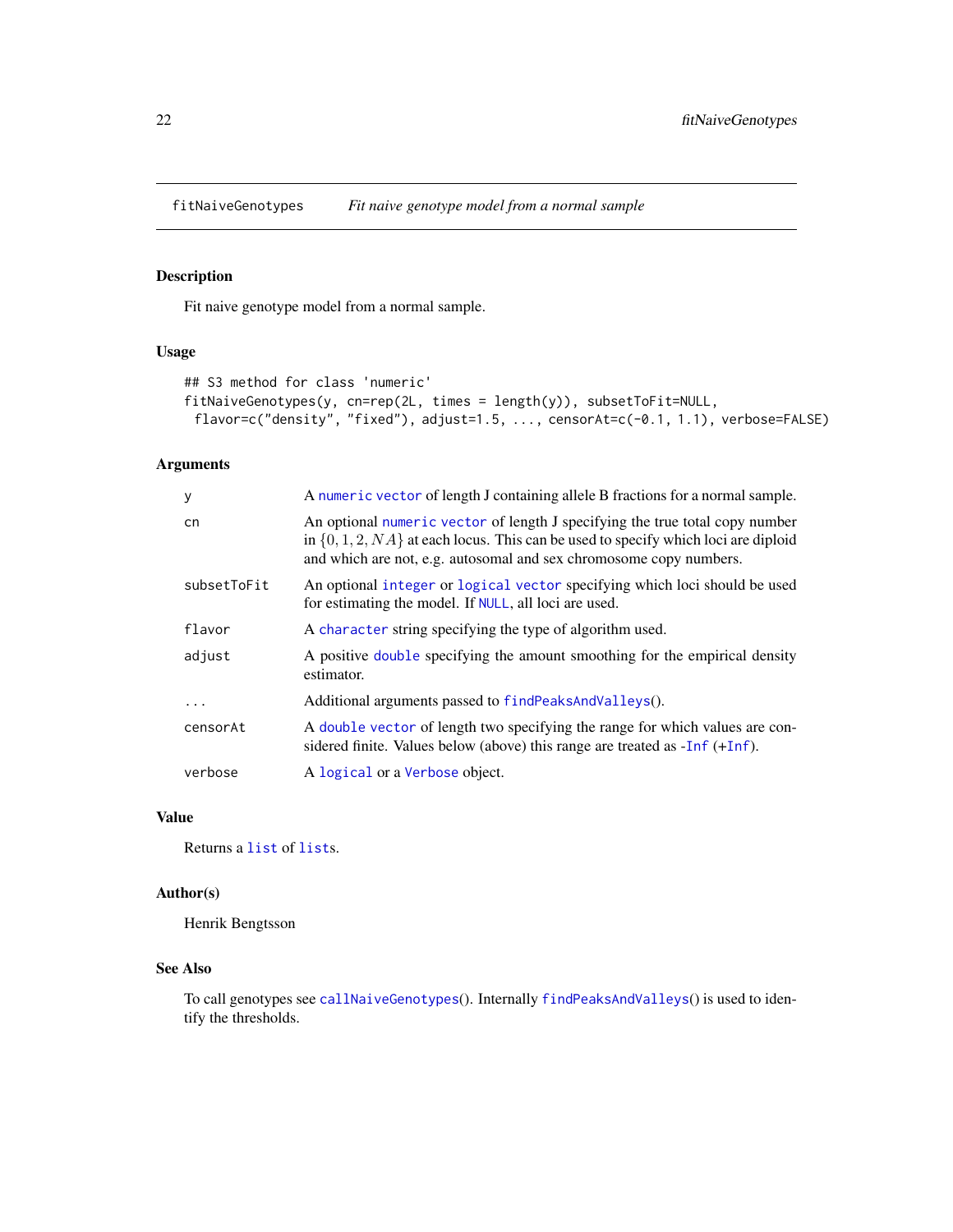<span id="page-22-1"></span><span id="page-22-0"></span>fitPrincipalCurve *Fit a principal curve in K dimensions*

## Description

Fit a principal curve in K dimensions.

## Usage

```
## S3 method for class 'matrix'
fitPrincipalCurve(X, ..., verbose=FALSE)
```
#### Arguments

|                         | An NxK matrix $(K>=2)$ where the columns represent the dimension. |
|-------------------------|-------------------------------------------------------------------|
| $\cdot$ $\cdot$ $\cdot$ | Other arguments passed to principal curve.                        |
| verbose                 | A logical or a Verbose object.                                    |

## Value

Returns a principal\_curve object (which is a [list](#page-0-0)). See [principal\\_curve](#page-0-0) for more details.

## Missing values

The estimation of the normalization function will only be made based on complete observations, i.e. observations that contains no [NA](#page-0-0) values in any of the channels.

## Author(s)

Henrik Bengtsson

## References

[1] Hastie, T. and Stuetzle, W, *Principal Curves*, JASA, 1989. [2] H. Bengtsson, A. Ray, P. Spellman and T.P. Speed, *A single-sample method for normalizing and combining full-resolutioncopy numbers from multiple platforms, labs and analysis methods*, Bioinformatics, 2009.

## See Also

[backtransformPrincipalCurve](#page-9-1)(). [principal\\_curve](#page-0-0).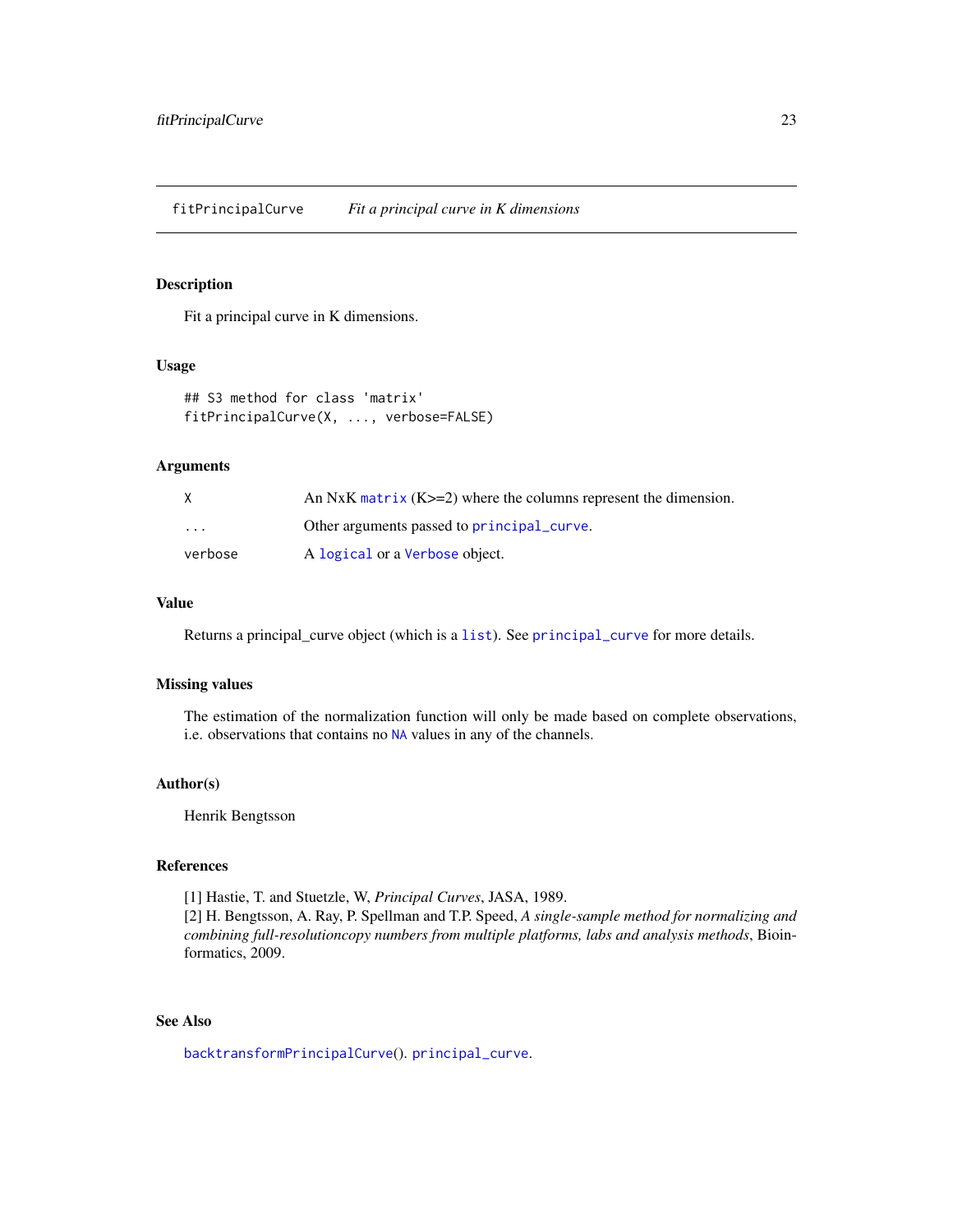#### Examples

```
# Simulate data from the model y \leq -a + bx + x \leq -e eps(bx)
J < -1000x \leftarrow \text{rexp}(J)a \leftarrow c(2, 15, 3)b \leftarrow c(2,3,4)c \leq -c(1, 2, 1/2)bx \leftarrow outer(b, x)xc <- t(sapply(c, FUN=function(c) x^c))
eps <- apply(bx, MARGIN=2, FUN=function(x) rnorm(length(b), mean=0, sd=0.1*x))
y \leq -a + bx + xc + epsy \leftarrow t(y)# Fit principal curve through (y_1, y_2, y_3)
fit <- fitPrincipalCurve(y, verbose=TRUE)
# Flip direction of 'lambda'?
rho <- cor(fit$lambda, y[,1], use="complete.obs")
flip \leftarrow (rho \leftarrow 0)
if (flip) {
  fit$lambda <- max(fit$lambda, na.rm=TRUE)-fit$lambda
}
# Backtransform (y_1, y_2, y_3) to be proportional to each other
yN <- backtransformPrincipalCurve(y, fit=fit)
# Same backtransformation dimension by dimension
yN2 \leq -yfor (cc in 1:ncol(y)) {
  yN2[,cc] <- backtransformPrincipalCurve(y, fit=fit, dimensions=cc)
}
stopifnot(identical(yN2, yN))
xlim \leftarrow c(0, 1.04*max(x))ylim <- range(c(y,yN), na.rm=TRUE)
# Pairwise signals vs x before and after transform
layout(matrix(1:4, nrow=2, byrow=TRUE))
par(mar=c(4,4,3,2)+0.1)
for (cc in 1:3) {
  ylab <- substitute(y[c], env=list(c=cc))
  plot(NA, xlim=xlim, ylim=ylim, xlab="x", ylab=ylab)
  abline(h=a[cc], lty=3)
  mtext(side=4, at=a[cc], sprintf("a=%g", a[cc]),
        cex=0.8, las=2, line=0, adj=1.1, padj=-0.2)
  points(x, y[,cc])
  points(x, yN[,cc], col="tomato")
  legend("topleft", col=c("black", "tomato"), pch=19,
                     c("orignal", "transformed"), bty="n")
```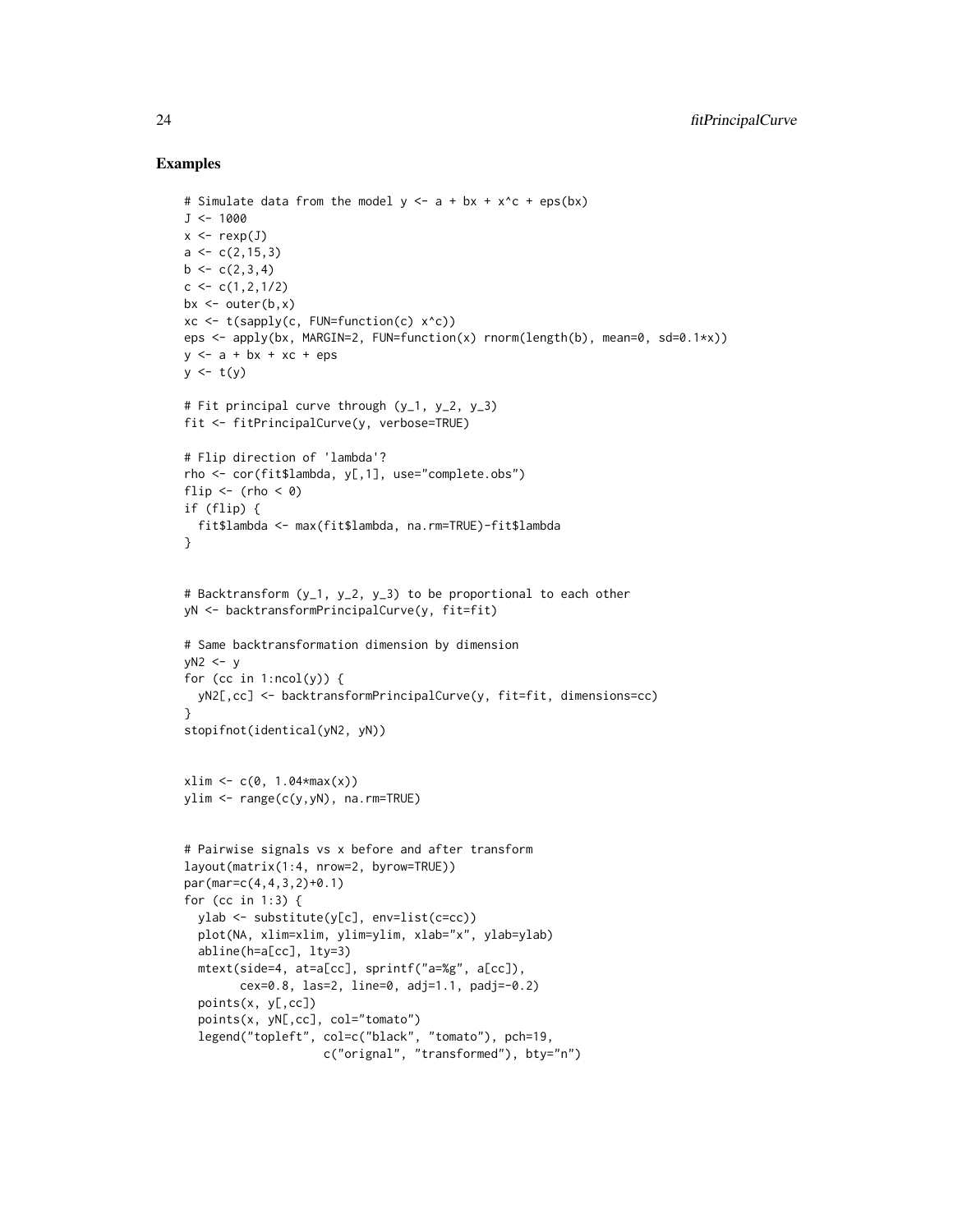#### <span id="page-24-0"></span>fitXYCurve 25

#### }

title(main="Pairwise signals vs x before and after transform", outer=TRUE, line=-2)

```
# Pairwise signals before and after transform
layout(matrix(1:4, nrow=2, byrow=TRUE))
par(mar=c(4,4,3,2)+0.1)
for (rr in 3:2) {
 ylab <- substitute(y[c], env=list(c=rr))
 for (cc in 1:2) {
    if (cc == rr) {
     plot.new()
     next
    }
   xlab <- substitute(y[c], env=list(c=cc))
   plot(NA, xlim=ylim, ylim=ylim, xlab=xlab, ylab=ylab)
   abline(a=0, b=1, lty=2)
   points(y[,c(cc,rr)])
   points(yN[,c(cc,rr)], col="tomato")
   legend("topleft", col=c("black", "tomato"), pch=19,
                      c("orignal", "transformed"), bty="n")
 }
}
title(main="Pairwise signals before and after transform", outer=TRUE, line=-2)
```
fitXYCurve *Fitting a smooth curve through paired (x,y) data*

#### Description

Fitting a smooth curve through paired (x,y) data.

#### Usage

```
## S3 method for class 'matrix'
fitXYCurve(X, weights=NULL, typeOfWeights=c("datapoint"), method=c("loess", "lowess",
  "spline", "robustSpline"), bandwidth=NULL, satSignal=2^16 - 1, ...)
```
#### Arguments

| X             | An Nx2 matrix where the columns represent the two channels to be normalized.                                                                                                                                                                    |
|---------------|-------------------------------------------------------------------------------------------------------------------------------------------------------------------------------------------------------------------------------------------------|
| weights       | If NULL, non-weighted normalization is done. If data-point weights are used, this<br>should be a vector of length N of data point weights used when estimating the<br>normalization function.                                                   |
| typeOfWeights | A character string specifying the type of weights given in argument weights.                                                                                                                                                                    |
| method        | character string specifying which method to use when fitting the intensity-<br>dependent function. Supported methods: "loess" (better than lowess), "lowess"<br>(classic; supports only zero-one weights), "spline" (more robust than lowess at |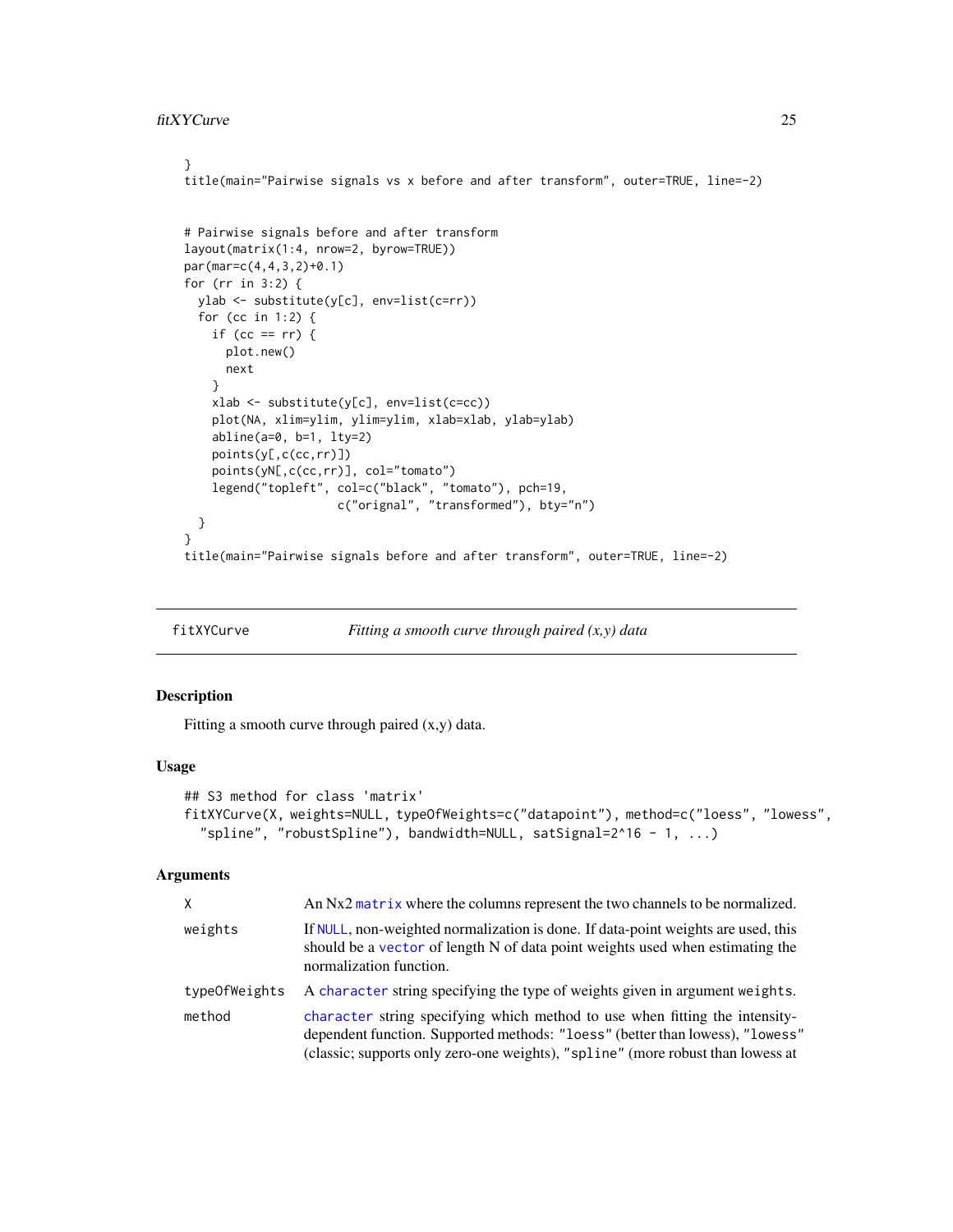<span id="page-25-0"></span>

|           | lower and upper intensities; supports only zero-one weights), "robust Spline"<br>(better than spline). |
|-----------|--------------------------------------------------------------------------------------------------------|
| bandwidth | A double value specifying the bandwidth of the estimator used.                                         |
| satSignal | Signals equal to or above this threshold will not be used in the fitting.                              |
| $\cdot$   | Not used.                                                                                              |

## Value

A named [list](#page-0-0) structure of class XYCurve.

#### Missing values

The estimation of the function will only be made based on complete non-saturated observations, i.e. observations that contains no [NA](#page-0-0) values nor saturated values as defined by satSignal.

#### Weighted normalization

Each data point, that is, each row in X, which is a vector of length 2, can be assigned a weight in [0,1] specifying how much it should *affect the fitting of the normalization function*. Weights are given by argument weights, which should be a [numeric](#page-0-0) [vector](#page-0-0) of length N.

Note that the lowess and the spline method only support zero-one  $\{0,1\}$  weights. For such methods, all weights that are less than a half are set to zero.

## Details on loess

For [loess](#page-0-0), the arguments family="symmetric", degree=1, span=3/4, control=loess.control(trace.hat="approximate") iterations=5, surface="direct") are used.

## Author(s)

Henrik Bengtsson

## Examples

```
# Simulate data from the model y \leq -a + bx + x \leq -e eps(bx)
x < - rexp(1000)
a \leftarrow c(2, 15)b \leq -c(2,1)c \leq -c(1,2)bx \leq outer(b,x)
xc <- t(sapply(c, FUN=function(c) x^c))
eps <- apply(bx, MARGIN=2, FUN=function(x) rnorm(length(x), mean=0, sd=0.1*x))
Y \le -a + bx + xc + epsY \leftarrow t(Y)\lim <- c(0,70)
plot(Y, xlim=lim, ylim=lim)
# Fit principal curve through a subset of (y_1, y_2)
subset <- sample(nrow(Y), size=0.3*nrow(Y))
```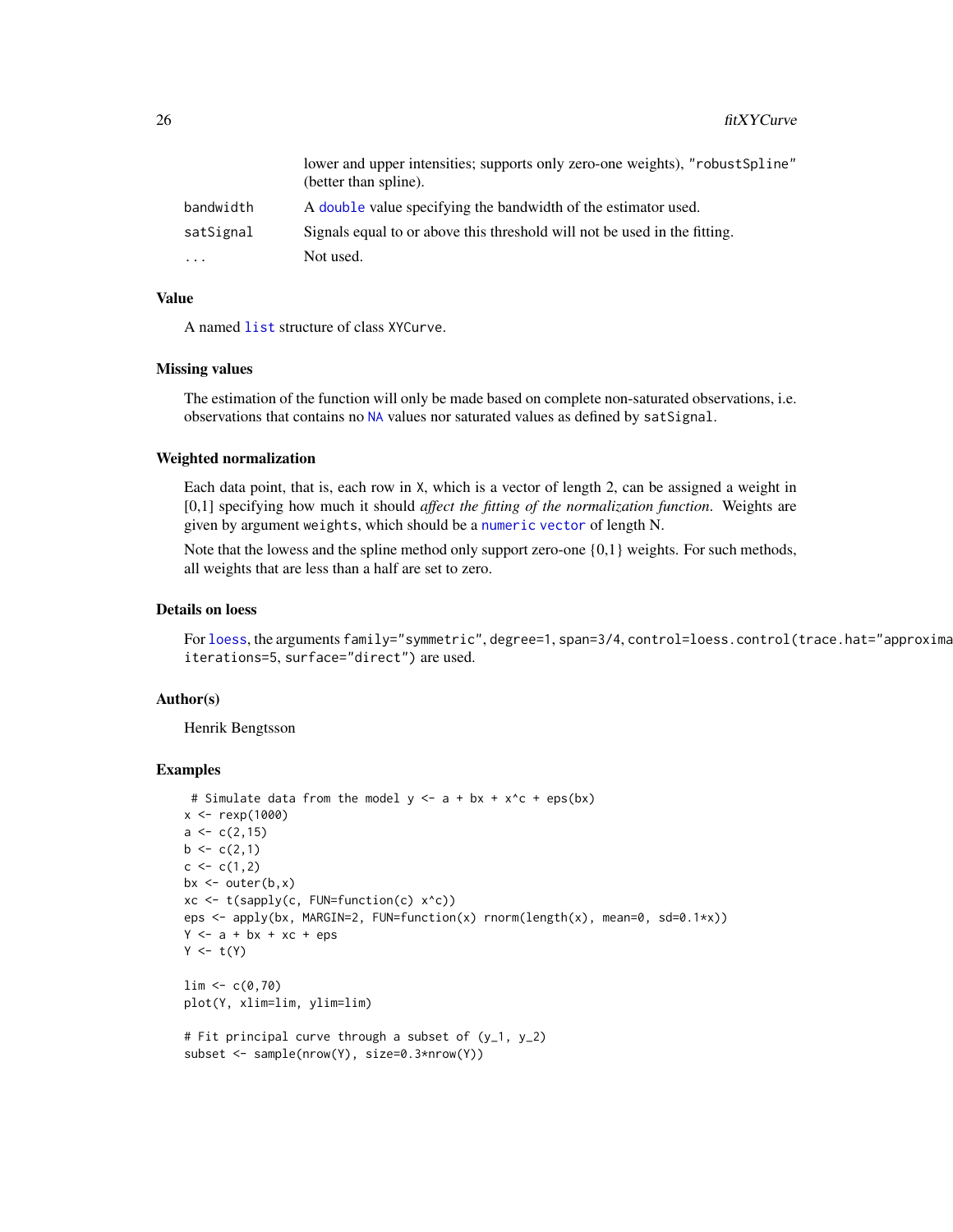#### <span id="page-26-0"></span>iwpca 27

```
fit <- fitXYCurve(Y[subset,], bandwidth=0.2)
lines(fit, col="red", lwd=2)
# Backtransform (y_1, y_2) keeping y_1 unchanged
YN <- backtransformXYCurve(Y, fit=fit)
points(YN, col="blue")
abline(a=0, b=1, col="red", lwd=2)
```
<span id="page-26-1"></span>

```
iwpca Fits an R-dimensional hyperplane using iterative re-weighted PCA
```
## Description

Fits an R-dimensional hyperplane using iterative re-weighted PCA.

#### Usage

```
## S3 method for class 'matrix'
iwpca(X, w=NULL, R=1, method=c("symmetric", "bisquare", "tricube", "L1"), maxIter=30,
 acc=1e-04, reps=0.02, fit0=NULL, ...)
```
## Arguments

| $\mathsf{X}$ | N-times- $K$ matrix where $N$ is the number of observations and $K$ is the number<br>of dimensions.                                                                                                                                                             |
|--------------|-----------------------------------------------------------------------------------------------------------------------------------------------------------------------------------------------------------------------------------------------------------------|
| W            | An N vector of weights for each row (observation) in the data matrix. If NULL,<br>all observations get the same weight.                                                                                                                                         |
| R            | Number of principal components to fit. By default a line is fitted.                                                                                                                                                                                             |
| method       | If "symmetric" (or "bisquare"), Tukey's biweight is used. If "tricube", the<br>tricube weight is used. If "L1", the model is fitted in $L_1$ . If a function, it is used<br>to calculate weights for next iteration based on the current iteration's residuals. |
| maxIter      | Maximum number of iterations.                                                                                                                                                                                                                                   |
| acc          | The (Euclidean) distance between two subsequent parameters fit for which the<br>algorithm is considered to have converged.                                                                                                                                      |
| reps         | Small value to be added to the residuals before the the weights are calculated<br>based on their inverse. This is to avoid infinite weights.                                                                                                                    |
| fit0         | A list containing elements vt and pc specifying an initial fit. If NULL, the<br>initial guess will be equal to the (weighted) PCA fit.                                                                                                                          |
| $\cdots$     | Additional arguments accepted by wpca().                                                                                                                                                                                                                        |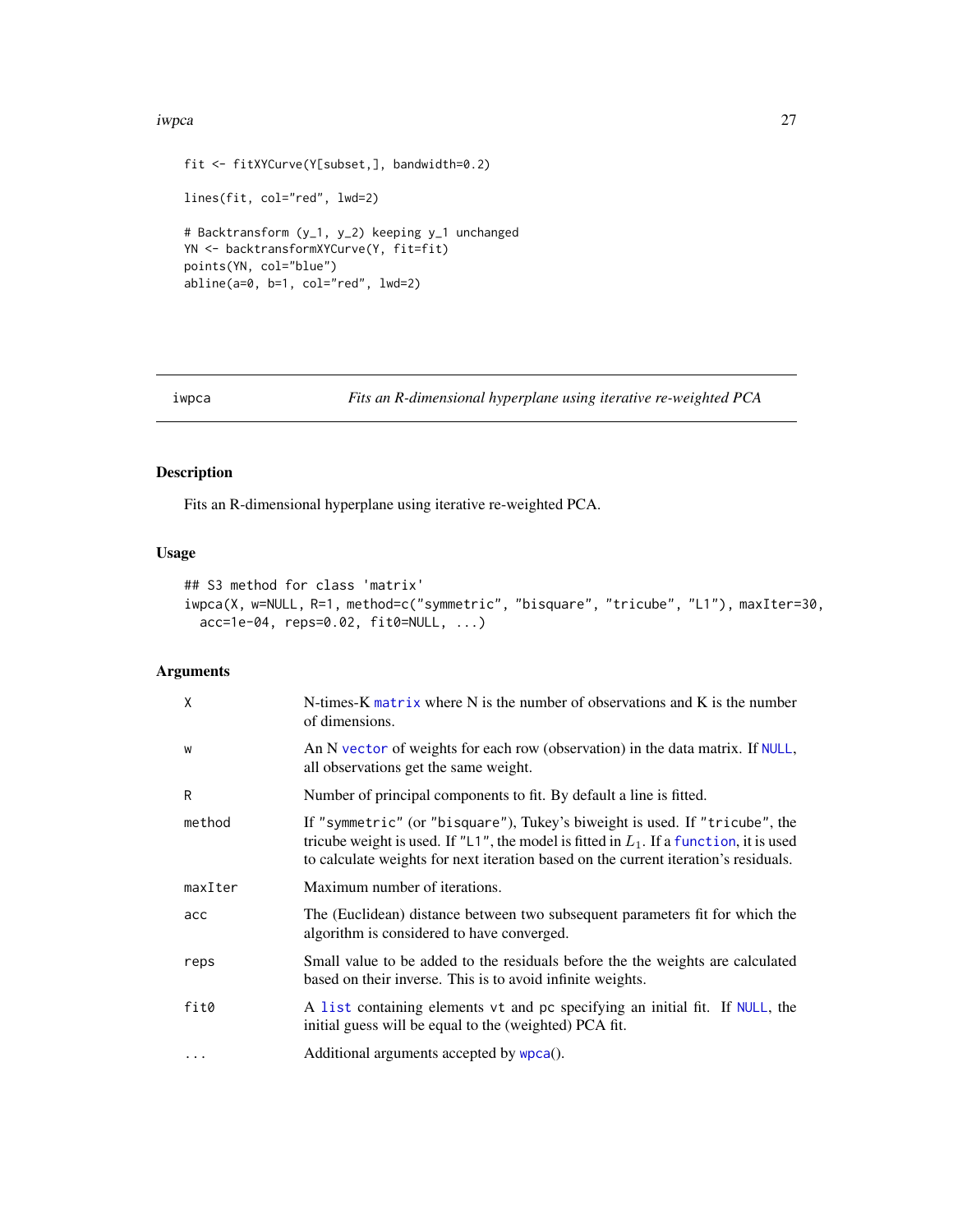#### Details

This method uses weighted principal component analysis (WPCA) to fit a R-dimensional hyperplane through the data with initial internal weights all equal. At each iteration the internal weights are recalculated based on the "residuals". If method=="L1", the internal weights are 1 / sum(abs(r) + reps). This is the same as method=function(r) 1/sum(abs(r)+reps). The "residuals" are orthogonal Euclidean distance of the principal components R,R+1,...,K. In each iteration before doing WPCA, the internal weighted are multiplied by the weights given by argument w, if specified.

#### Value

Returns the fit (a [list](#page-0-0)) from the last call to [wpca](#page-63-1)() with the additional elements nbr0fIterations and converged.

#### Author(s)

Henrik Bengtsson

for (zzz in  $\theta$ ) {

#### See Also

Internally [wpca](#page-63-1)() is used for calculating the weighted PCA.

#### Examples

```
# This example requires plot3d() in R.basic [http://www.braju.com/R/]
if (!require(pkgName <- "R.basic", character.only=TRUE)) break
# Simulate data from the model y \leq a + bx + eps(bx)x <- rexp(1000)
a \leftarrow c(2, 15, 3)b \leq -c(2,3,4)bx \leftarrow outer(b, x)eps <- apply(bx, MARGIN=2, FUN=function(x) rnorm(length(x), mean=0, sd=0.1*x))
y \leq -a + bx + epsy \leftarrow t(y)# Add some outliers by permuting the dimensions for 1/10 of the observations
idx \leq sample(1:nrow(y), size=1/10*nrow(y))
y[idx, ] \leftarrow y[idx, c(2, 3, 1)]# Plot the data with fitted lines at four different view points
opar <- par(mar=c(1,1,1,1)+0.1)
N < -4layout(matrix(1:N, nrow=2, byrow=TRUE))
theta \leq seq(0,270, length.out=N)
phi <- rep(20, length.out=N)
xlim \le ylim \le zlim \le c(0,45);
persp \leftarrow list();
for (kk in seq_along(theta)) {
  # Plot the data
```
<span id="page-27-0"></span>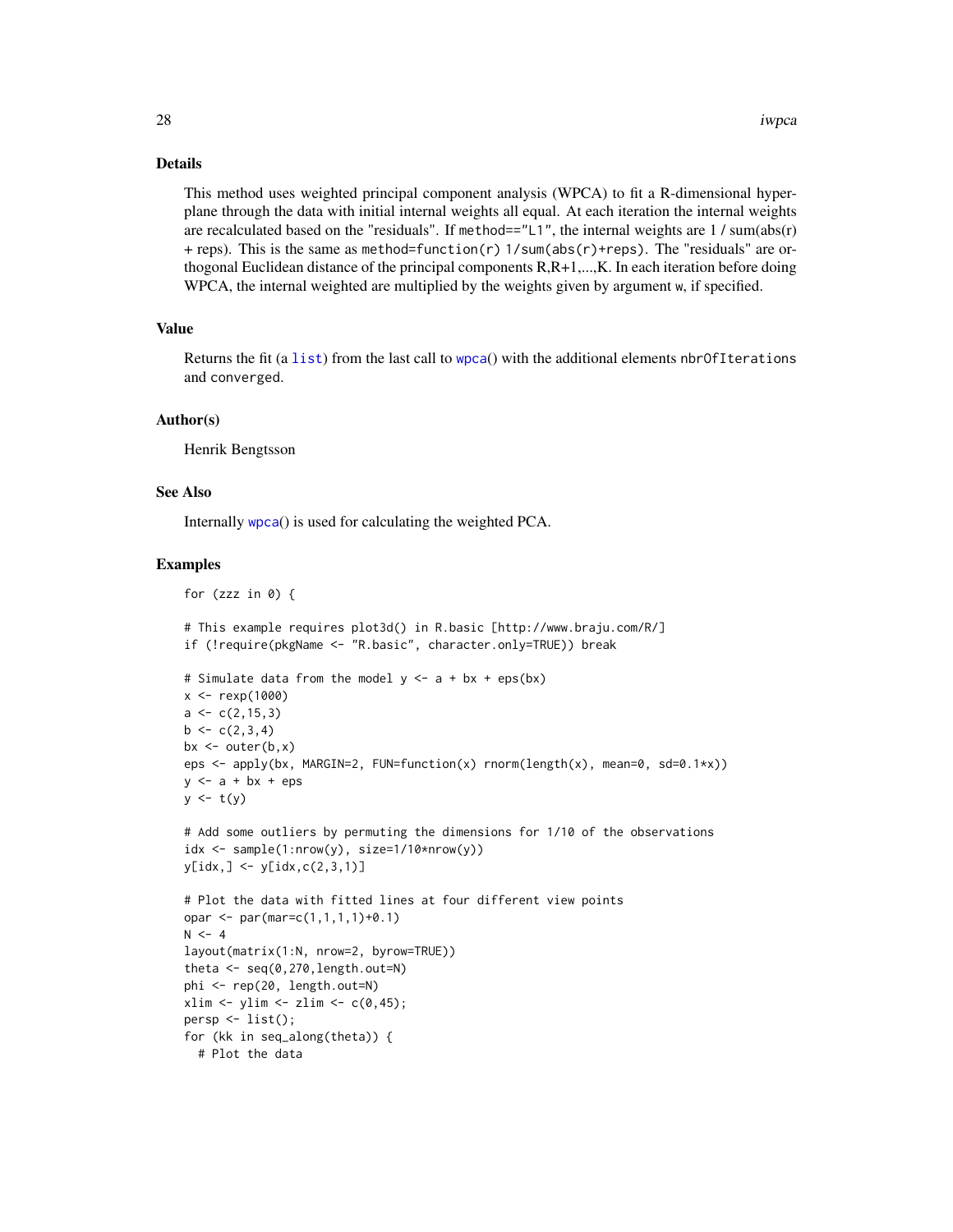```
persp[[kk]] <- plot3d(y, theta=theta[kk], phi=phi[kk], xlim=xlim, ylim=ylim, zlim=zlim)
}
# Weights on the observations
# Example a: Equal weights
w < - NULL
# Example b: More weight on the outliers (uncomment to test)
w \leq rep(1, length(x)); w[idx] \leq 0.8# ...and show all iterations too with different colors.
maxIter <- c(seq(1,20,length.out=10),Inf)
col <- topo.colors(length(maxIter))
# Show the fitted value for every iteration
for (ii in seq_along(maxIter)) {
  # Fit a line using IWPCA through data
  fit <- iwpca(y, w=w, maxIter=maxIter[ii], swapDirections=TRUE)
  ymid <- fit$xMean
  d0 <- apply(y, MARGIN=2, FUN=min) - ymid
  d1 <- apply(y, MARGIN=2, FUN=max) - ymid
  b \leftarrow \text{fit} \text{wt}[1,]y0 \leftarrow -b * max(abs(d0))y1 \leftarrow b * max(abs(d1))yline <- matrix(c(y0,y1), nrow=length(b), ncol=2)
  yline <- yline + ymid
  for (kk in seq_along(theta)) {
    # Set pane to draw in
    par(mfg=c((kk-1) %/% 2, (kk-1) %% 2) + 1);
    # Set the viewpoint of the pane
    options(persp.matrix=persp[[kk]]);
    # Get the first principal component
    points3d(t(ymid), col=col[ii])
    lines3d(t(yline), col=col[ii])
    # Highlight the last one
    if (ii == length(maxIter))
      lines3d(t(yline), col="red", lwd=3)
  }
}
par(opar)
\} # for (zzz in 0)
rm(zzz)
```
medianPolish *Median polish*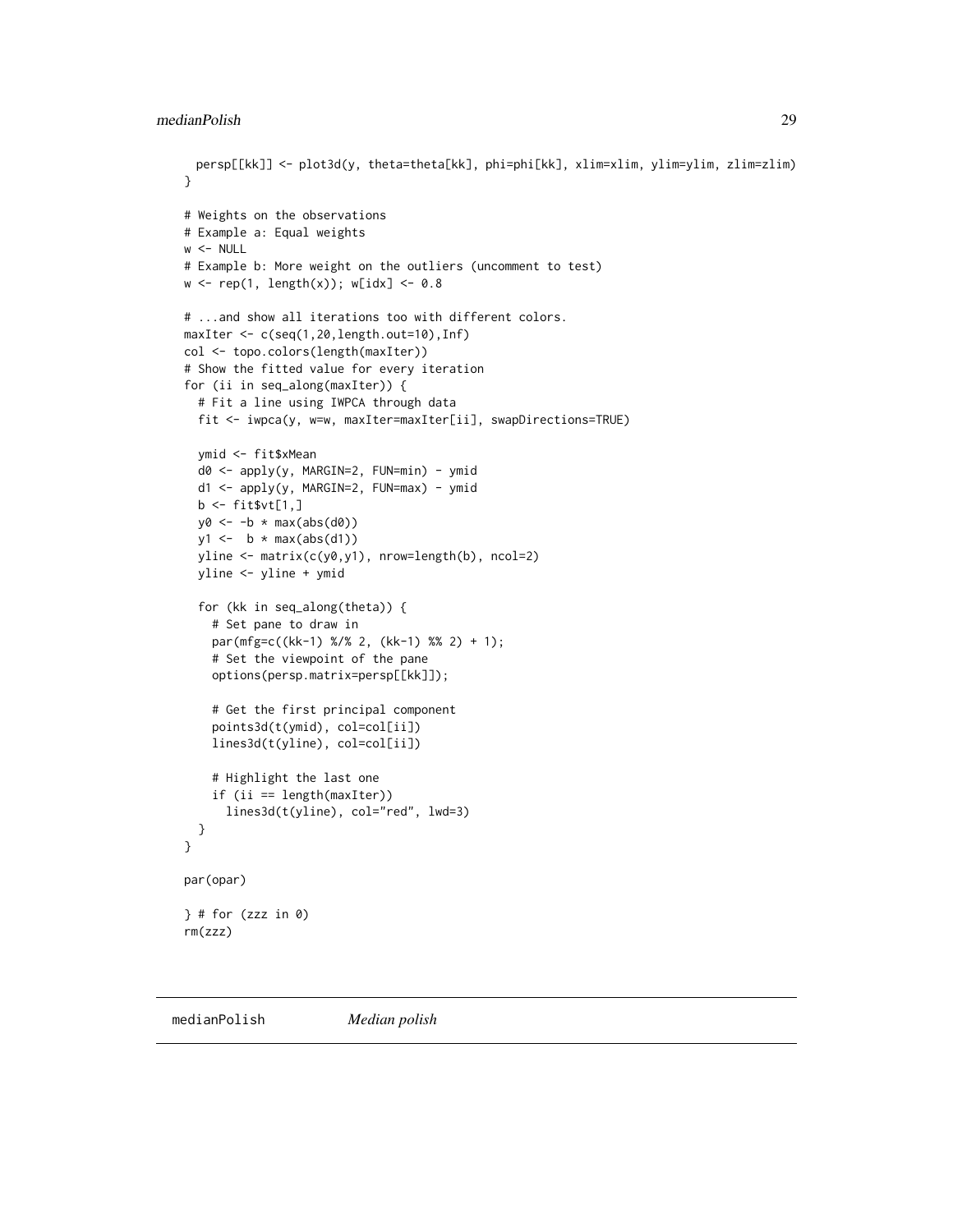## <span id="page-29-0"></span>Description

Median polish.

#### Usage

```
## S3 method for class 'matrix'
medianPolish(X, tol=0.01, maxIter=10L, na.rm=NA, ..., .addExtra=TRUE)
```
## Arguments

| X         | N-times-K matrix                                                                                                                                            |
|-----------|-------------------------------------------------------------------------------------------------------------------------------------------------------------|
| tol       | A numeric value greater than zero used as a threshold to identify when the<br>algorithm has converged.                                                      |
| maxIter   | Maximum number of iterations.                                                                                                                               |
| na.rm     | If TRUE (FALSE), NAs are exclude (not exclude). If NA, it is assumed that X con-<br>tains no NA values.                                                     |
| .addExtra | If TRUE, the name of argument X is returned and the returned structure is assigned<br>a class. This will make the result compatible what medpolish returns. |
|           | Not used.                                                                                                                                                   |

## Details

The implementation of this method give identical estimates as [medpolish](#page-0-0), but is about 3-5 times more efficient when there are no [NA](#page-0-0) values.

## Value

Returns a named [list](#page-0-0) structure with elements:

| overall   | The fitted constant term.                        |
|-----------|--------------------------------------------------|
| row       | The fitted row effect.                           |
| col       | The fitted column effect.                        |
| residuals | The residuals.                                   |
| converged | If TRUE, the algorithm converged, otherwise not. |

## Author(s)

Henrik Bengtsson

## See Also

[medpolish](#page-0-0).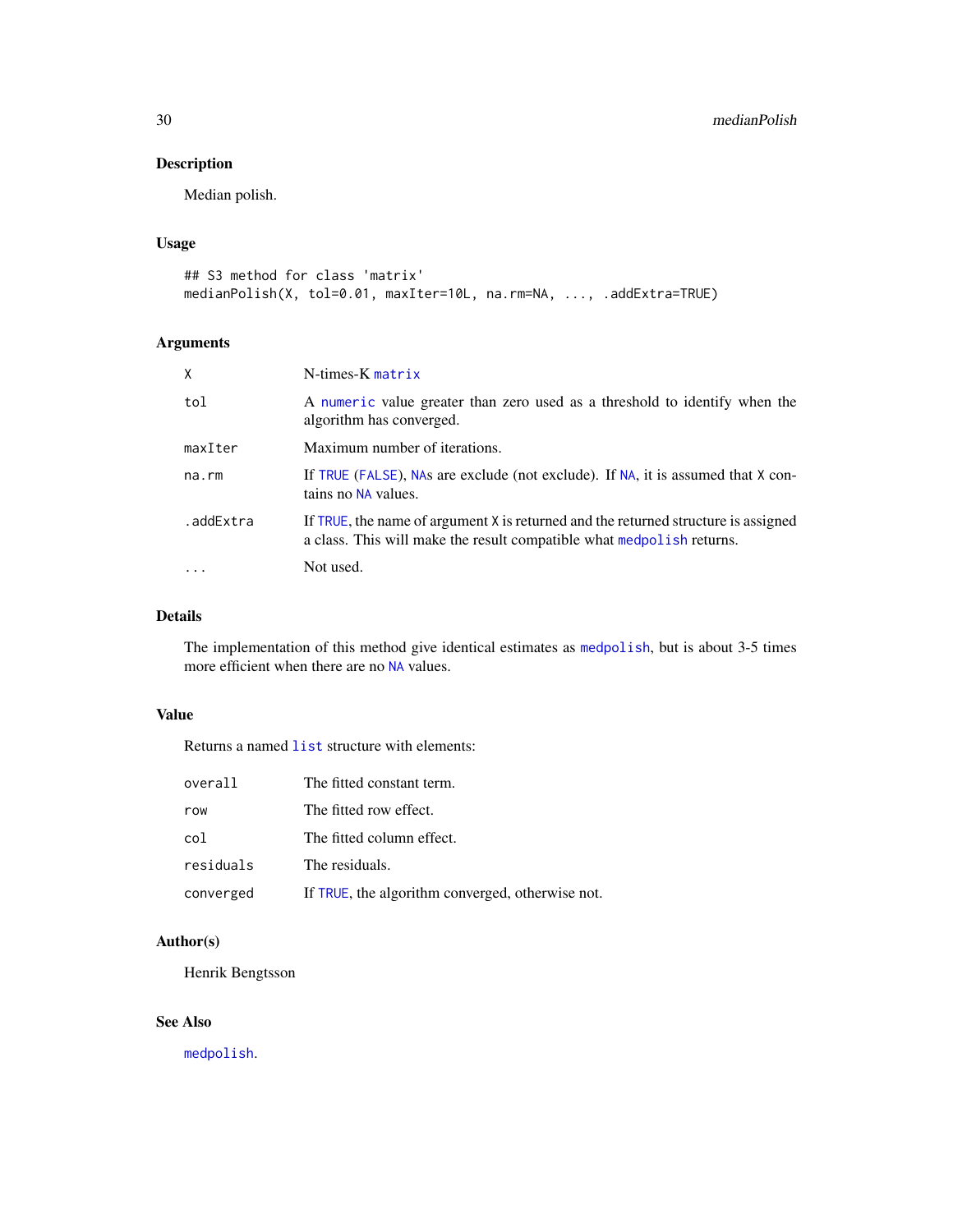#### <span id="page-30-0"></span>normalizeAffine 31

#### Examples

```
# Deaths from sport parachuting; from ABC of EDA, p.224:
deaths <- matrix(c(14,15,14, 7,4,7, 8,2,10, 15,9,10, 0,2,0), ncol=3, byrow=TRUE)
rownames(deaths) <- c("1-24", "25-74", "75-199", "200++", "NA")
colnames(deaths) <- 1973:1975
print(deaths)
mp <- medianPolish(deaths)
mp1 <- medpolish(deaths, trace=FALSE)
print(mp)
ff <- c("overall", "row", "col", "residuals")
stopifnot(all.equal(mp[ff], mp1[ff]))
# Validate decomposition:
stopifnot(all.equal(deaths, mp$overall+outer(mp$row,mp$col,"+")+mp$resid))
```
<span id="page-30-1"></span>normalizeAffine *Weighted affine normalization between channels and arrays*

## **Description**

Weighted affine normalization between channels and arrays.

This method will remove curvature in the M vs A plots that are due to an affine transformation of the data. In other words, if there are (small or large) biases in the different (red or green) channels, biases that can be equal too, you will get curvature in the M vs A plots and this type of curvature will be removed by this normalization method.

Moreover, if you normalize all slides at once, this method will also bring the signals on the same scale such that the log-ratios for different slides are comparable. Thus, do not normalize the scale of the log-ratios between slides afterward.

It is recommended to normalize as many slides as possible in one run. The result is that if creating log-ratios between any channels and any slides, they will contain as little curvature as possible.

Furthermore, since the relative scale between any two channels on any two slides will be one if one normalizes all slides (and channels) at once it is possible to add or multiply with the *same* constant to all channels/arrays without introducing curvature. Thus, it is easy to rescale the data afterwards as demonstrated in the example.

## Usage

```
## S3 method for class 'matrix'
normalizeAffine(X, weights=NULL, typeOfWeights=c("datapoint"), method="L1",
 constraint=0.05, satSignal=2^16 - 1, ..., .fitOnly=FALSE)
```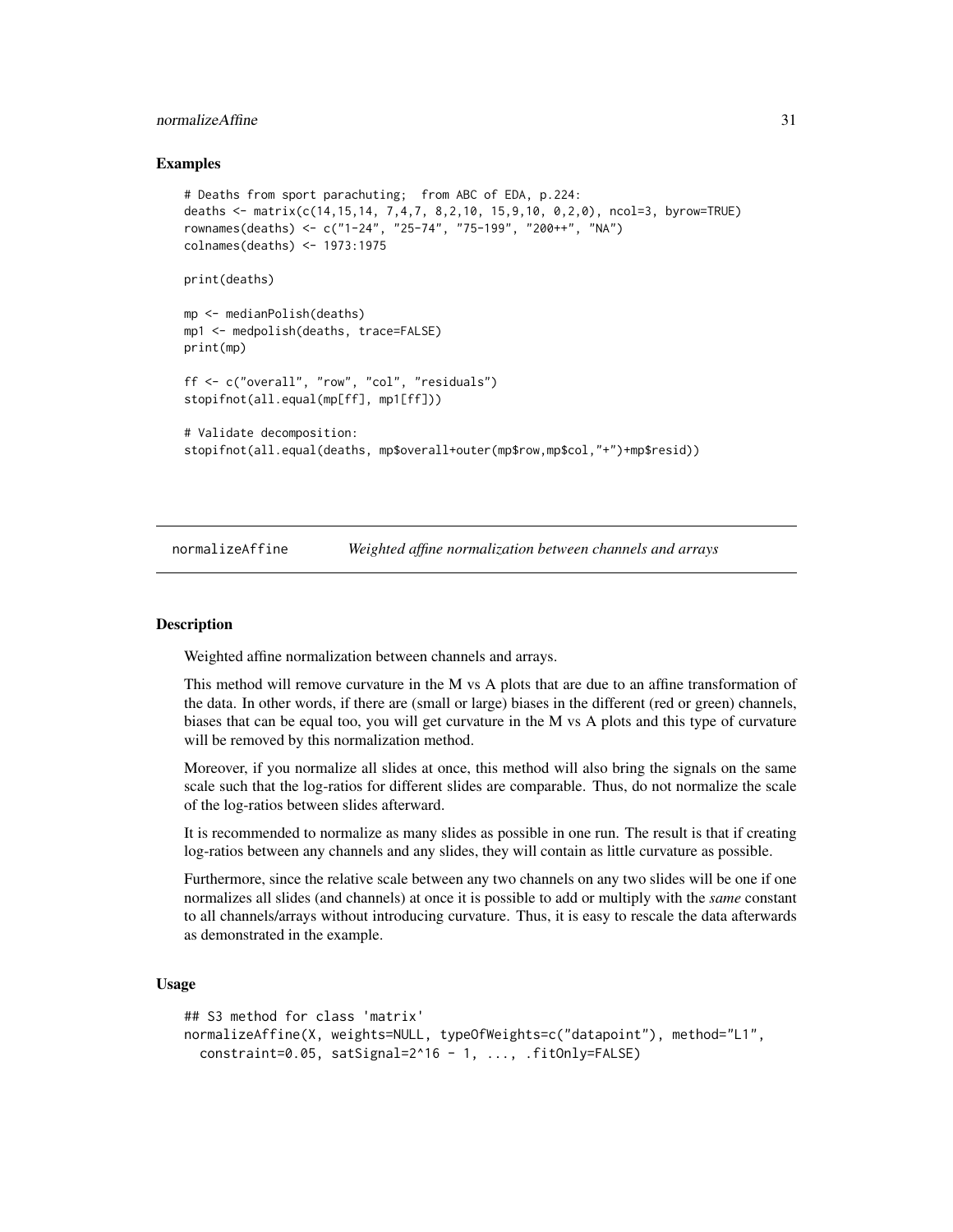## <span id="page-31-0"></span>Arguments

| $\mathsf{x}$  | An NxK matrix $(K>=2)$ where the columns represent the channels, to be nor-<br>malized.                                                                                                       |
|---------------|-----------------------------------------------------------------------------------------------------------------------------------------------------------------------------------------------|
| weights       | If NULL, non-weighted normalization is done. If data-point weights are used, this<br>should be a vector of length N of data point weights used when estimating the<br>normalization function. |
| typeOfWeights | A character string specifying the type of weights given in argument weights.                                                                                                                  |
| method        | A character string specifying how the estimates are robustified. See iwpca()<br>for all accepted values.                                                                                      |
| constraint    | Constraint making the bias parameters identifiable. See fit IWPCA() for more<br>details.                                                                                                      |
| satSignal     | Signals equal to or above this threshold will not be used in the fitting.                                                                                                                     |
| $\cdot$       | Other arguments passed to $fitIWPCA()$ and in turn impca $()$ . For example, the<br>weight argument of iwpca(). See also below.                                                               |
| .fitOnly      | If TRUE, the data will not be back-transform.                                                                                                                                                 |

## Details

A line is fitted robustly through the  $(y_R, y_G)$  observations using an iterated re-weighted principal component analysis (IWPCA), which minimized the residuals that are orthogonal to the fitted line. Each observation is down-weighted by the inverse of the absolute residuals, i.e. the fit is done in  $L_1$ .

#### Value

A NxK [matrix](#page-0-0) of the normalized channels. The fitted model is returned as attribute modelFit.

#### Negative, non-positive, and saturated values

Affine normalization applies equally well to negative values. Thus, contrary to normalization methods applied to log-ratios, such as curve-fit normalization methods, affine normalization, will not set these to [NA](#page-0-0).

Data points that are saturated in one or more channels are not used to estimate the normalization function, but they are normalized.

#### Missing values

The estimation of the affine normalization function will only be made based on complete nonsaturated observations, i.e. observations that contains no [NA](#page-0-0) values nor saturated values as defined by satSignal.

#### Weighted normalization

Each data point/observation, that is, each row in X, which is a vector of length K, can be assigned a weight in [0,1] specifying how much it should *affect the fitting of the affine normalization function*. Weights are given by argument weights, which should be a [numeric](#page-0-0) [vector](#page-0-0) of length N. Regardless of weights, all data points are *normalized* based on the fitted normalization function.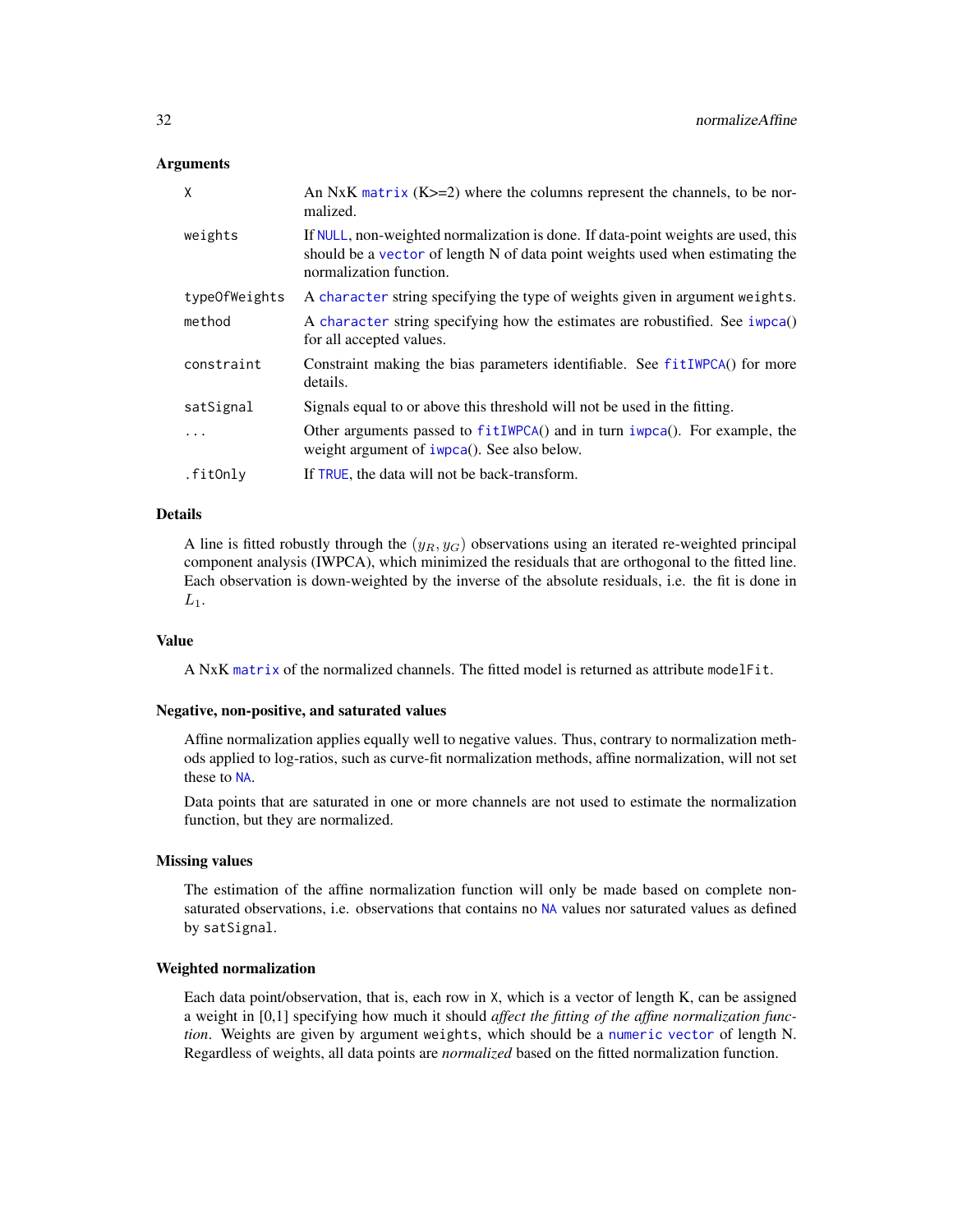#### <span id="page-32-0"></span>Robustness

By default, the model fit of affine normalization is done in  $L_1$  (method="L1"). This way, outliers affect the parameter estimates less than ordinary least-square methods.

For further robustness, downweight outliers such as saturated signals, if possible.

We do not use Tukey's biweight function for reasons similar to those outlined in [calibrateMultiscan](#page-12-1)().

#### Using known/previously estimated channel offsets

If the channel offsets can be assumed to be known, then it is possible to fit the affine model with no (zero) offset, which formally is a linear (proportional) model, by specifying argument center=FALSE. In order to do this, the channel offsets have to be subtracted from the signals manually before normalizing, e.g. Xa  $\leq t(t(X)-a)$  where e is [vector](#page-0-0) of length ncol(X). Then normalize by Xn <- normalizeAffine(Xa, center=FALSE). You can assert that the model is fitted without offset by stopifnot(all(attr(Xn, "modelFit")\$adiag ==  $0$ )).

#### Author(s)

Henrik Bengtsson

#### References

[1] Henrik Bengtsson and Ola Hössjer, *Methodological Study of Affine Transformations of Gene Expression Data*, Methodological study of affine transformations of gene expression data with proposed robust non-parametric multi-dimensional normalization method, BMC Bioinformatics, 2006, 7:100.

#### See Also

[calibrateMultiscan](#page-12-1)().

#### Examples

```
pathname <- system.file("data-ex", "PMT-RGData.dat", package="aroma.light")
rg <- read.table(pathname, header=TRUE, sep="\t")
nbrOfScans <- max(rg$slide)
rg <- as.list(rg)
for (field in c("R", "G"))
 rg[[field]] <- matrix(as.double(rg[[field]]), ncol=nbrOfScans)
rg$slide <- rg$spot <- NULL
rg <- as.matrix(as.data.frame(rg))
colnames(rg) <- rep(c("R", "G"), each=nbrOfScans)
layout(matrix(c(1,2,0,3,4,0,5,6,7), ncol=3, byrow=TRUE))
rgC <- rg
for (channel in c("R", "G")) {
 sidx <- which(colnames(rg) == channel)
```
channelColor <- switch(channel, R="red", G="green")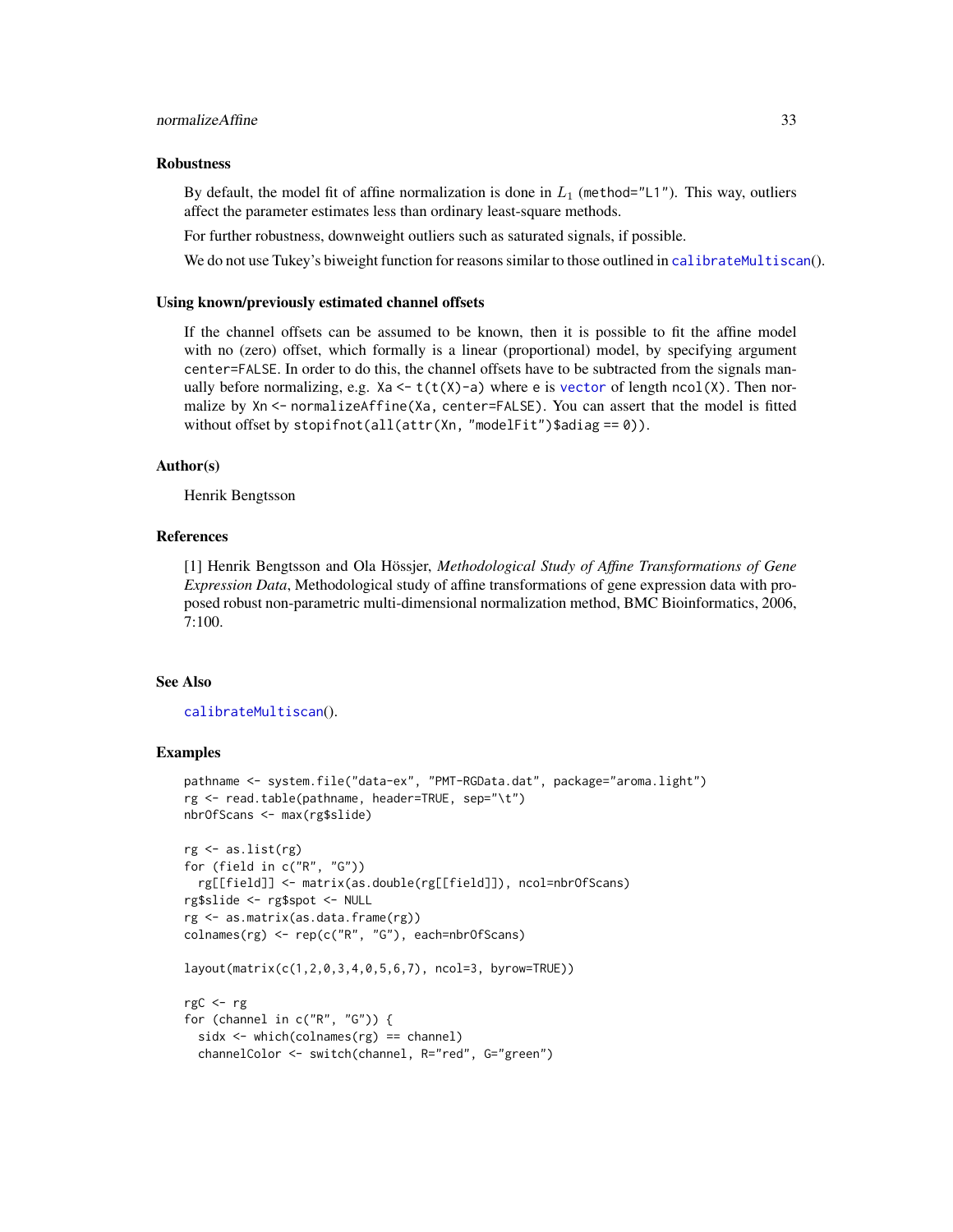```
# - - - - - - - - - - - - - - - - - - - - - - - - - - - - - - - -
  # The raw data
  # - - - - - - - - - - - - - - - - - - - - - - - - - - - - - - - -
  plotMvsAPairs(rg[,sidx])
  title(main=paste("Observed", channel))
  box(col=channelColor)
  # - - - - - - - - - - - - - - - - - - - - - - - - - - - - - - - -
  # The calibrated data
  # - - - - - - - - - - - - - - - - - - - - - - - - - - - - - - - -
  rgC[,sidx] <- calibrateMultiscan(rg[,sidx], average=NULL)
  plotMvsAPairs(rgC[,sidx])
  title(main=paste("Calibrated", channel))
  box(col=channelColor)
\} # for (channel ...)
# - - - - - - - - - - - - - - - - - - - - - - - - - - - - - - - -
# The average calibrated data
#
# Note how the red signals are weaker than the green. The reason
# for this can be that the scale factor in the green channel is
# greater than in the red channel, but it can also be that there
# is a remaining relative difference in bias between the green
# and the red channel, a bias that precedes the scanning.
# - - - - - - - - - - - - - - - - - - - - - - - - - - - - - - - -
rgCA <- rg
for (channel in c("R", "G")) {
  sidx <- which(colnames(rg) == channel)
  rgCA[,sidx] <- calibrateMultiscan(rg[,sidx])
}
rgCAavg <- matrix(NA_real_, nrow=nrow(rgCA), ncol=2)
colnames(rgCAavg) <- c("R", "G")
for (channel in c("R", "G")) {
  sidx <- which(colnames(rg) == channel)
  rgCAavg[,channel] <- apply(rgCA[,sidx], MARGIN=1, FUN=median, na.rm=TRUE)
}
# Add some "fake" outliers
outliers <- 1:600
rgCAavg[outliers,"G"] <- 50000
plotMvsA(rgCAavg)
title(main="Average calibrated (AC)")
# - - - - - - - - - - - - - - - - - - - - - - - - - - - - - - - -
# Normalize data
# - - - - - - - - - - - - - - - - - - - - - - - - - - - - - - - -
# Weight-down outliers when normalizing
weights <- rep(1, nrow(rgCAavg))
```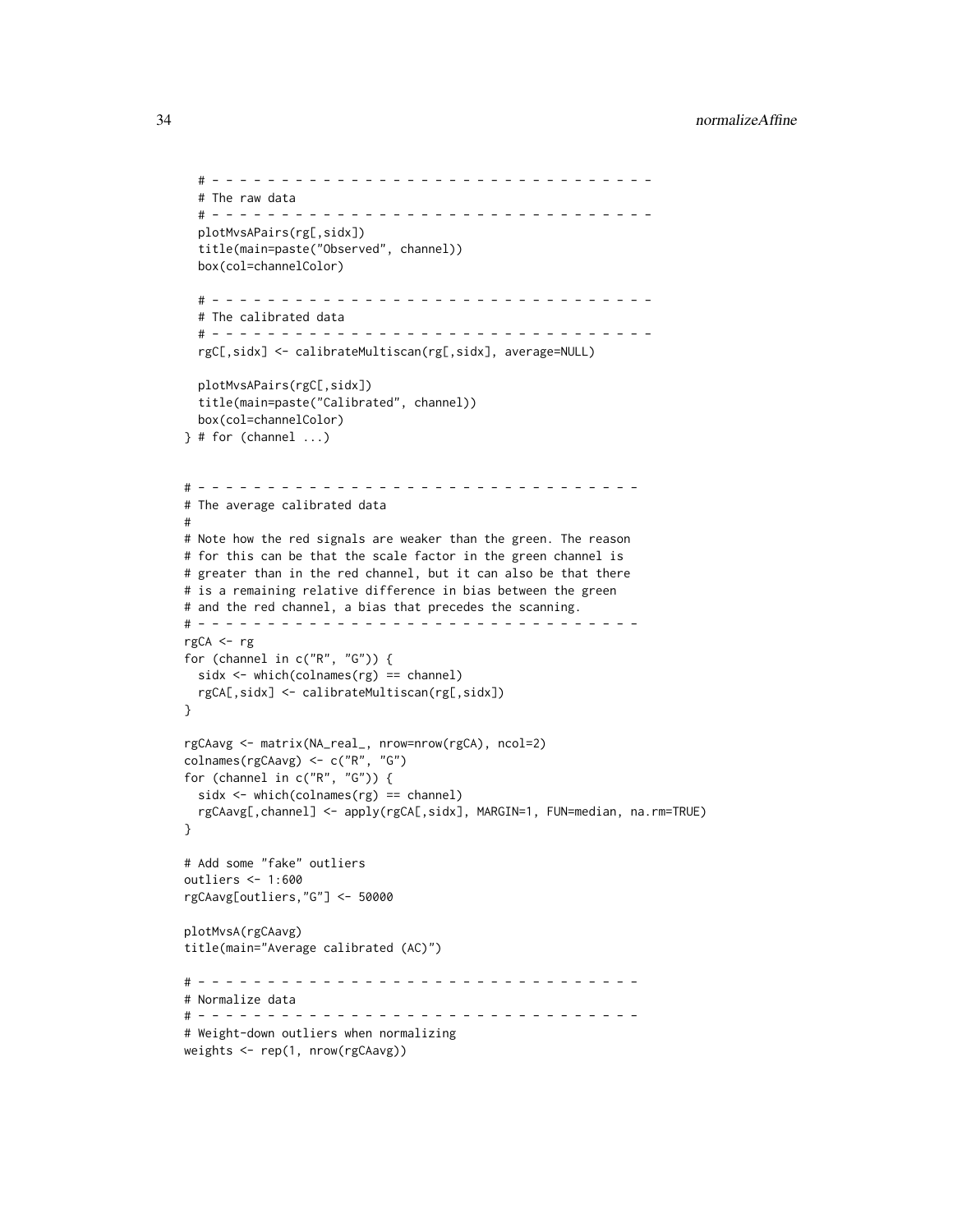```
weights[outliers] <- 0.001
# Affine normalization of channels
rgCANa <- normalizeAffine(rgCAavg, weights=weights)
# It is always ok to rescale the affine normalized data if its
# done on (R,G); not on (A,M)! However, this is only needed for
# esthetic purposes.
rgCANa <- rgCANa *2^1.4
plotMvsA(rgCANa)
title(main="Normalized AC")
# Curve-fit (lowess) normalization
rgCANlw <- normalizeLowess(rgCAavg, weights=weights)
plotMvsA(rgCANlw, col="orange", add=TRUE)
# Curve-fit (loess) normalization
rgCANl <- normalizeLoess(rgCAavg, weights=weights)
plotMvsA(rgCANl, col="red", add=TRUE)
# Curve-fit (robust spline) normalization
rgCANrs <- normalizeRobustSpline(rgCAavg, weights=weights)
plotMvsA(rgCANrs, col="blue", add=TRUE)
legend(x=0,y=16, legend=c("affine", "lowess", "loess", "r. spline"), pch=19,
      col=c("black", "orange", "red", "blue"), ncol=2, x.intersp=0.3, bty="n")
plotMvsMPairs(cbind(rgCANa, rgCANlw), col="orange", xlab=expression(M[affine]))
title(main="Normalized AC")
plotMvsMPairs(cbind(rgCANa, rgCANl), col="red", add=TRUE)
plotMvsMPairs(cbind(rgCANa, rgCANrs), col="blue", add=TRUE)
abline(a=0, b=1, lty=2)
legend(x=-6,y=6, legend=c("lowess", "loess", "r. spline"), pch=19,
      col=c("orange", "red", "blue"), ncol=2, x.intersp=0.3, bty="n")
```
normalizeAverage *Rescales channel vectors to get the same average*

#### **Description**

Rescales channel vectors to get the same average.

#### Usage

```
## S3 method for class 'matrix'
normalizeAverage(x, baseline=1, avg=stats::median, targetAvg=2200, ...)
## S3 method for class 'list'
normalizeAverage(x, baseline=1, avg=stats::median, targetAvg=2200, ...)
```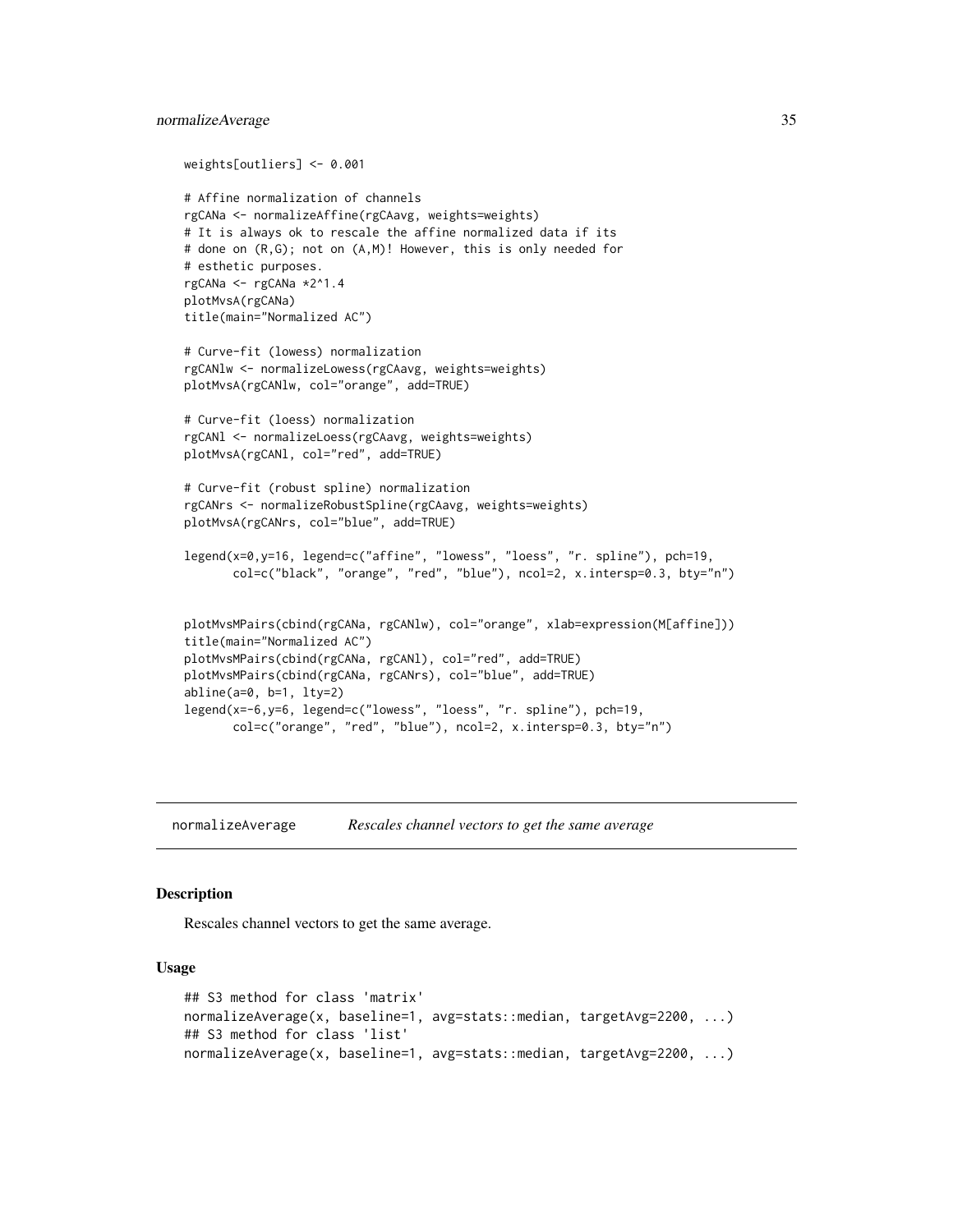#### <span id="page-35-0"></span>Arguments

| $\mathsf{x}$            | A numeric NxK matrix (or list of length K).                                                                    |
|-------------------------|----------------------------------------------------------------------------------------------------------------|
| baseline                | An integer in [1,K] specifying which channel should be the baseline.                                           |
| avg                     | A function for calculating the average of one channel.                                                         |
| targetAvg               | The average that each channel should have afterwards. If NULL, the baseline<br>column sets the target average. |
| $\cdot$ $\cdot$ $\cdot$ | Additional arguments passed to the avg function.                                                               |

## Value

Returns a normalized [numeric](#page-0-0) NxK [matrix](#page-0-0) (or [list](#page-0-0) of length K).

#### Author(s)

Henrik Bengtsson

<span id="page-35-1"></span>normalizeCurveFit *Weighted curve-fit normalization between a pair of channels*

#### Description

Weighted curve-fit normalization between a pair of channels.

This method will estimate a smooth function of the dependency between the log-ratios and the log-intensity of the two channels and then correct the log-ratios (only) in order to remove the dependency. This is method is also known as *intensity-dependent* or *lowess normalization*.

The curve-fit methods are by nature limited to paired-channel data. There exist at least one method trying to overcome this limitation, namely the cyclic-lowess [1], which applies the paired curve-fit method iteratively over all pairs of channels/arrays. Cyclic-lowess is not implemented here.

We recommend that affine normalization [2] is used instead of curve-fit normalization.

#### Usage

```
## S3 method for class 'matrix'
normalizeCurveFit(X, weights=NULL, typeOfWeights=c("datapoint"),
 method=c("loess", "lowess", "spline", "robustSpline"), bandwidth=NULL,
  satsignal=2^16 - 1, ...)## S3 method for class 'matrix'
normalizeLoess(X, ...)
## S3 method for class 'matrix'
normalizeLowess(X, ...)
## S3 method for class 'matrix'
normalizeSpline(X, ...)
## S3 method for class 'matrix'
normalizeRobustSpline(X, ...)
```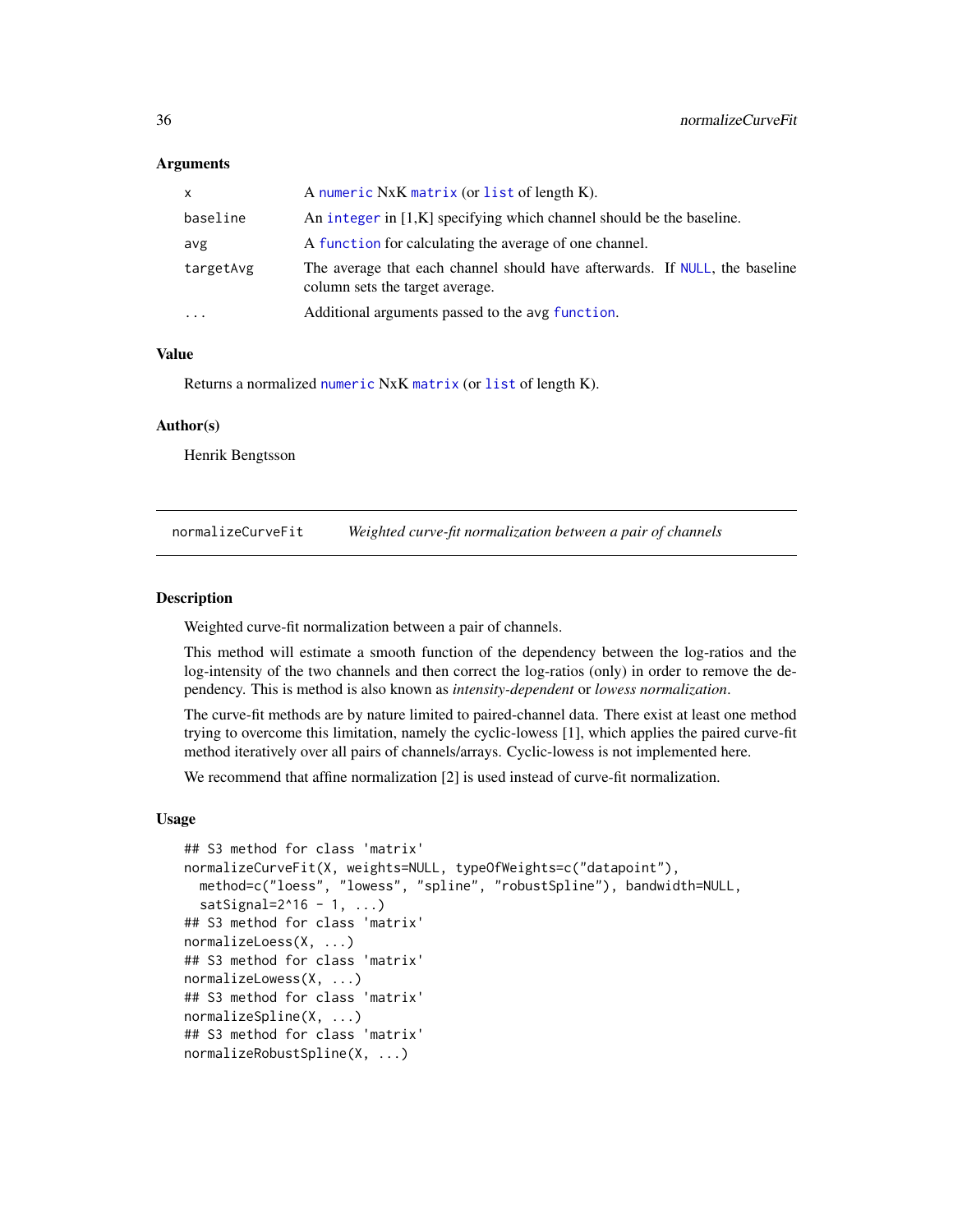#### <span id="page-36-0"></span>Arguments

| X             | An Nx2 matrix where the columns represent the two channels to be normalized.                                                                                                                                                                                                                                                                              |
|---------------|-----------------------------------------------------------------------------------------------------------------------------------------------------------------------------------------------------------------------------------------------------------------------------------------------------------------------------------------------------------|
| weights       | If NULL, non-weighted normalization is done. If data-point weights are used, this<br>should be a vector of length N of data point weights used when estimating the<br>normalization function.                                                                                                                                                             |
| typeOfWeights | A character string specifying the type of weights given in argument weights.                                                                                                                                                                                                                                                                              |
| method        | character string specifying which method to use when fitting the intensity-<br>dependent function. Supported methods: "loess" (better than lowess), "lowess"<br>(classic; supports only zero-one weights), "spline" (more robust than lowess at<br>lower and upper intensities; supports only zero-one weights), "robust Spline"<br>(better than spline). |
| bandwidth     | A double value specifying the bandwidth of the estimator used.                                                                                                                                                                                                                                                                                            |
| satSignal     | Signals equal to or above this threshold will not be used in the fitting.                                                                                                                                                                                                                                                                                 |
| $\cdots$      | Not used.                                                                                                                                                                                                                                                                                                                                                 |

## Details

A smooth function  $c(A)$  is fitted through data in  $(A, M)$ , where  $M = log_2(y_2/y_1)$  and  $A =$  $1/2 * log_2(y_2 * y_1)$ . Data is normalized by  $M < -M - c(A)$ .

Loess is by far the slowest method of the four, then lowess, and then robust spline, which iteratively calls the spline method.

#### Value

A Nx2 [matrix](#page-0-0) of the normalized two channels. The fitted model is returned as attribute modelFit.

#### Negative, non-positive, and saturated values

Non-positive values are set to not-a-number ([NaN](#page-0-0)). Data points that are saturated in one or more channels are not used to estimate the normalization function, but they are normalized.

#### Missing values

The estimation of the normalization function will only be made based on complete non-saturated ob-servations, i.e. observations that contains no [NA](#page-0-0) values nor saturated values as defined by satSignal.

#### Weighted normalization

Each data point, that is, each row in X, which is a vector of length 2, can be assigned a weight in [0,1] specifying how much it should *affect the fitting of the normalization function*. Weights are given by argument weights, which should be a [numeric](#page-0-0) [vector](#page-0-0) of length N. Regardless of weights, all data points are *normalized* based on the fitted normalization function.

Note that the lowess and the spline method only support zero-one  $\{0,1\}$  weights. For such methods, all weights that are less than a half are set to zero.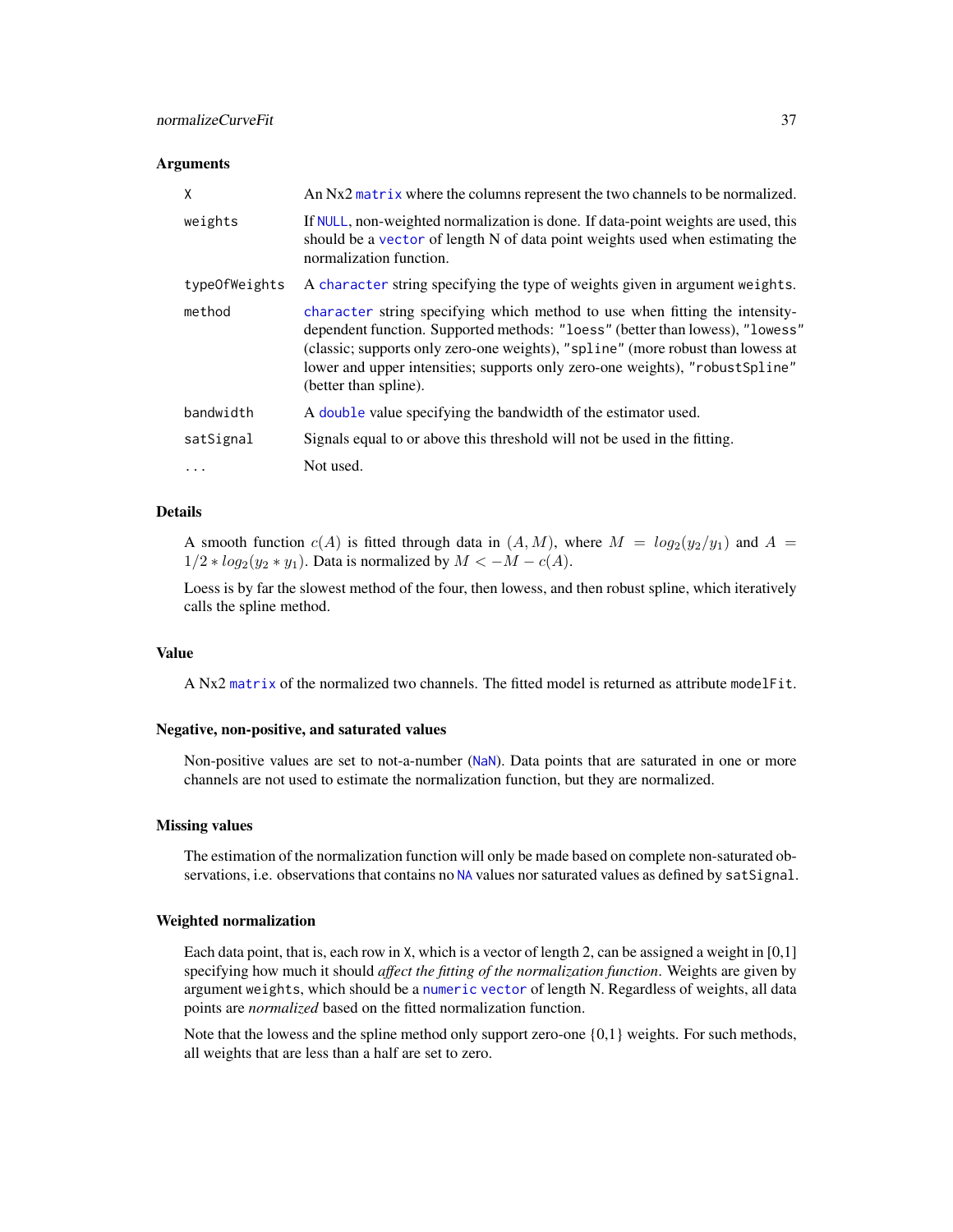#### <span id="page-37-0"></span>Details on loess

For [loess](#page-0-0), the arguments family="symmetric", degree=1, span=3/4, control=loess.control(trace.hat="approxima iterations=5, surface="direct") are used.

#### Author(s)

Henrik Bengtsson

#### References

[1] M. Åstrand, Contrast Normalization of Oligonucleotide Arrays, Journal Computational Biology, 2003, 10, 95-102.

[2] Henrik Bengtsson and Ola Hössjer, *Methodological Study of Affine Transformations of Gene Expression Data*, Methodological study of affine transformations of gene expression data with proposed robust non-parametric multi-dimensional normalization method, BMC Bioinformatics, 2006, 7:100.

#### See Also

[normalizeAffine](#page-30-1)().

#### Examples

```
pathname <- system.file("data-ex", "PMT-RGData.dat", package="aroma.light")
rg <- read.table(pathname, header=TRUE, sep="\t")
nbrOfScans <- max(rg$slide)
rg <- as.list(rg)
for (field in c("R", "G"))
 rg[[field]] <- matrix(as.double(rg[[field]]), ncol=nbrOfScans)
rg$slide <- rg$spot <- NULL
rg <- as.matrix(as.data.frame(rg))
colnames(rg) <- rep(c("R", "G"), each=nbrOfScans)
layout(matrix(c(1,2,0,3,4,0,5,6,7), ncol=3, byrow=TRUE))
rgC <- rg
for (channel in c("R", "G")) {
 sidx <- which(colnames(rg) == channel)
 channelColor <- switch(channel, R="red", G="green")
 # - - - - - - - - - - - - - - - - - - - - - - - - - - - - - - - -
 # The raw data
 # - - - - - - - - - - - - - - - - - - - - - - - - - - - - - - - -
 plotMvsAPairs(rg[,sidx])
 title(main=paste("Observed", channel))
 box(col=channelColor)
 # - - - - - - - - - - - - - - - - - - - - - - - - - - - - - - - -
 # The calibrated data
```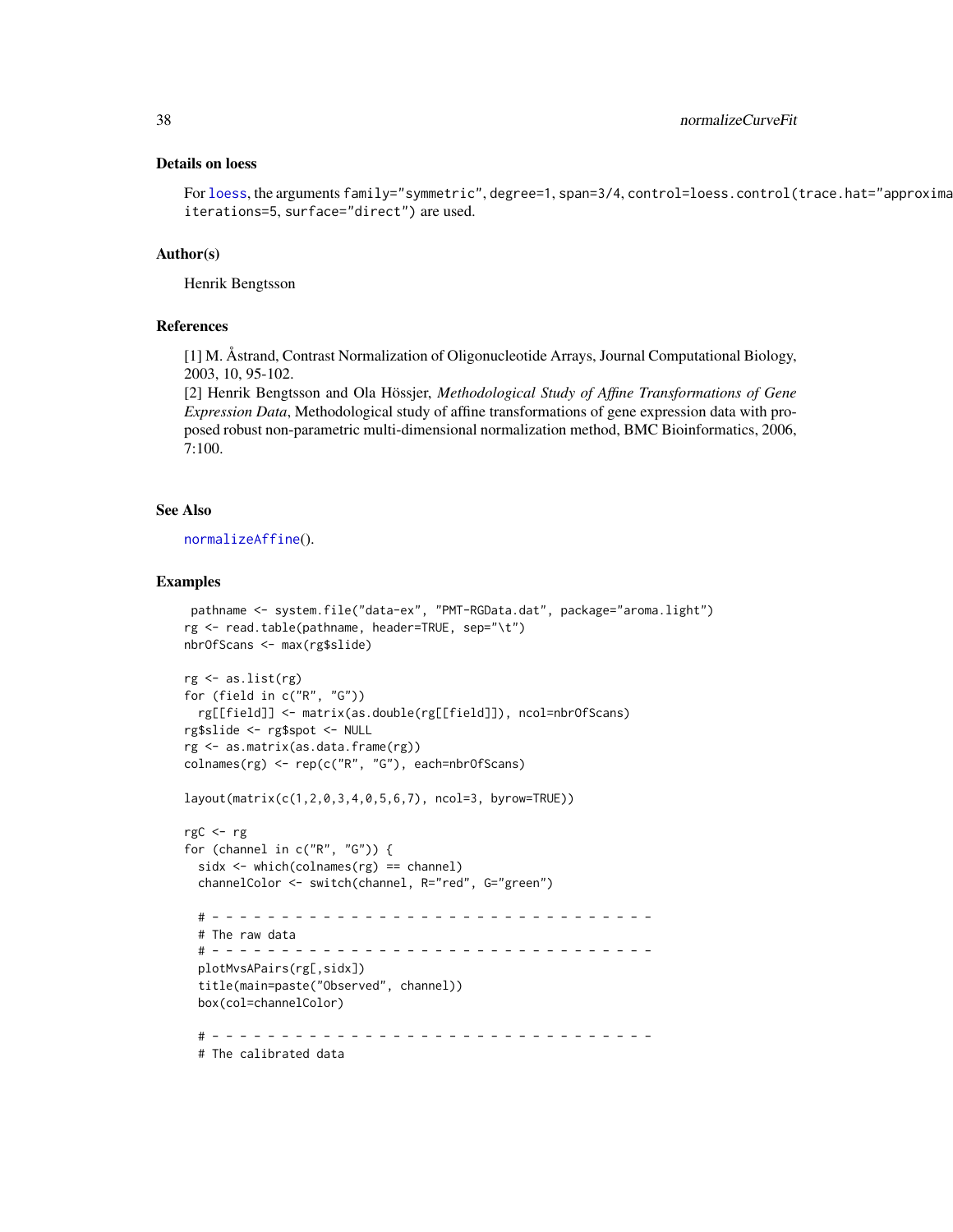## normalizeCurveFit 39

```
# - - - - - - - - - - - - - - - - - - - - - - - - - - - - - - - -
  rgC[,sidx] <- calibrateMultiscan(rg[,sidx], average=NULL)
  plotMvsAPairs(rgC[,sidx])
  title(main=paste("Calibrated", channel))
  box(col=channelColor)
\} # for (channel ...)
# - - - - - - - - - - - - - - - - - - - - - - - - - - - - - - - -
# The average calibrated data
#
# Note how the red signals are weaker than the green. The reason
# for this can be that the scale factor in the green channel is
# greater than in the red channel, but it can also be that there
# is a remaining relative difference in bias between the green
# and the red channel, a bias that precedes the scanning.
# - - - - - - - - - - - - - - - - - - - - - - - - - - - - - - - -
rgCA <- rg
for (channel in c("R", "G")) {
  sidx \leftarrow which(colnames(rg) == channel)rgCA[,sidx] <- calibrateMultiscan(rg[,sidx])
}
rgCAavg <- matrix(NA_real_, nrow=nrow(rgCA), ncol=2)
colnames(rgCAavg) <- c("R", "G")
for (channel in c("R", "G")) {
  sidx <- which(colnames(rg) == channel)
  rgCAavg[,channel] <- apply(rgCA[,sidx], MARGIN=1, FUN=median, na.rm=TRUE)
}
# Add some "fake" outliers
outliers <- 1:600
rgCAavg[outliers,"G"] <- 50000
plotMvsA(rgCAavg)
title(main="Average calibrated (AC)")
# - - - - - - - - - - - - - - - - - - - - - - - - - - - - - - - -
# Normalize data
# - - - - - - - - - - - - - - - - - - - - - - - - - - - - - - - -
# Weight-down outliers when normalizing
weights <- rep(1, nrow(rgCAavg))
weights[outliers] <- 0.001
# Affine normalization of channels
rgCANa <- normalizeAffine(rgCAavg, weights=weights)
# It is always ok to rescale the affine normalized data if its
# done on (R,G); not on (A,M)! However, this is only needed for
# esthetic purposes.
rgCANa <- rgCANa *2^1.4
plotMvsA(rgCANa)
title(main="Normalized AC")
```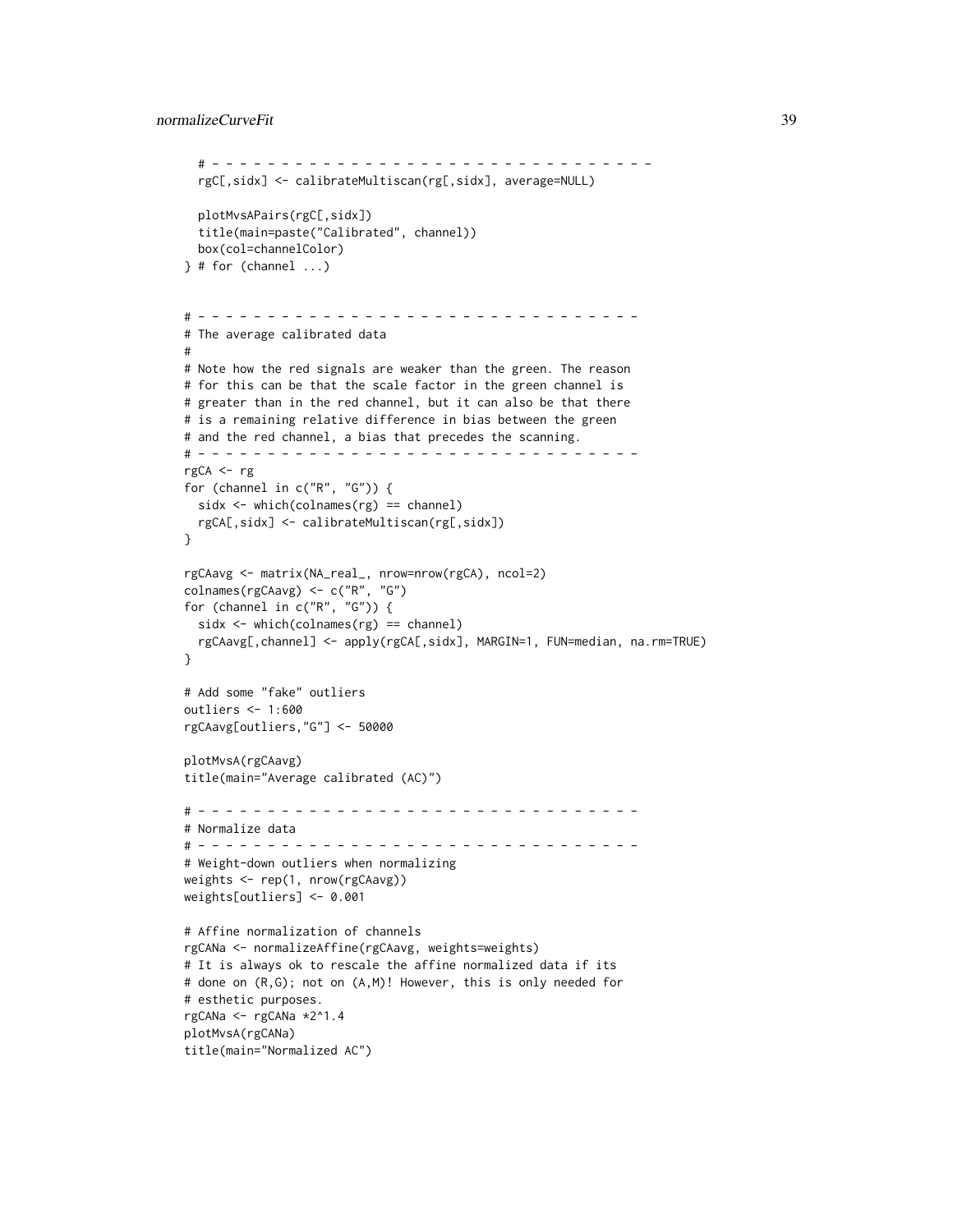```
# Curve-fit (lowess) normalization
rgCANlw <- normalizeLowess(rgCAavg, weights=weights)
plotMvsA(rgCANlw, col="orange", add=TRUE)
# Curve-fit (loess) normalization
rgCANl <- normalizeLoess(rgCAavg, weights=weights)
plotMvsA(rgCANl, col="red", add=TRUE)
# Curve-fit (robust spline) normalization
rgCANrs <- normalizeRobustSpline(rgCAavg, weights=weights)
plotMvsA(rgCANrs, col="blue", add=TRUE)
legend(x=0,y=16, legend=c("affine", "lowess", "loess", "r. spline"), pch=19,
       col=c("black", "orange", "red", "blue"), ncol=2, x.intersp=0.3, bty="n")
plotMvsMPairs(cbind(rgCANa, rgCANlw), col="orange", xlab=expression(M[affine]))
title(main="Normalized AC")
plotMvsMPairs(cbind(rgCANa, rgCANl), col="red", add=TRUE)
plotMvsMPairs(cbind(rgCANa, rgCANrs), col="blue", add=TRUE)
abline(a=0, b=1, lty=2)
legend(x=-6,y=6, legend=c("lowess", "loess", "r. spline"), pch=19,
       col=c("orange", "red", "blue"), ncol=2, x.intersp=0.3, bty="n")
```
normalizeDifferencesToAverage *Rescales channel vectors to get the same average*

#### **Description**

Rescales channel vectors to get the same average.

## Usage

```
## S3 method for class 'list'
normalizeDifferencesToAverage(x, baseline=1, FUN=median, ...)
```
#### Arguments

| $\mathsf{x}$ | A numeric list of length K.                                                                                                                                                                   |
|--------------|-----------------------------------------------------------------------------------------------------------------------------------------------------------------------------------------------|
| baseline     | An integer in $[1,K]$ specifying which channel should be the baseline. The<br>baseline channel will be almost unchanged. If NULL, the channels will be shifted<br>towards median of them all. |
| <b>FUN</b>   | A function for calculating the average of one channel.                                                                                                                                        |
| $\cdots$     | Additional arguments passed to the avg function.                                                                                                                                              |

<span id="page-39-0"></span>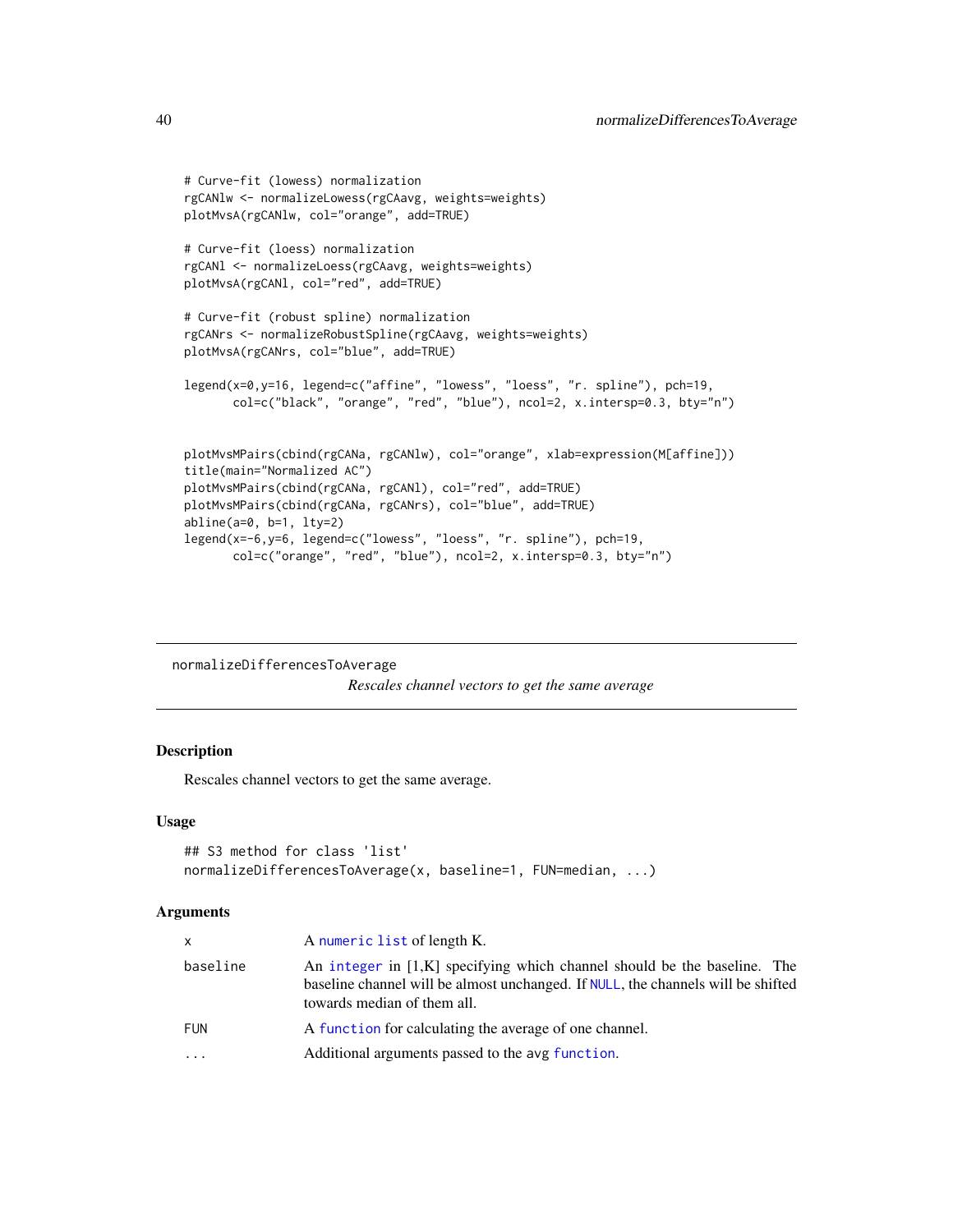## <span id="page-40-0"></span>Value

Returns a normalized [list](#page-0-0) of length K.

#### Author(s)

Henrik Bengtsson

## Examples

```
# Simulate three shifted tracks of different lengths with same profiles
ns <- c(A=2, B=1, C=0.25)*1000
xx <- lapply(ns, FUN=function(n) { seq(from=1, to=max(ns), length.out=n) })
zz <- mapply(seq_along(ns), ns, FUN=function(z,n) rep(z,n))
yy <- list(
  A = rnorm(ns['A''], mean=0, sd=0.5),B = rnorm(ns['B''], mean=5, sd=0.4),
  C = rnorm(ns['C''], mean=-5, sd=1.1)
)
yy <- lapply(yy, FUN=function(y) {
 n <- length(y)
 y[1:(n/2)] \leftarrow y[1:(n/2)] + 2y[1:(n/4)] <- y[1:(n/4)] - 4
  y
})
# Shift all tracks toward the first track
yyN <- normalizeDifferencesToAverage(yy, baseline=1)
# The baseline channel is not changed
stopifnot(identical(yy[[1]], yyN[[1]]))
# Get the estimated parameters
fit <- attr(yyN, "fit")
# Plot the tracks
layout(matrix(1:2, ncol=1))
x \leftarrow \text{unlist}(xx)col <- unlist(zz)
y \leftarrow \text{unlist}(yy)yN <- unlist(yyN)
plot(x, y, col=col, ylim=c(-10,10))
plot(x, yN, col=col, ylim=c(-10,10))
```

```
normalizeFragmentLength
```
*Normalizes signals for PCR fragment-length effects*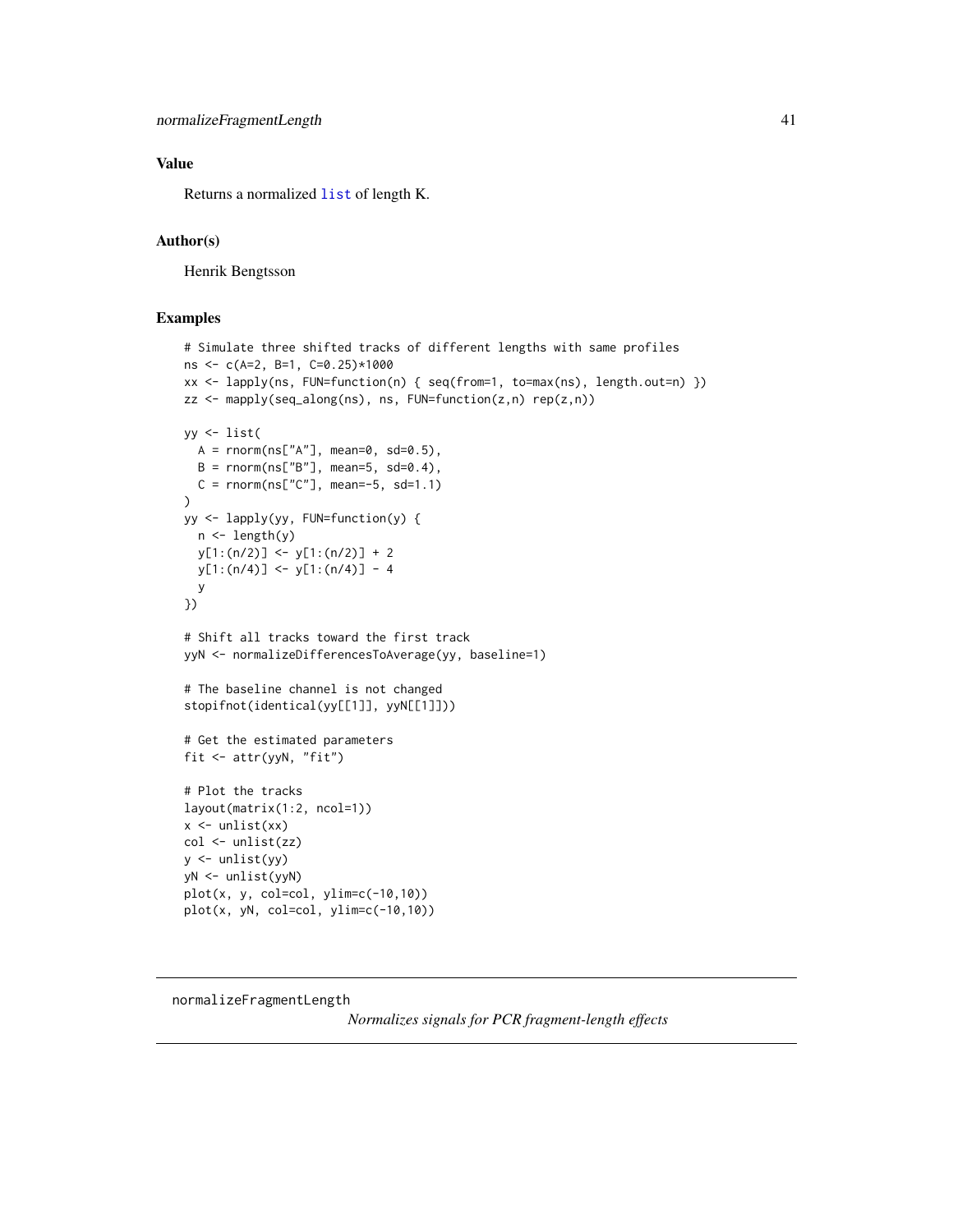#### <span id="page-41-0"></span>Description

Normalizes signals for PCR fragment-length effects. Some or all signals are used to estimated the normalization function. All signals are normalized.

#### Usage

```
## Default S3 method:
```

```
normalizeFragmentLength(y, fragmentLengths, targetFcns=NULL, subsetToFit=NULL,
  onMissing=c("ignore", "median"), .isLogged=TRUE, ..., .returnFit=FALSE)
```
#### Arguments

| У               | A numeric vector of length K of signals to be normalized across E enzymes.                                                                                                                                                   |
|-----------------|------------------------------------------------------------------------------------------------------------------------------------------------------------------------------------------------------------------------------|
| fragmentLengths |                                                                                                                                                                                                                              |
|                 | An integer KxE matrix of fragment lengths.                                                                                                                                                                                   |
| targetFcns      | An optional list of E functions; one per enzyme. If NULL, the data is normal-<br>ized to have constant fragment-length effects (all equal to zero on the log-scale).                                                         |
| subsetToFit     | The subset of data points used to fit the normalization function. If NULL, all data<br>points are considered.                                                                                                                |
| onMissing       | Specifies how data points for which there is no fragment length is normalized.<br>If "ignore", the values are not modified. If "median", the values are updated<br>to have the same robust average as the other data points. |
| .isLogged       | A logical.                                                                                                                                                                                                                   |
| $\cdots$        | Additional arguments passed to lowess.                                                                                                                                                                                       |
| .returnFit      | A logical.                                                                                                                                                                                                                   |

#### Value

Returns a [numeric](#page-0-0) [vector](#page-0-0) of the normalized signals.

#### Multi-enzyme normalization

It is assumed that the fragment-length effects from multiple enzymes added (with equal weights) on the intensity scale. The fragment-length effects are fitted for each enzyme separately based on units that are exclusively for that enzyme. *If there are no or very such units for an enzyme, the assumptions of the model are not met and the fit will fail with an error.* Then, from the above singleenzyme fits the average effect across enzymes is the calculated for each unit that is on multiple enzymes.

## Target functions

It is possible to specify custom target function effects for each enzyme via argument targetFcns. This argument has to be a [list](#page-0-0) containing one [function](#page-0-0) per enzyme and ordered in the same order as the enzyme are in the columns of argument fragmentLengths. For instance, if one wish to normalize the signals such that their mean signal as a function of fragment length effect is constantly equal to 2200 (or the intensity scale), the use targetFcns=function(fl, ...) log2(2200) which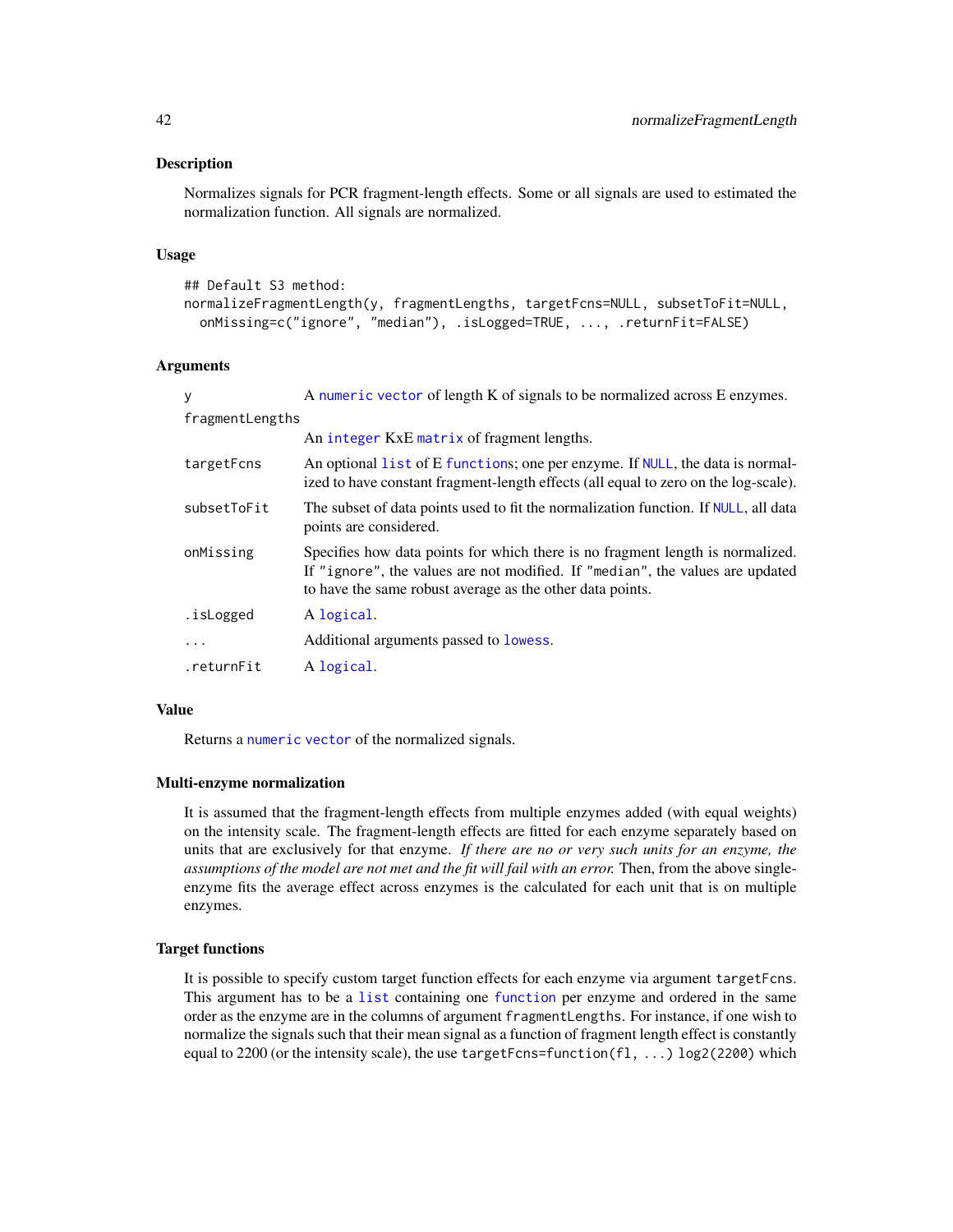<span id="page-42-0"></span>completely ignores fragment-length argument 'fl' and always returns a constant. If two enzymes are used, then use targetFcns=rep(list(function(fl, ...) log2(2200)), 2).

Note, if targetFcns is [NULL](#page-0-0), this corresponds to targetFcns=rep(list(function(fl, ...) 0), ncol(fragmentLengths)).

Alternatively, if one wants to only apply minimal corrections to the signals, then one can normalize toward target functions that correspond to the fragment-length effect of the average array.

## Author(s)

Henrik Bengtsson

## References

[1] H. Bengtsson, R. Irizarry, B. Carvalho, and T. Speed, *Estimation and assessment of raw copy numbers at the single locus level*, Bioinformatics, 2008.

#### Examples

```
# - - - - - - - - - - - - - - - - - - - - - - - - - - - - - - - - - -
# Example 1: Single-enzyme fragment-length normalization of 6 arrays
# - - - - - - - - - - - - - - - - - - - - - - - - - - - - - - - - - -
# Number samples
I \leftarrow 9# Number of loci
J < -1000# Fragment lengths
fl <- seq(from=100, to=1000, length.out=J)
# Simulate data points with unknown fragment lengths
hasUnknownFL <- seq(from=1, to=J, by=50)
fl[hasUnknownFL] <- NA
# Simulate data
y <- matrix(0, nrow=J, ncol=I)
maxY < -12for (kk in 1:I) {
  k \le runif(n=1, min=3, max=5)
 mu \leftarrow function(f1) {
    mu <- rep(maxY, length(fl))
    ok \leftarrow !is.na(fl)
    mu[ok] <- mu[ok] - fl[ok]<sup>{1/k}</sup>
    mu
  }
  eps <- rnorm(J, mean=0, sd=1)
  y[, kk] <- mu(fl) + eps
}
# Normalize data (to a zero baseline)
```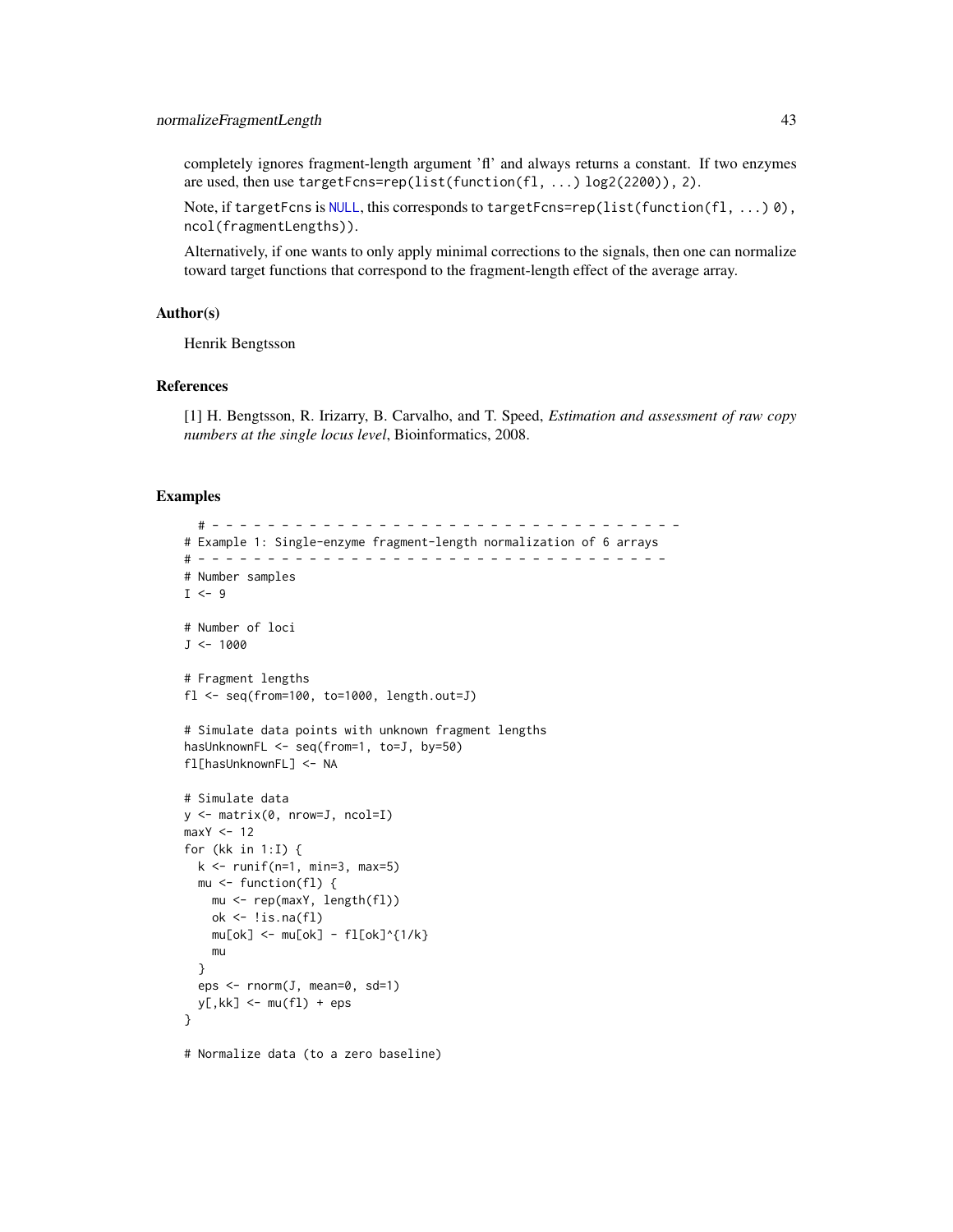```
yN <- apply(y, MARGIN=2, FUN=function(y) {
  normalizeFragmentLength(y, fragmentLengths=fl, onMissing="median")
})
# The correction factors
rho <- y-yN
print(summary(rho))
# The correction for units with unknown fragment lengths
# equals the median correction factor of all other units
print(summary(rho[hasUnknownFL,]))
# Plot raw data
layout(matrix(1:9, ncol=3))
xlim \leftarrow c(0, max(f1, na.rm=True))ylim <- c(0,max(y, na.rm=TRUE))
xlab <- "Fragment length"
ylab <- expression(log2(theta))
for (kk in 1:I) {
  plot(fl, y[,kk], xlim=xlim, ylim=ylim, xlab=xlab, ylab=ylab)
  ok <- (is.finite(fl) & is.finite(y[,kk]))
  lines(lowess(fl[ok], y[ok,kk]), col="red", lwd=2)
}
# Plot normalized data
layout(matrix(1:9, ncol=3))
ylim <- c(-1,1)*max(y, na.rm=TRUE)/2
for (kk in 1:I) {
  plot(fl, yN[,kk], xlim=xlim, ylim=ylim, xlab=xlab, ylab=ylab)
  ok <- (is.finite(fl) & is.finite(y[,kk]))
  lines(lowess(fl[ok], yN[ok,kk]), col="blue", lwd=2)
}
  # - - - - - - - - - - - - - - - - - - - - - - - - - - - - - - - - - -
# Example 2: Two-enzyme fragment-length normalization of 6 arrays
# - - - - - - - - - - - - - - - - - - - - - - - - - - - - - - - - - -
set.seed(0xbeef)
# Number samples
I \leftarrow 5# Number of loci
J < -3000# Fragment lengths (two enzymes)
fl <- matrix(0, nrow=J, ncol=2)
fl[,1] <- seq(from=100, to=1000, length.out=J)
fl[,2] <- seq(from=1000, to=100, length.out=J)
# Let 1/2 of the units be on both enzymes
fl[seq(from=1, to=J, by=4), 1] <- NA
fl[seq(from=2, to=J, by=4), 2] <- NA
```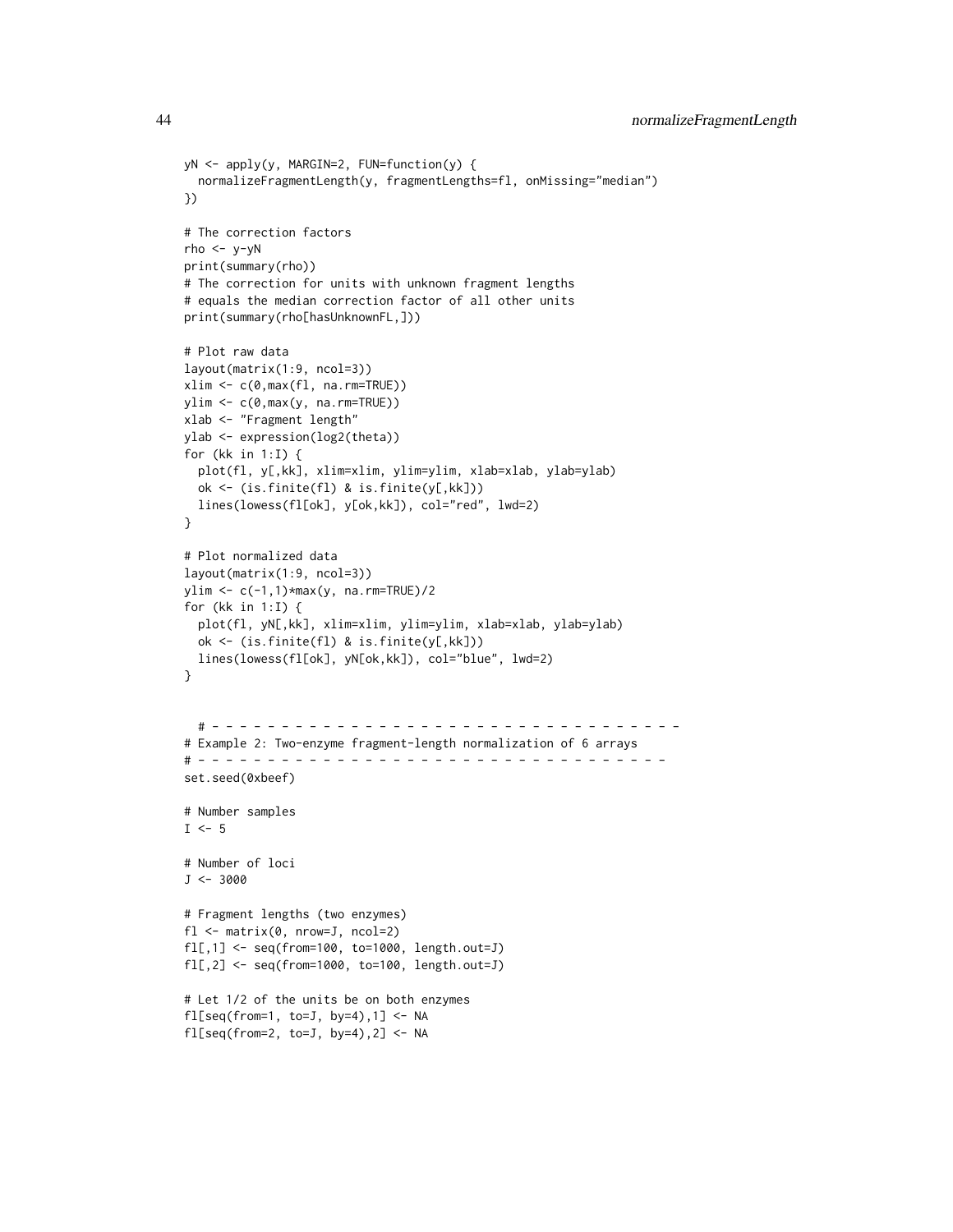```
# Let some have unknown fragment lengths
hasUnknownFL <- seq(from=1, to=J, by=15)
fl[hasUnknownFL,] <- NA
# Sty/Nsp mixing proportions:
rho \leq rep(1, I)
rho[1] <- 1/3; # Less Sty in 1st sample
rho[3] <- 3/2; # More Sty in 3rd sample
# Simulate data
z \leftarrow \text{array}(\emptyset, \text{dim=c}(J,2,I))maxLog2Theta <- 12
for (ii in 1:I) {
  # Common effect for both enzymes
  mu <- function(fl) {
    k \le runif(n=1, min=3, max=5)
    mu <- rep(maxLog2Theta, length(fl))
    ok <- is.finite(fl)
    mu[ok] < -mu[ok] - fl[ok]^{(1/2)}mu
  }
  # Calculate the effect for each data point
  for (ee in 1:2) {
    z[,ee,ii] <- mu(f1[,ee])}
  # Update the Sty/Nsp mixing proportions
  ee <- 2
  z[,ee,ii] <- rho[ii]*z[,ee,ii]
  # Add random errors
  for (ee in 1:2) {
    eps <- rnorm(J, mean=0, sd=1/sqrt(2))
    z[,ee,ii] <- z[,ee,ii] + eps
  }
}
hasFl <- is.finite(fl)
unitSets <- list(
  nsp = which( hasF1[, 1] & !hasF1[, 2]),sty = which(!hasFI[,1] & hasFI[,2],
  both = which( hasFI[,1] & hasFI[,2]),
  none = which(!hasFl[,1] & !hasFl[,2])
\lambda# The observed data is a mix of two enzymes
theta <- matrix(NA_real_, nrow=J, ncol=I)
# Single-enzyme units
```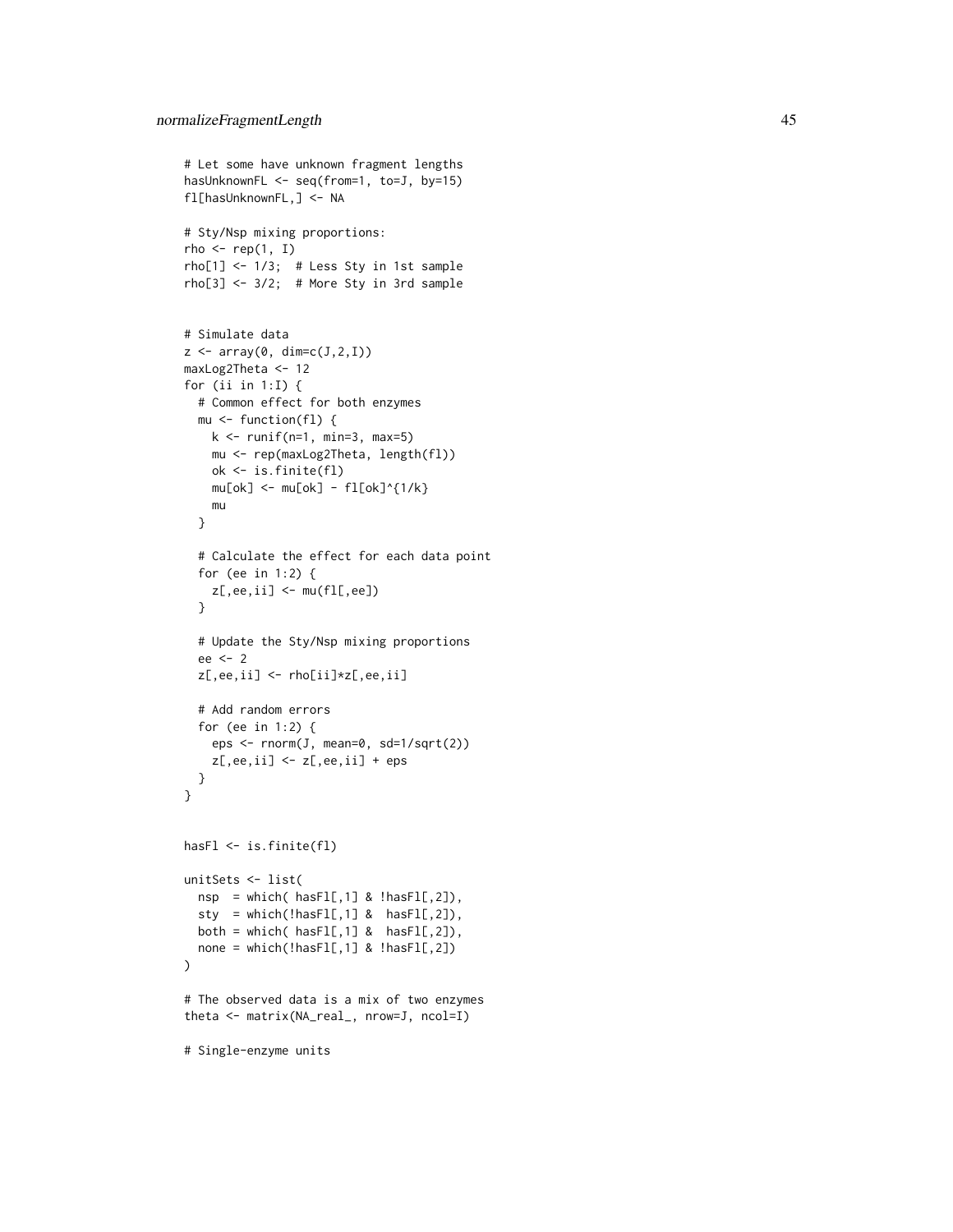```
for (ee in 1:2) {
  uu <- unitSets[[ee]]
  theta[uu,] <- 2^xZ[uu,ee,]
}
# Both-enzyme units (sum on intensity scale)
uu <- unitSets$both
theta[uu,] <- (2^z[uu,1,]+2^z[uu,2,])/2
# Missing units (sample from the others)
uu <- unitSets$none
theta[uu,] <- apply(theta, MARGIN=2, sample, size=length(uu))
# Calculate target array
thetaT <- rowMeans(theta, na.rm=TRUE)
targetFcns <- list()
for (ee in 1:2) {
 uu <- unitSets[[ee]]
  fit <- lowess(fl[uu,ee], log2(thetaT[uu]))
  class(fit) <- "lowess"
  targetFcns[[ee]] <- function(fl, ...) {
   predict(fit, newdata=fl)
  }
}
# Fit model only to a subset of the data
subsetToFit <- setdiff(1:J, seq(from=1, to=J, by=10))
# Normalize data (to a target baseline)
thetaN <- matrix(NA_real_, nrow=J, ncol=I)
fits <- vector("list", I)
for (ii in 1:I) {
  lthetaNi <- normalizeFragmentLength(log2(theta[,ii]), targetFcns=targetFcns,
                     fragmentLengths=fl, onMissing="median",
                     subsetToFit=subsetToFit, .returnFit=TRUE)
  fits[[ii]] <- attr(lthetaNi, "modelFit")
  thetaN[,ii] <- 2^lthetaNi
}
# Plot raw data
xlim <- c(0, max(fl, na.rm=TRUE))
ylim <- c(0, max(log2(theta), na.rm=TRUE))
Mlim <-c(-1,1)*4xlab <- "Fragment length"
ylab <- expression(log2(theta))
Mlab <- expression(M==log[2](theta/theta[R]))
layout(matrix(1:(3*I), ncol=I, byrow=TRUE))
for (ii in 1:I) {
  plot(NA, xlim=xlim, ylim=ylim, xlab=xlab, ylab=ylab, main="raw")
```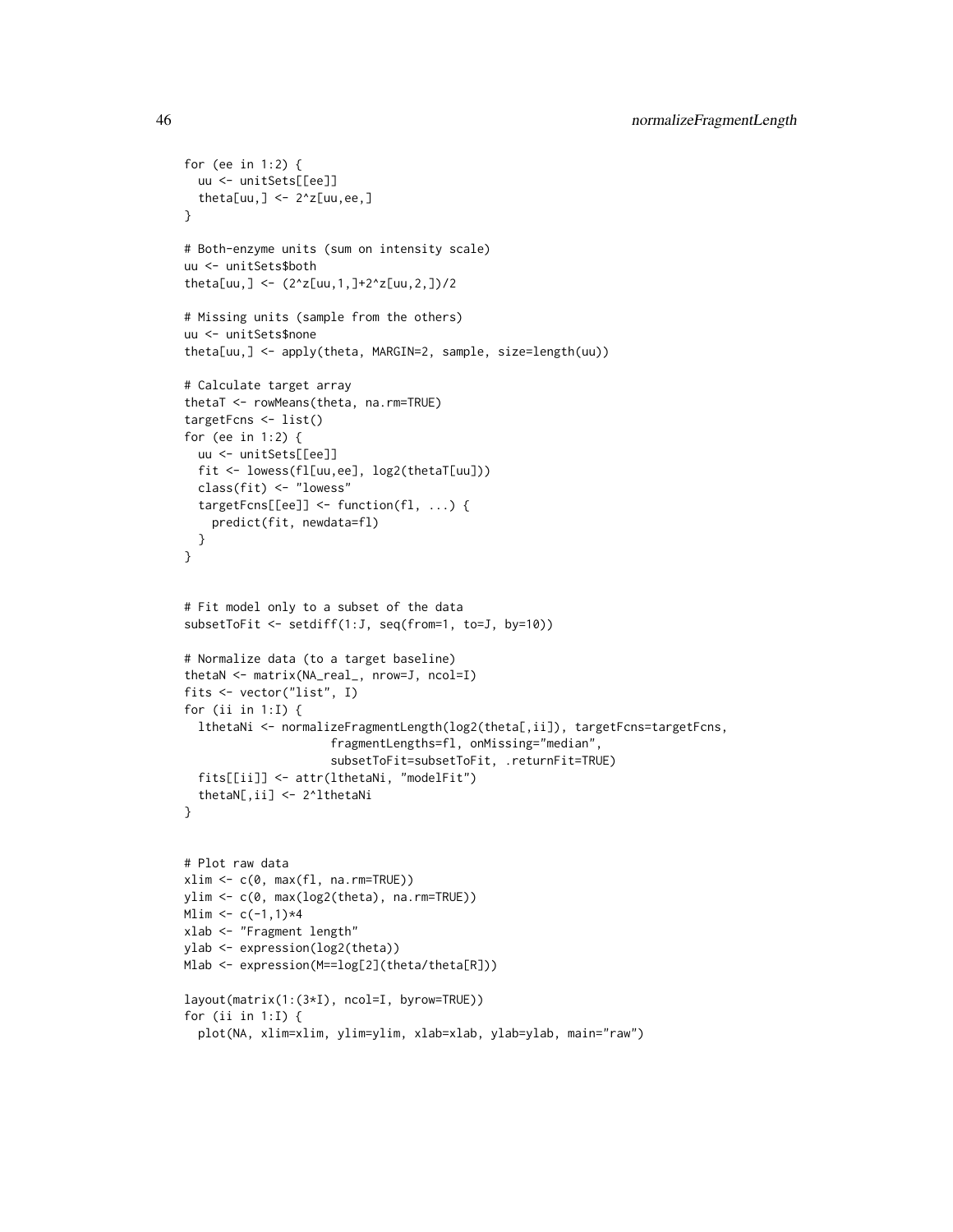```
# Single-enzyme units
  for (ee in 1:2) {
    # The raw data
    uu <- unitSets[[ee]]
    points(fl[uu,ee], log2(theta[uu,ii]), col=ee+1)
  }
  # Both-enzyme units (use fragment-length for enzyme #1)
  uu <- unitSets$both
  points(fl[uu,1], log2(theta[uu,ii]), col=3+1)
  for (ee in 1:2) {
    # The true effects
    uu <- unitSets[[ee]]
    lines(lowess(fl[uu,ee], log2(theta[uu,ii])), col="black", lwd=4, lty=3)
    # The estimated effects
    fit <- fits[[ii]][[ee]]$fit
    lines(fit, col="orange", lwd=3)
    muT <- targetFcns[[ee]](fl[uu,ee])
    lines(fl[uu,ee], muT, col="cyan", lwd=1)
  }
}
# Calculate log-ratios
thetaR <- rowMeans(thetaN, na.rm=TRUE)
M <- log2(thetaN/thetaR)
# Plot normalized data
for (ii in 1:I) {
  plot(NA, xlim=xlim, ylim=Mlim, xlab=xlab, ylab=Mlab, main="normalized")
  # Single-enzyme units
  for (ee in 1:2) {
    # The normalized data
    uu <- unitSets[[ee]]
    points(fl[uu,ee], M[uu,ii], col=ee+1)
  }
  # Both-enzyme units (use fragment-length for enzyme #1)
  uu <- unitSets$both
  points(fl[uu,1], M[uu,ii], col=3+1)
}
ylim \leftarrow c(0,1.5)for (ii in 1:I) {
  data \leftarrow list()
  for (ee in 1:2) {
    # The normalized data
    uu <- unitSets[[ee]]
    data[[ee]] <- M[uu,ii]
  }
  uu <- unitSets$both
  if (length(uu) > 0)
```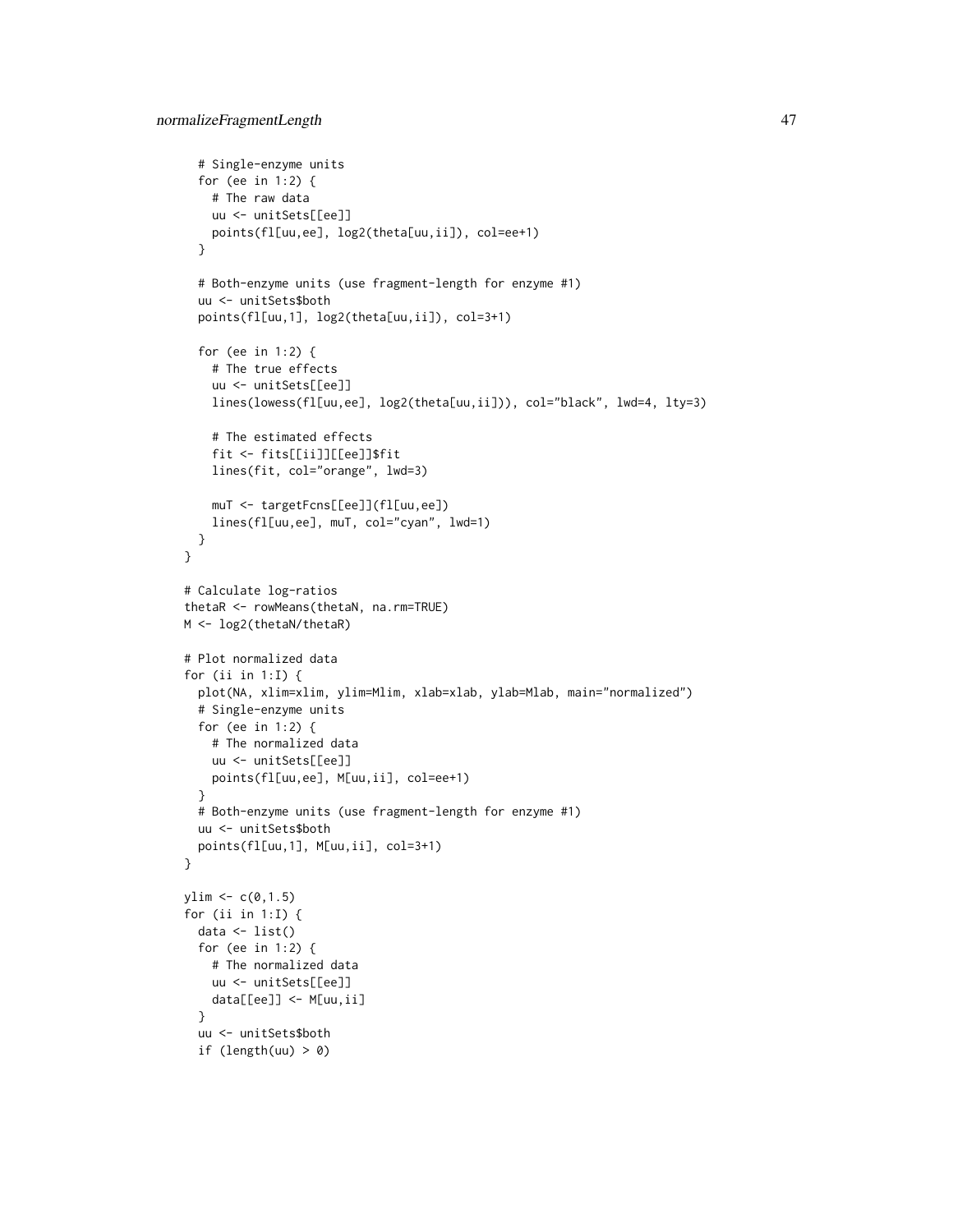```
data[[3]] <- M[uu,ii]
 uu <- unitSets$none
 if (length(uu) > 0)data[[4]] <- M[uu,ii]
 cols <- seq_along(data)+1
 plotDensity(data, col=cols, xlim=Mlim, xlab=Mlab, main="normalized")
 abline(v=0, lty=2)
}
```
<span id="page-47-1"></span>normalizeQuantileRank *Normalizes the empirical distribution of one of more samples to a target distribution*

#### Description

Normalizes the empirical distribution of one of more samples to a target distribution.

The average sample distribution is calculated either robustly or not by utilizing either weightedMedian() or weighted.mean(). A weighted method is used if any of the weights are different from one.

#### Usage

```
## S3 method for class 'numeric'
normalizeQuantileRank(x, xTarget, ties=FALSE, ...)
## S3 method for class 'list'
normalizeQuantileRank(X, xTarget=NULL, ...)
## Default S3 method:
normalizeQuantile(x, ...)
```
#### Arguments

| x.X     | a numeric vector of length N or a list of length N with numeric vectors. If<br>a list, then the vectors may be of different lengths.                                                                                 |
|---------|----------------------------------------------------------------------------------------------------------------------------------------------------------------------------------------------------------------------|
| xTarget | The target empirical distribution as a <i>sorted</i> numeric vector of length M. If<br>$NULL$ and $X$ is a list, then the target distribution is calculated as the average<br>empirical distribution of the samples. |
| ties    | Should ties in x be treated with care or not? For more details, see "limma: normalize Quantiles".                                                                                                                    |
| $\cdot$ | Not used.                                                                                                                                                                                                            |

## Value

Returns an object of the same shape as the input argument.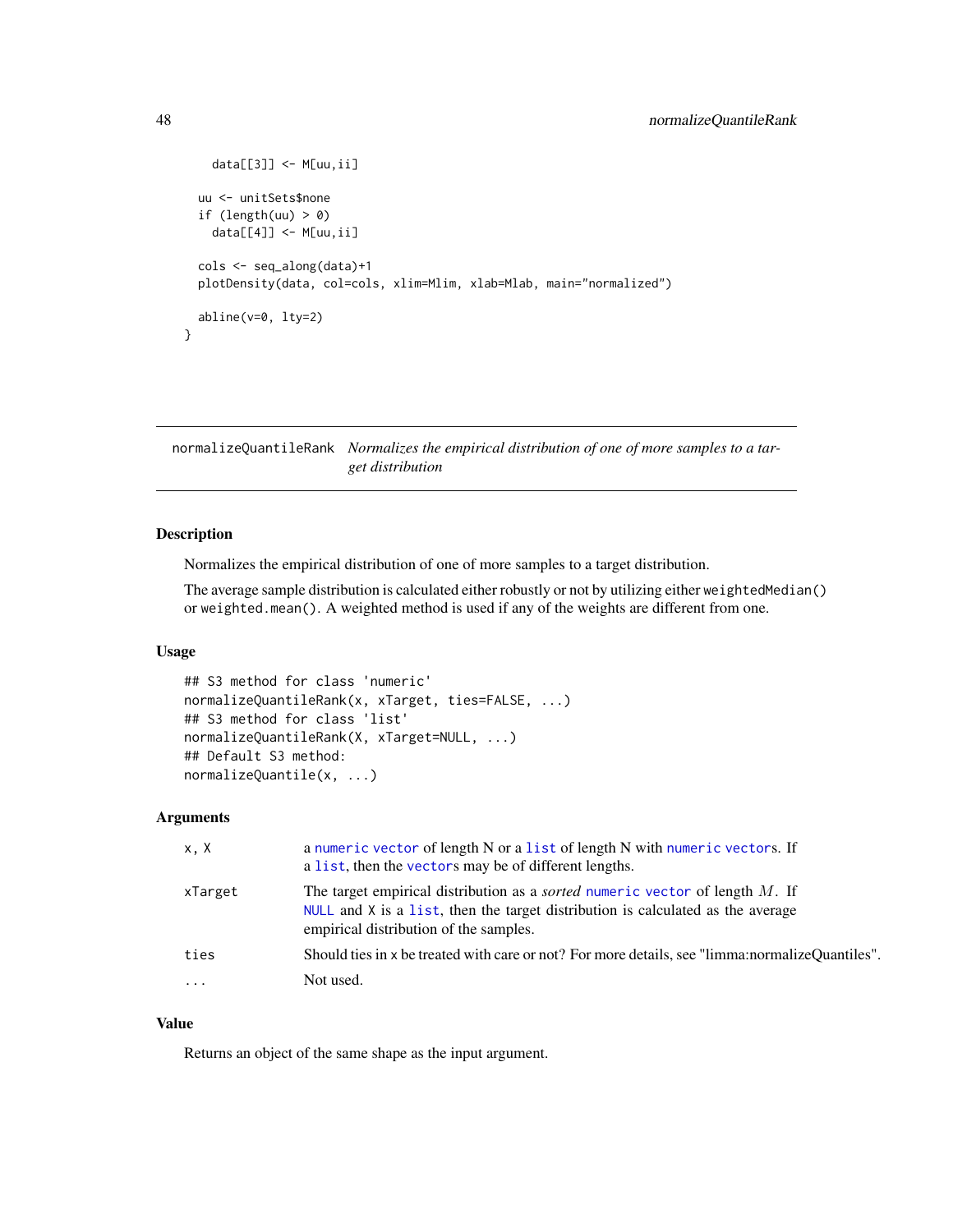#### <span id="page-48-0"></span>Missing values

Missing values are excluded when estimating the "common" (the baseline). Values that are [NA](#page-0-0) remain [NA](#page-0-0) after normalization. No new [NA](#page-0-0)s are introduced.

## Weights

Currently only channel weights are support due to the way quantile normalization is done. If signal weights are given, channel weights are calculated from these by taking the mean of the signal weights in each channel.

#### Author(s)

Adopted from Gordon Smyth (<http://www.statsci.org/>) in 2002 \& 2006. Original code by Ben Bolstad at Statistics Department, University of California.

#### See Also

To calculate a target distribution from a set of samples, see [averageQuantile](#page-6-1)(). For an alternative empirical density normalization methods, see [normalizeQuantileSpline](#page-50-1)().

## Examples

```
# Simulate ten samples of different lengths
N < - 10000X \leftarrow list()for (kk in 1:8) {
  rfcn <- list(rnorm, rgamma)[[sample(2, size=1)]]
  size \le runif(1, min=0.3, max=1)
  a <- rgamma(1, shape=20, rate=10)
  b \leq - \text{rgamma}(1, \text{shape}=10, \text{rate}=10)values <- rfcn(size*N, a, b)
  # "Censor" values
  values[values < 0 | values > 8] <- NA
  X[[kk]] <- values
}
# Add 20% missing values
X \leftarrow \text{lapply}(X, \text{ FUN=function}(x) \x[sample(length(x), size=0.20*length(x))] <- NA
  x
})
# Normalize quantiles
Xn <- normalizeQuantile(X)
# Plot the data
layout(matrix(1:2, ncol=1))
xlim <- range(X, na.rm=TRUE)
plotDensity(X, lwd=2, xlim=xlim, main="The original distributions")
```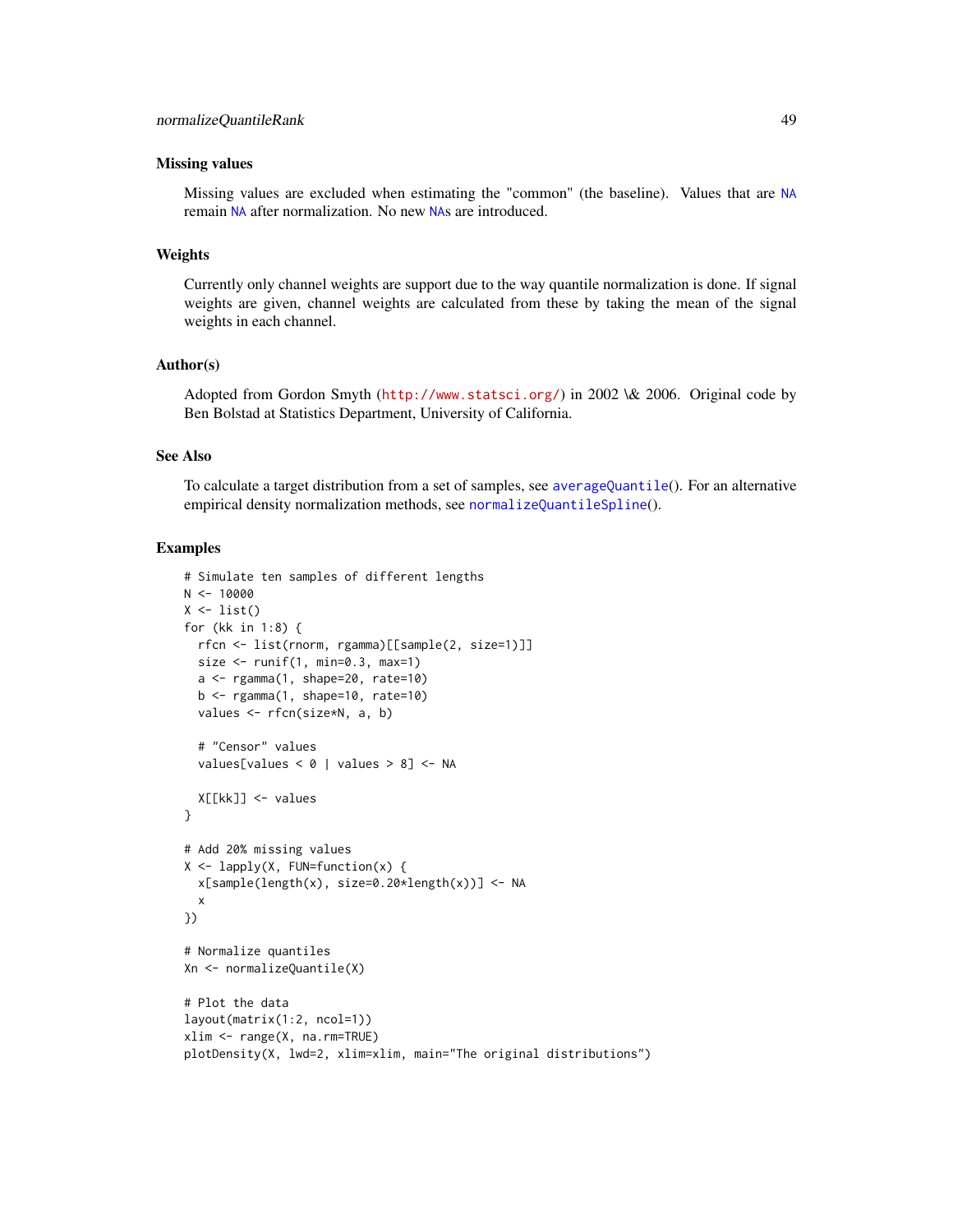<span id="page-49-0"></span>plotDensity(Xn, lwd=2, xlim=xlim, main="The normalized distributions")

```
normalizeQuantileRank.matrix
```
*Normalizes the empirical distribution of a set of samples to a common target distribution*

## Description

Normalizes the empirical distribution of a set of samples to a common target distribution.

The average sample distribution is calculated either robustly or not by utilizing either weightedMedian() or weighted.mean(). A weighted method is used if any of the weights are different from one.

#### Usage

```
## S3 method for class 'matrix'
normalizeQuantileRank(X, ties=FALSE, robust=FALSE, weights=NULL,
  typeOfWeights=c("channel", "signal"), ...)
```
## Arguments

| $\mathsf{X}$  | a numerical NxK matrix with the K columns representing the channels and the<br>N rows representing the data points.                                                                                                                       |
|---------------|-------------------------------------------------------------------------------------------------------------------------------------------------------------------------------------------------------------------------------------------|
| robust        | If TRUE, the (weighted) median function is used for calculating the average sam-<br>ple distribution, otherwise the (weighted) mean function is used.                                                                                     |
| ties          | Should ties in x be treated with care or not? For more details, see "limma: normalize Quantiles".                                                                                                                                         |
| weights       | If NULL, non-weighted normalization is done. If channel weights, this should be<br>a vector of length K specifying the weights for each channel. If signal weights,<br>it should be an NxK matrix specifying the weights for each signal. |
| typeOfWeights | A character string specifying the type of weights given in argument weights.                                                                                                                                                              |
| $\ddots$      | Not used.                                                                                                                                                                                                                                 |

#### Value

Returns an object of the same shape as the input argument.

#### Missing values

Missing values are excluded when estimating the "common" (the baseline). Values that are [NA](#page-0-0) remain [NA](#page-0-0) after normalization. No new [NA](#page-0-0)s are introduced.

## Weights

Currently only channel weights are support due to the way quantile normalization is done. If signal weights are given, channel weights are calculated from these by taking the mean of the signal weights in each channel.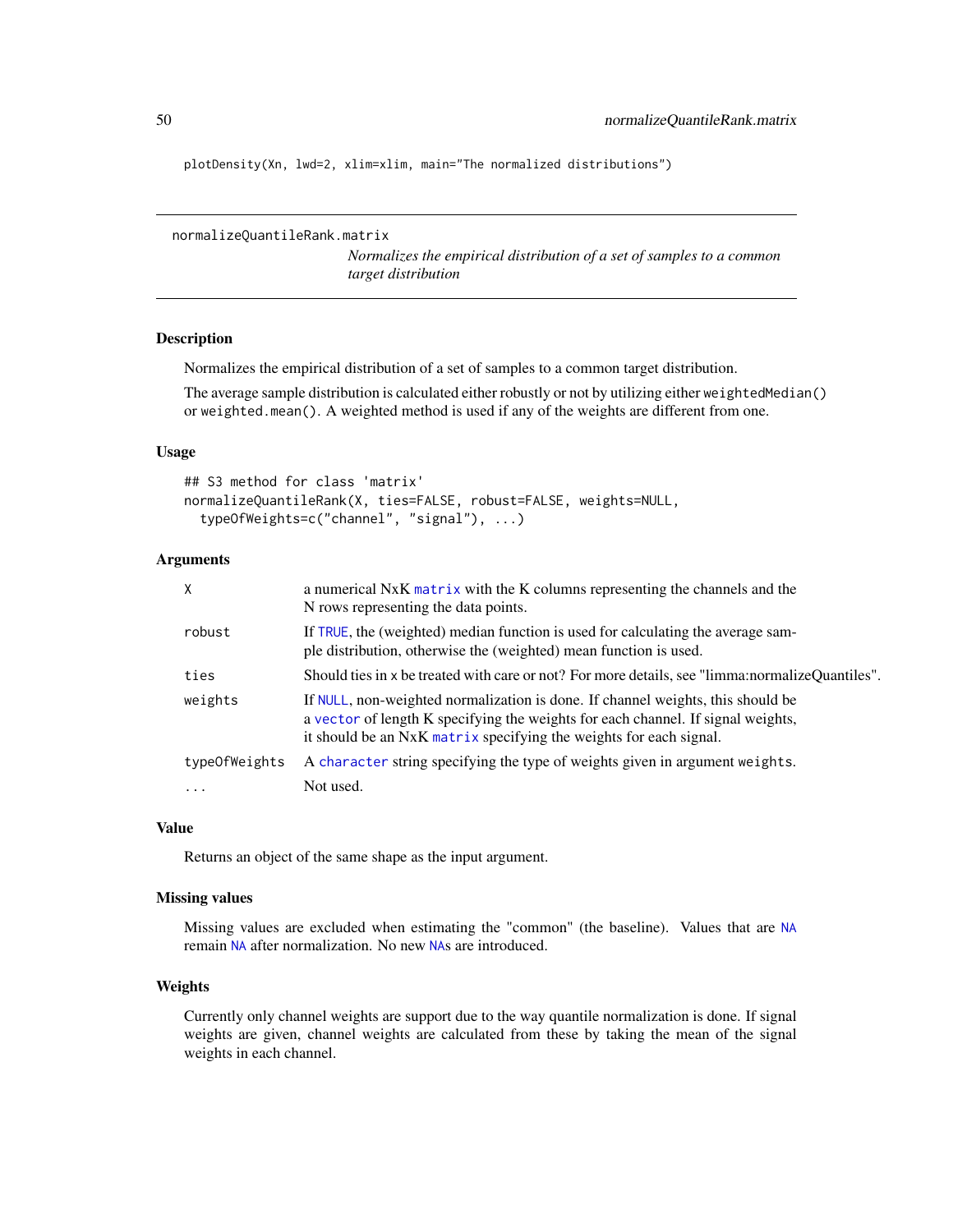#### <span id="page-50-0"></span>Author(s)

Adopted from Gordon Smyth (<http://www.statsci.org/>) in 2002 \& 2006. Original code by Ben Bolstad at Statistics Department, University of California. Support for calculating the average sample distribution using (weighted) mean or median was added by Henrik Bengtsson.

#### See Also

[median](#page-0-0), [weightedMedian](#page-0-0), [mean](#page-0-0)() and [weighted.mean](#page-0-0). [normalizeQuantileSpline](#page-50-1)().

#### Examples

```
# Simulate three samples with on average 20% missing values
N < - 10000X \le - \text{cbind}(rnorm(N, mean=3, sd=1),rnorm(N, mean=4, sd=2),
           rgamma(N, shape=2, rate=1))
X[sample(3*N, size=0.20*3*N)] <- NA
# Normalize quantiles
Xn <- normalizeQuantile(X)
# Plot the data
layout(matrix(1:2, ncol=1))
xlim <- range(X, Xn, na.rm=TRUE)
plotDensity(X, lwd=2, xlim=xlim, main="The three original distributions")
plotDensity(Xn, lwd=2, xlim=xlim, main="The three normalized distributions")
```
<span id="page-50-1"></span>normalizeQuantileSpline

*Normalizes the empirical distribution of one or more samples to a target distribution*

## Description

Normalizes the empirical distribution of one or more samples to a target distribution. After normalization, all samples have the same average empirical density distribution.

#### Usage

```
## S3 method for class 'numeric'
normalizeQuantileSpline(x, w=NULL, xTarget, sortTarget=TRUE, robust=TRUE, ...)
## S3 method for class 'matrix'
normalizeQuantileSpline(X, w=NULL, xTarget=NULL, sortTarget=TRUE, robust=TRUE, ...)
## S3 method for class 'list'
normalizeQuantileSpline(X, w=NULL, xTarget=NULL, sortTarget=TRUE, robust=TRUE, ...)
```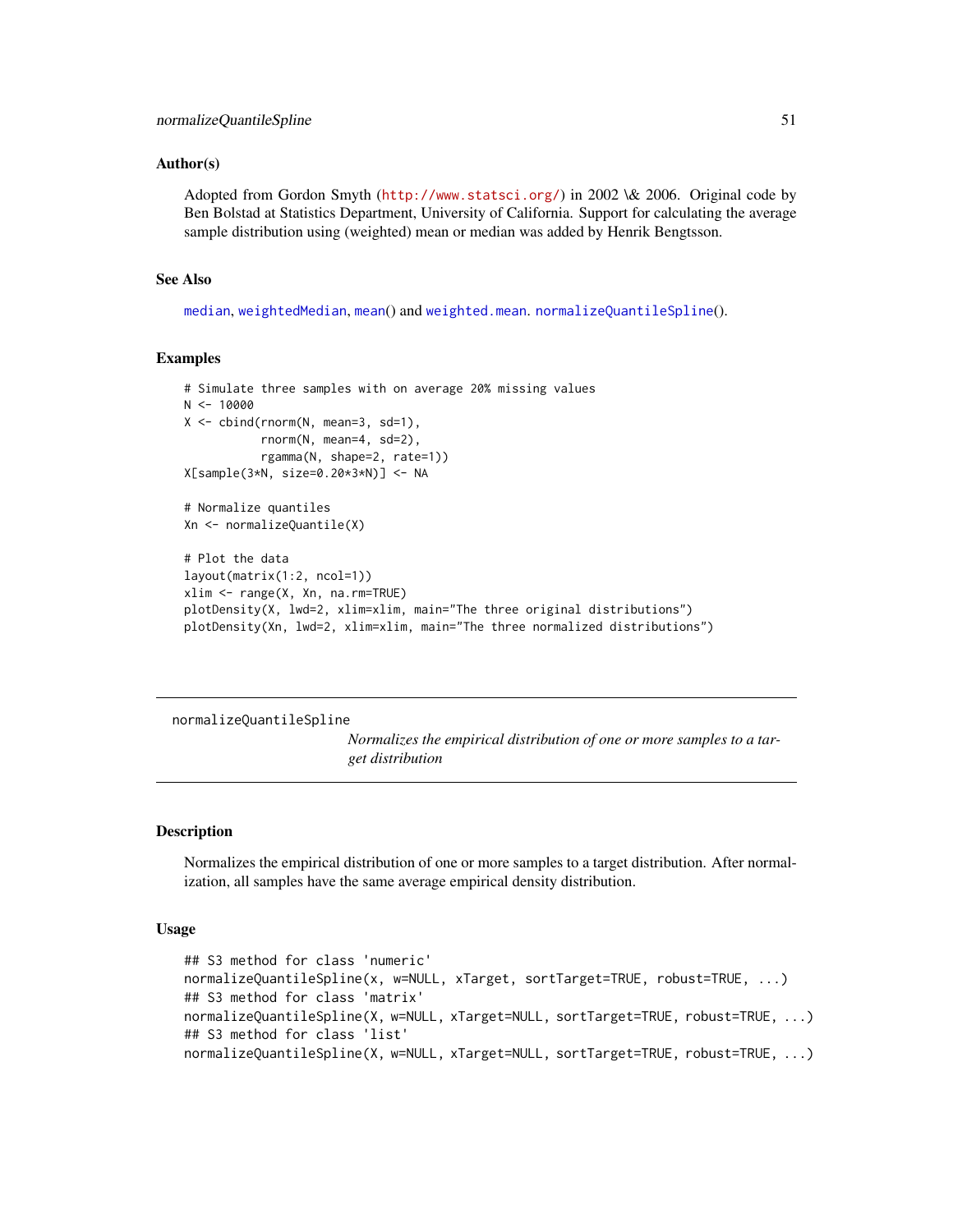#### <span id="page-51-0"></span>Arguments

| x, X       | A single $(K = 1)$ numeric vector of length N, a numeric $NxK$ matrix, or<br>a list of length $K$ with numeric vectors, where $K$ represents the number of<br>samples and $N$ the number of data points.         |
|------------|------------------------------------------------------------------------------------------------------------------------------------------------------------------------------------------------------------------|
| W          | An optional numeric vector of length $N$ of weights specific to each data point.                                                                                                                                 |
| xTarget    | The target empirical distribution as a <i>sorted</i> numeric vector of length M. If<br>NULL and X is a list, then the target distribution is calculated as the average<br>empirical distribution of the samples. |
| sortTarget | If TRUE, argument xTarget will be sorted, otherwise it is assumed to be already<br>sorted.                                                                                                                       |
| robust     | If TRUE, the normalization function is estimated robustly.                                                                                                                                                       |
| $\cdots$   | Arguments passed to (smooth.spline or robustSmoothSpline).                                                                                                                                                       |

## Value

Returns an object of the same type and dimensions as the input.

## Missing values

Both argument X and xTarget may contain non-finite values. These values do not affect the estimation of the normalization function. Missing values and other non-finite values in X, remain in the output as is. No new missing values are introduced.

## Author(s)

Henrik Bengtsson

## References

[1] H. Bengtsson, R. Irizarry, B. Carvalho, and T. Speed, *Estimation and assessment of raw copy numbers at the single locus level*, Bioinformatics, 2008.

#### See Also

The target distribution can be calculated as the average using [averageQuantile](#page-6-1)().

Internally either [robustSmoothSpline](#page-60-1) (robust=TRUE) or [smooth.spline](#page-0-0) (robust=FALSE) is used.

An alternative normalization method that is also normalizing the empirical densities of samples is [normalizeQuantileRank](#page-47-1)(). Contrary to this method, that method requires that all samples are based on the exact same set of data points and it is also more likely to over-correct in the tails of the distributions.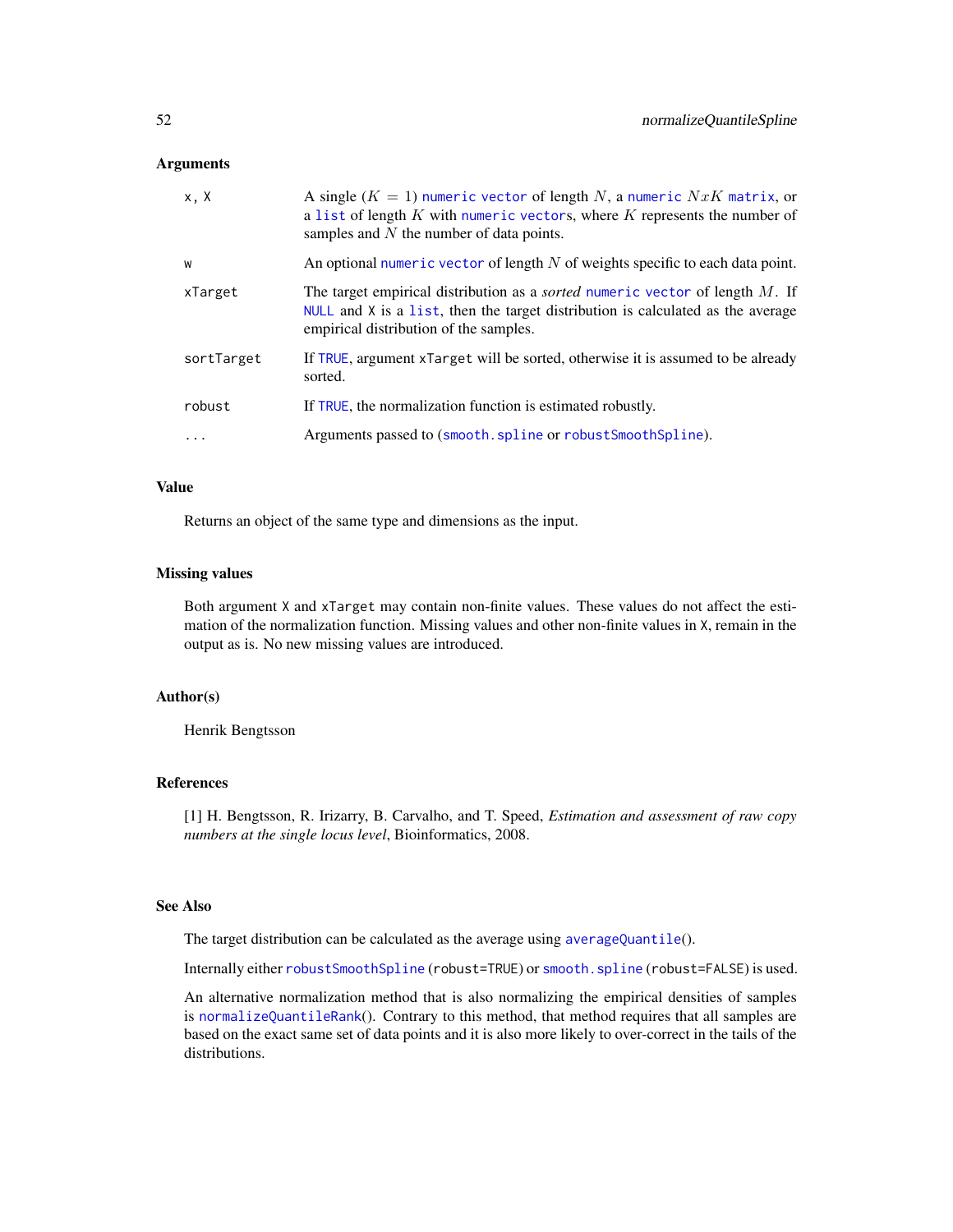## <span id="page-52-0"></span>normalizeTumorBoost 53

#### Examples

```
# Simulate three samples with on average 20% missing values
N < -10000X \le - \text{cbind}(rnorm(N, mean=3, sd=1),rnorm(N, mean=4, sd=2),
           rgamma(N, shape=2, rate=1))
X[sample(3*N, size=0.20*3*N)] <- NA
# Plot the data
layout(matrix(c(1,0,2:5), ncol=2, byrow=TRUE))
xlim <- range(X, na.rm=TRUE)
plotDensity(X, lwd=2, xlim=xlim, main="The three original distributions")
Xn <- normalizeQuantile(X)
plotDensity(Xn, lwd=2, xlim=xlim, main="The three normalized distributions")
plotXYCurve(X, Xn, xlim=xlim, main="The three normalized distributions")
Xn2 <- normalizeQuantileSpline(X, xTarget=Xn[,1], spar=0.99)
plotDensity(Xn2, lwd=2, xlim=xlim, main="The three normalized distributions")
plotXYCurve(X, Xn2, xlim=xlim, main="The three normalized distributions")
```
<span id="page-52-1"></span>normalizeTumorBoost *Normalizes allele B fractions for a tumor given a match normal*

#### Description

TumorBoost [1] is a normalization method that normalizes the allele B fractions of a tumor sample given the allele B fractions and genotypes of a matched normal. The method is a single-sample (single-pair) method. It does not require total copy-number estimates. The normalization is done such that the total copy number is unchanged afterwards.

## Usage

```
## S3 method for class 'numeric'
normalizeTumorBoost(betaT, betaN, muN=callNaiveGenotypes(betaN), preserveScale=FALSE,
  flavor=c("v4", "v3", "v2", "v1"), ...)
```
## Arguments

| betaT, betaN  | Two numeric vectors each of length J with tumor and normal allele B fractions,<br>respectively.                                                                                                                                                              |
|---------------|--------------------------------------------------------------------------------------------------------------------------------------------------------------------------------------------------------------------------------------------------------------|
| muN           | An optional vector of length J containing normal genotypes calls in $(0,1/2,1,\mathsf{NA})$<br>for $(AA, AB, BB)$ .                                                                                                                                          |
| preserveScale | If TRUE, SNPs that are heterozygous in the matched normal are corrected for<br>signal compression using an estimate of signal compression based on the amount<br>of correction performed by TumorBoost on SNPs that are homozygous in the<br>matched normal. |
| flavor        | A character string specifying the type of correction applied.                                                                                                                                                                                                |
|               | Not used.                                                                                                                                                                                                                                                    |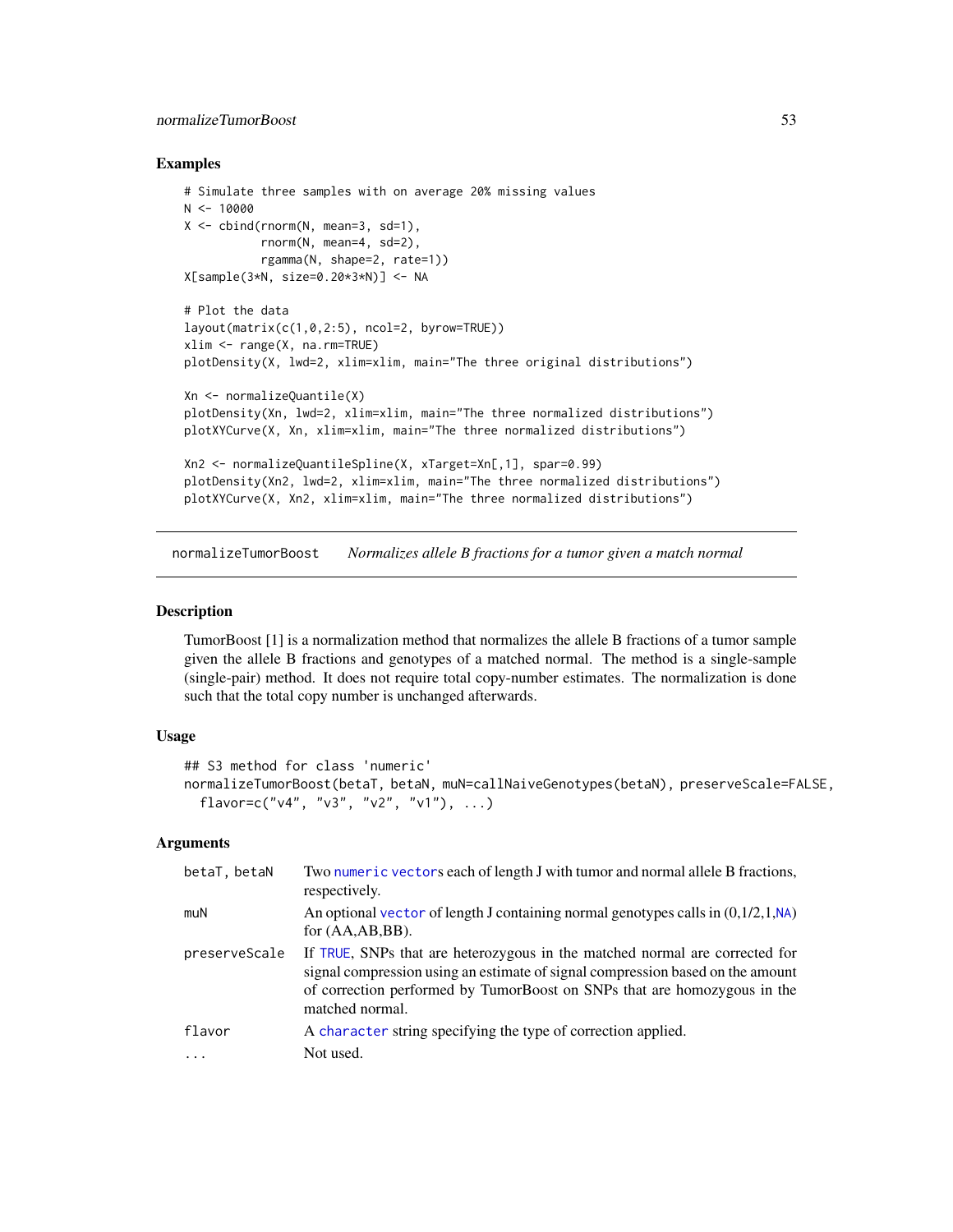#### <span id="page-53-0"></span>Details

Allele B fractions are defined as the ratio between the allele B signal and the sum of both (all) allele signals at the same locus. Allele B fractions are typically within [0,1], but may have a slightly wider support due to for instance negative noise. This is typically also the case for the returned normalized allele B fractions.

## Value

Returns a [numeric](#page-0-0) [vector](#page-0-0) of length J containing the normalized allele B fractions for the tumor. Attribute modelFit is a [list](#page-0-0) containing model fit parameters.

#### Flavors

This method provides a few different "flavors" for normalizing the data. The following values of argument flavor are accepted:

- v4: (default) The TumorBoost method, i.e. Eqns. (8)-(9) in [1].
- v3: Eqn (9) in [1] is applied to both heterozygous and homozygous SNPs, which effectively is v4 where the normalized allele B fractions for homozygous SNPs becomes 0 and 1.
- $v2: ...$
- v1: TumorBoost where correction factor is forced to one, i.e.  $\eta_j = 1$ . As explained in [1], this is a suboptimal normalization method. See also the discussion in the paragraph following Eqn (12) in [1].

#### Preserving scale

*As of* aroma.light *v1.33.3 (March 30, 2014), argument* preserveScale *no longer has a default value and has to be specified explicitly. This is done in order to change the default to* [FALSE](#page-0-0) *in a future version, while minimizing the risk for surprises.*

Allele B fractions are more or less compressed toward a half, e.g. the signals for homozygous SNPs are slightly away from zero and one. The TumorBoost method decreases the correlation in allele B fractions between the tumor and the normal *conditioned on the genotype*. What it does not control for is the mean level of the allele B fraction *conditioned on the genotype*.

By design, most flavors of the method will correct the homozygous SNPs such that their mean levels get close to the expected zero and one levels. However, the heterozygous SNPs will typically keep the same mean levels as before. One possibility is to adjust the signals such as the mean levels of the heterozygous SNPs relative to that of the homozygous SNPs is the same after as before the normalization.

If argument preserveScale=TRUE, then SNPs that are heterozygous (in the matched normal) are corrected for signal compression using an estimate of signal compression based on the amount of correction performed by TumorBoost on SNPs that are homozygous (in the matched normal).

The option of preserving the scale is *not* discussed in the TumorBoost paper [1], which presents the preserveScale=FALSE version.

## Author(s)

Henrik Bengtsson, Pierre Neuvial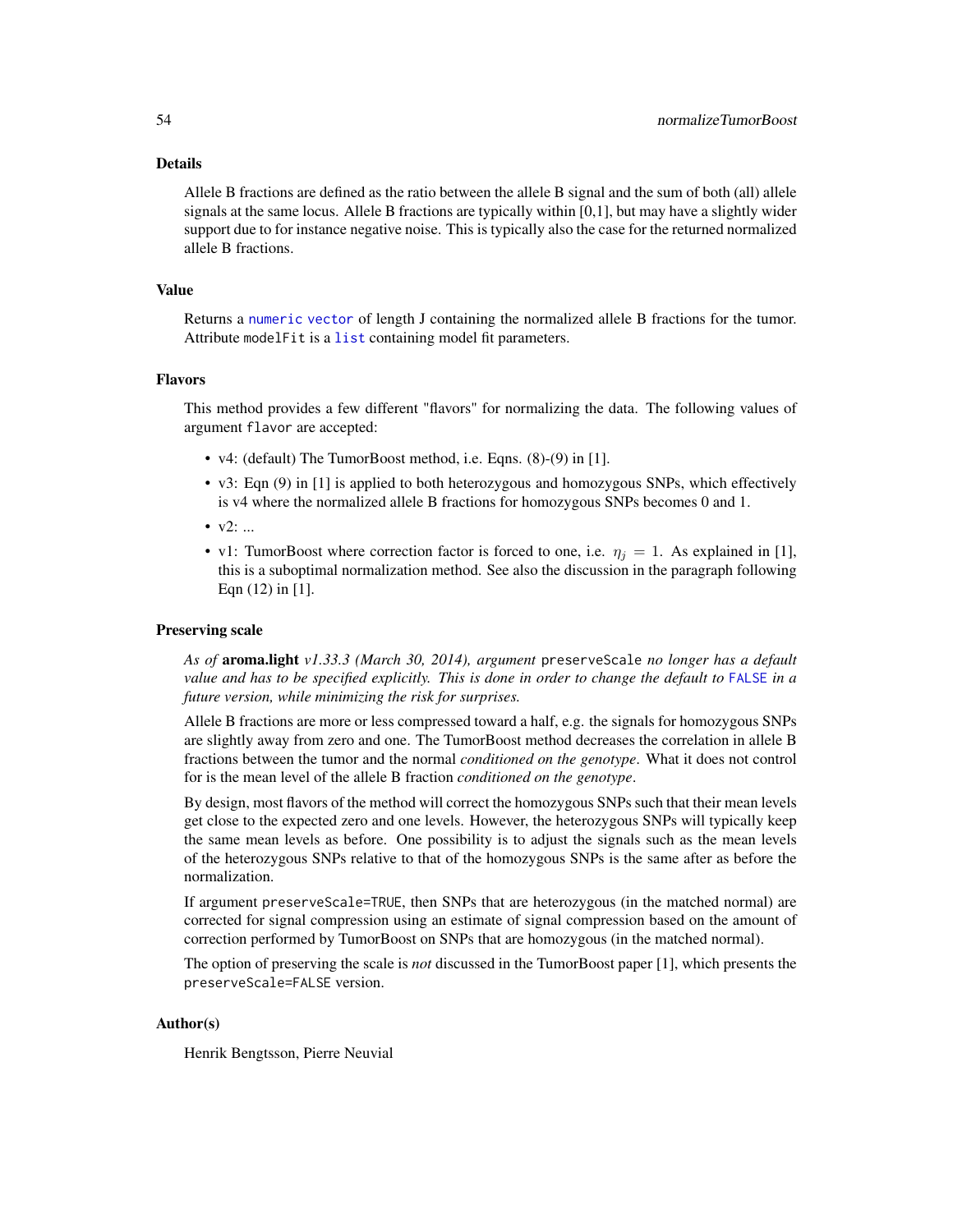#### <span id="page-54-0"></span>References

[1] H. Bengtsson, P. Neuvial and T.P. Speed, *TumorBoost: Normalization of allele-specific tumor copy numbers from a single pair of tumor-normal genotyping microarrays*, BMC Bioinformatics, 2010, 11:245. [PMID 20462408]

## Examples

library(R.utils)

```
# Load data
pathname <- system.file("data-ex/TumorBoost,fracB,exampleData.Rbin", package="aroma.light")
data <- loadObject(pathname)
attachLocally(data)
pos <- position/1e6
muN <- genotypeN
layout(matrix(1:4, ncol=1))
par(mar=c(2.5,4,0.5,1)+0.1)
ylim <- c(-0.05, 1.05)
col <- rep("#999999", length(muN))
col[muN == 1/2] <- "#000000"
# Allele B fractions for the normal sample
plot(pos, betaN, col=col, ylim=ylim)
# Allele B fractions for the tumor sample
plot(pos, betaT, col=col, ylim=ylim)
# TumorBoost w/ naive genotype calls
betaTN <- normalizeTumorBoost(betaT=betaT, betaN=betaN, preserveScale=FALSE)
plot(pos, betaTN, col=col, ylim=ylim)
# TumorBoost w/ external multi-sample genotype calls
betaTNx <- normalizeTumorBoost(betaT=betaT, betaN=betaN, muN=muN, preserveScale=FALSE)
plot(pos, betaTNx, col=col, ylim=ylim)
```
pairedAlleleSpecificCopyNumbers

*Calculating tumor-normal paired allele-specific copy number stratified on genotypes*

#### **Description**

Calculating tumor-normal paired allele-specific copy number stratified on genotypes. The method is a single-sample (single-pair) method. It requires paired tumor-normal parent-specific copy number signals.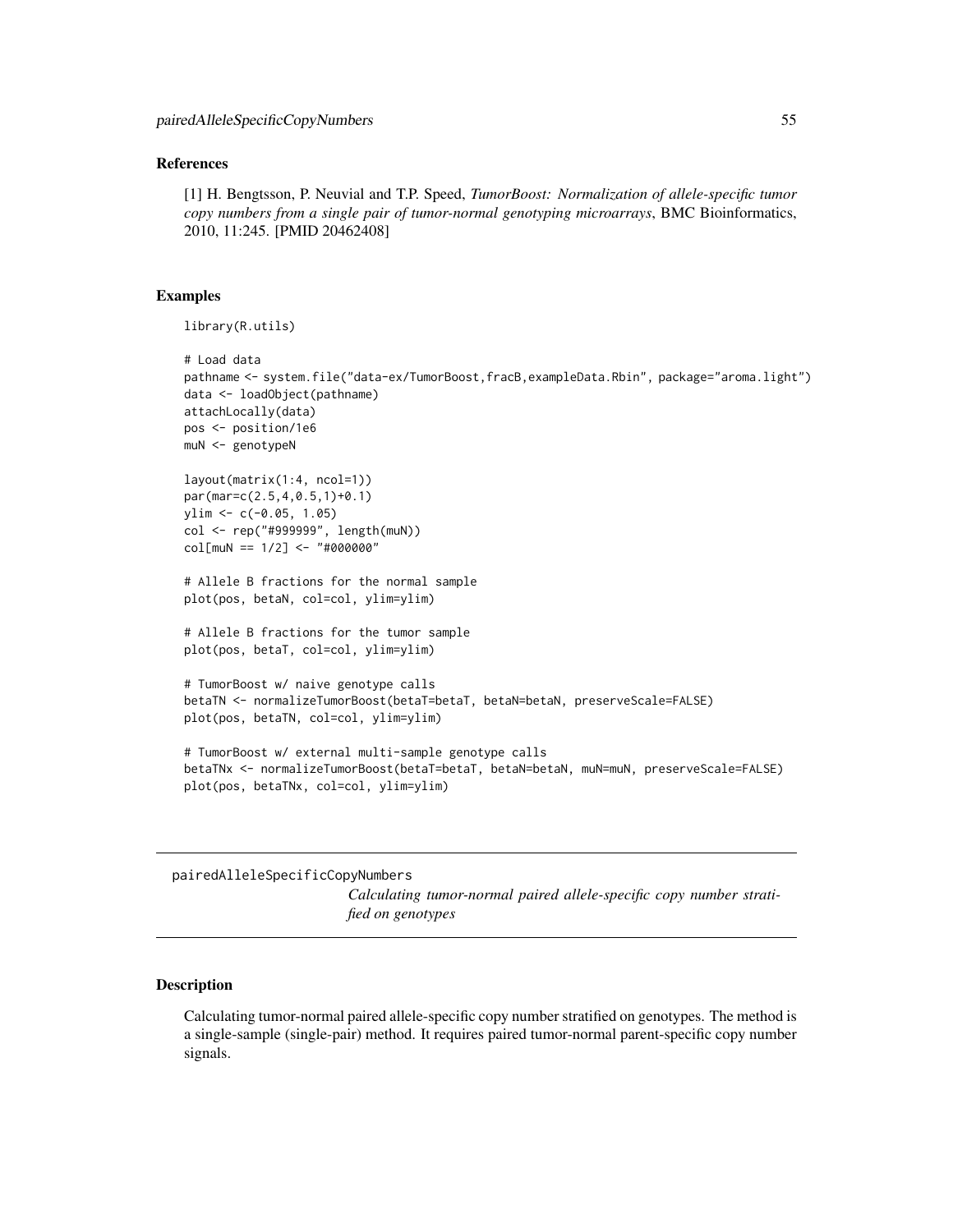#### <span id="page-55-0"></span>Usage

```
## S3 method for class 'numeric'
pairedAlleleSpecificCopyNumbers(thetaT, betaT, thetaN, betaN,
 muN=callNaiveGenotypes(betaN), ...)
```
## Arguments

|               | thetaT, betaT Theta and allele-B fraction signals for the tumor.                                             |
|---------------|--------------------------------------------------------------------------------------------------------------|
| thetaN, betaN | Total and allele-B fraction signals for the matched normal.                                                  |
| muN           | An optional vector of length J containing normal genotypes calls in $(0.1/2.1$ , NA)<br>for $(AA, AB, BB)$ . |
| .             | Not used.                                                                                                    |

## Value

Returns a [data.frame](#page-0-0) with elements CT, betaT and muN.

## Author(s)

Pierre Neuvial, Henrik Bengtsson

## See Also

This definition of calculating tumor-normal paired ASCN is related to how the [normalizeTumorBoost](#page-52-1)() method calculates normalized tumor BAFs.

plotDensity *Plots density distributions for a set of vectors*

#### Description

Plots density distributions for a set of vectors.

## Usage

```
## S3 method for class 'data.frame'
plotDensity(X, ..., xlab=NULL)
## S3 method for class 'matrix'
plotDensity(X, ..., xlab=NULL)
## S3 method for class 'numeric'
plotDensity(X, ..., xlab=NULL)
## S3 method for class 'list'
plotDensity(X, W=NULL, xlim=NULL, ylim=NULL, xlab=NULL,
 ylab="density (integrates to one)", col=1:length(X), lty=NULL, lwd=NULL, ...,
  add=FALSE)
```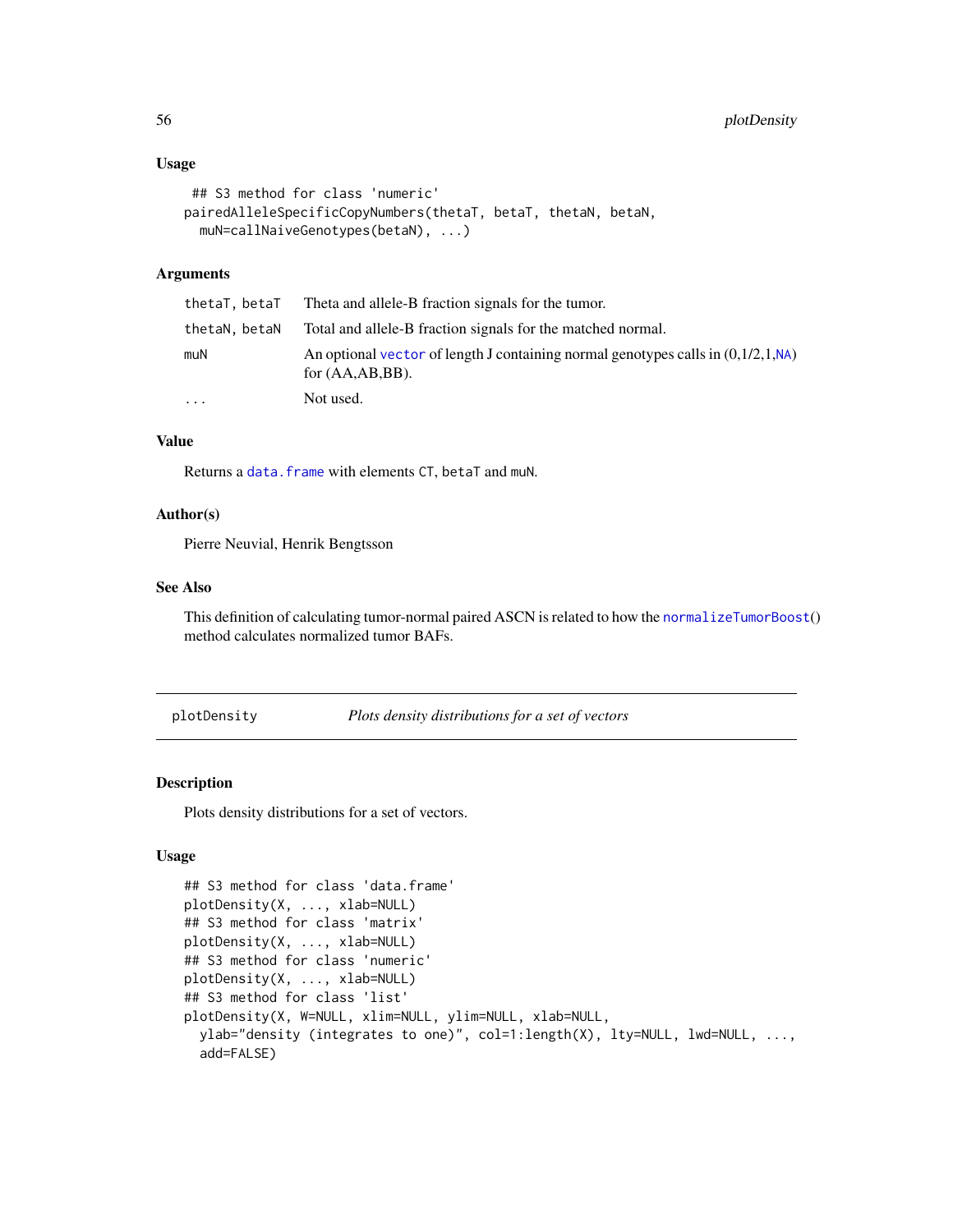#### <span id="page-56-0"></span>plotMvsA 57

## Arguments

| X         | A single of list of numeric vectors or density objects, a numeric matrix,<br>or a numeric data. frame. |
|-----------|--------------------------------------------------------------------------------------------------------|
| W         | (optional) weights of similar data types and dimensions as X.                                          |
| xlim,ylim | character vector of length 2. The x and y limits.                                                      |
| xlab,ylab | character string for labels on x and y axis.                                                           |
| col       | The color(s) of the curves.                                                                            |
| lty       | The types of curves.                                                                                   |
| lwd       | The width of curves.                                                                                   |
| $\cdots$  | Additional arguments passed to density, plot(), and lines.                                             |
| add       | If TRUE, the curves are plotted in the current plot, otherwise a new is created.                       |

## Author(s)

Henrik Bengtsson

## See Also

Internally, [density](#page-0-0) is used to estimate the empirical density.

plotMvsA *Plot log-ratios vs log-intensities*

## Description

Plot log-ratios vs log-intensities.

## Usage

```
## S3 method for class 'matrix'
plotMvsA(X, Alab="A", Mlab="M", Alim=c(0, 16), Mlim=c(-1, 1) * diff(Alim) * aspectRatio,
 aspectRatio=1, pch=".", ..., add=FALSE)
```
## Arguments

| X           | $Nx2$ matrix with two channels and N observations.                                          |
|-------------|---------------------------------------------------------------------------------------------|
| Alab,Mlab   | Labels on the x and y axes.                                                                 |
| Alim, Mlim  | Plot range on the A and M axes.                                                             |
| aspectRatio | Aspect ratio between Mlim and Alim.                                                         |
| pch         | Plot symbol used.                                                                           |
| $\cdots$    | Additional arguments accepted by points.                                                    |
| add         | If TRUE, data points are plotted in the current plot, otherwise a new plot is cre-<br>ated. |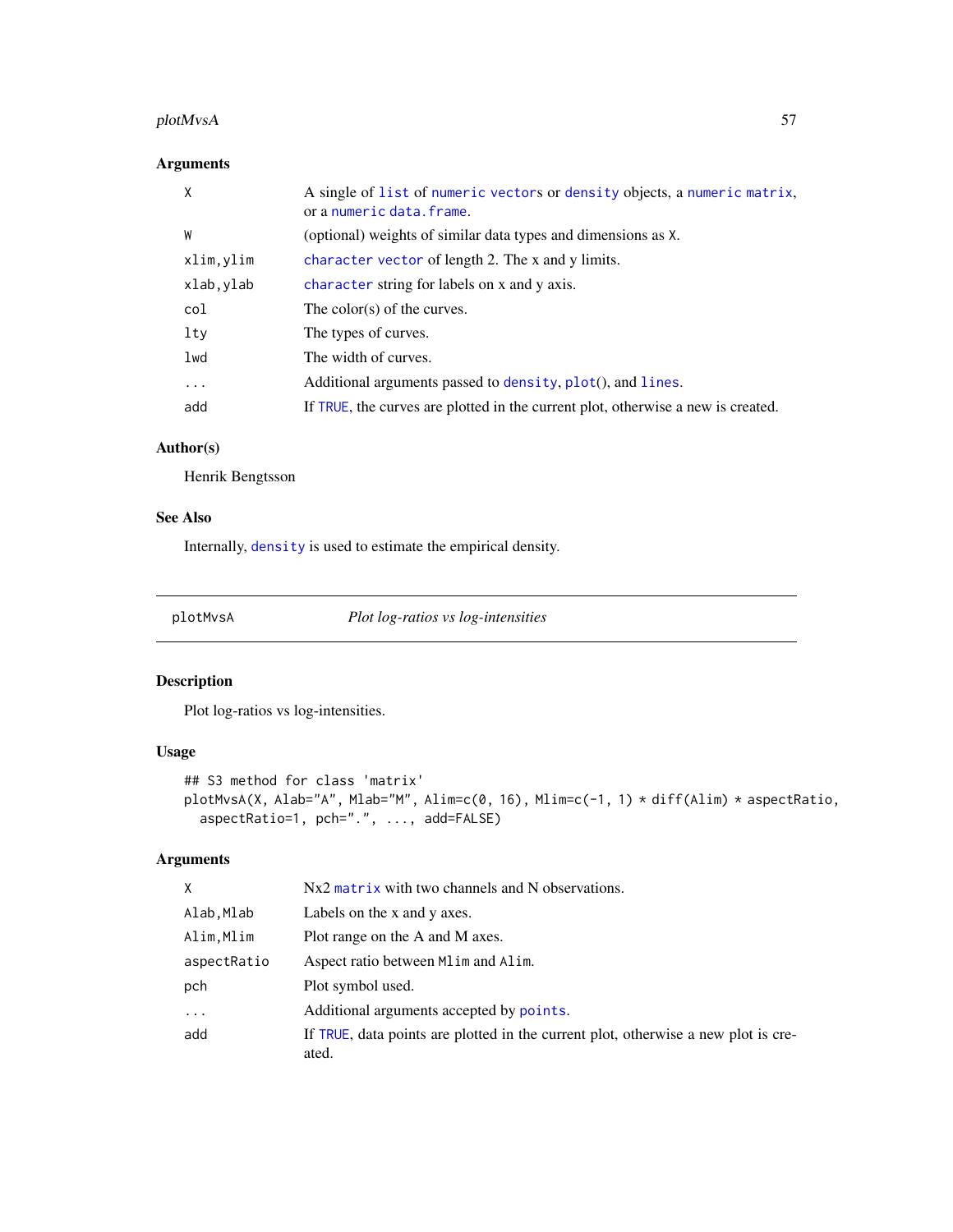## <span id="page-57-0"></span>Details

Red channel is assumed to be in column one and green in column two. Log-ratio are calculated taking channel one over channel two.

#### Value

Returns nothing.

#### Author(s)

Henrik Bengtsson

plotMvsAPairs *Plot log-ratios/log-intensities for all unique pairs of data vectors*

## Description

Plot log-ratios/log-intensities for all unique pairs of data vectors.

## Usage

```
## S3 method for class 'matrix'
plotMvsAPairs(X, Alab="A", Mlab="M", Alim=c(0, 16), Mlim=c(-1, 1) * diff(Alim), pch=".",
  ..., add=FALSE)
```
## Arguments

| X         | NxK matrix where N is the number of observations and K is the number of<br>channels.        |
|-----------|---------------------------------------------------------------------------------------------|
| Alab,Mlab | Labels on the x and y axes.                                                                 |
| Alim,Mlim | Plot range on the A and M axes.                                                             |
| pch       | Plot symbol used.                                                                           |
| $\cdots$  | Additional arguments accepted by points.                                                    |
| add       | If TRUE, data points are plotted in the current plot, otherwise a new plot is cre-<br>ated. |

#### Details

Log-ratios and log-intensities are calculated for each neighboring pair of channels (columns) and plotted. Thus, in total there will be K-1 data set plotted.

The colors used for the plotted pairs are 1, 2, and so on. To change the colors, use a different color palette.

## Value

Returns nothing.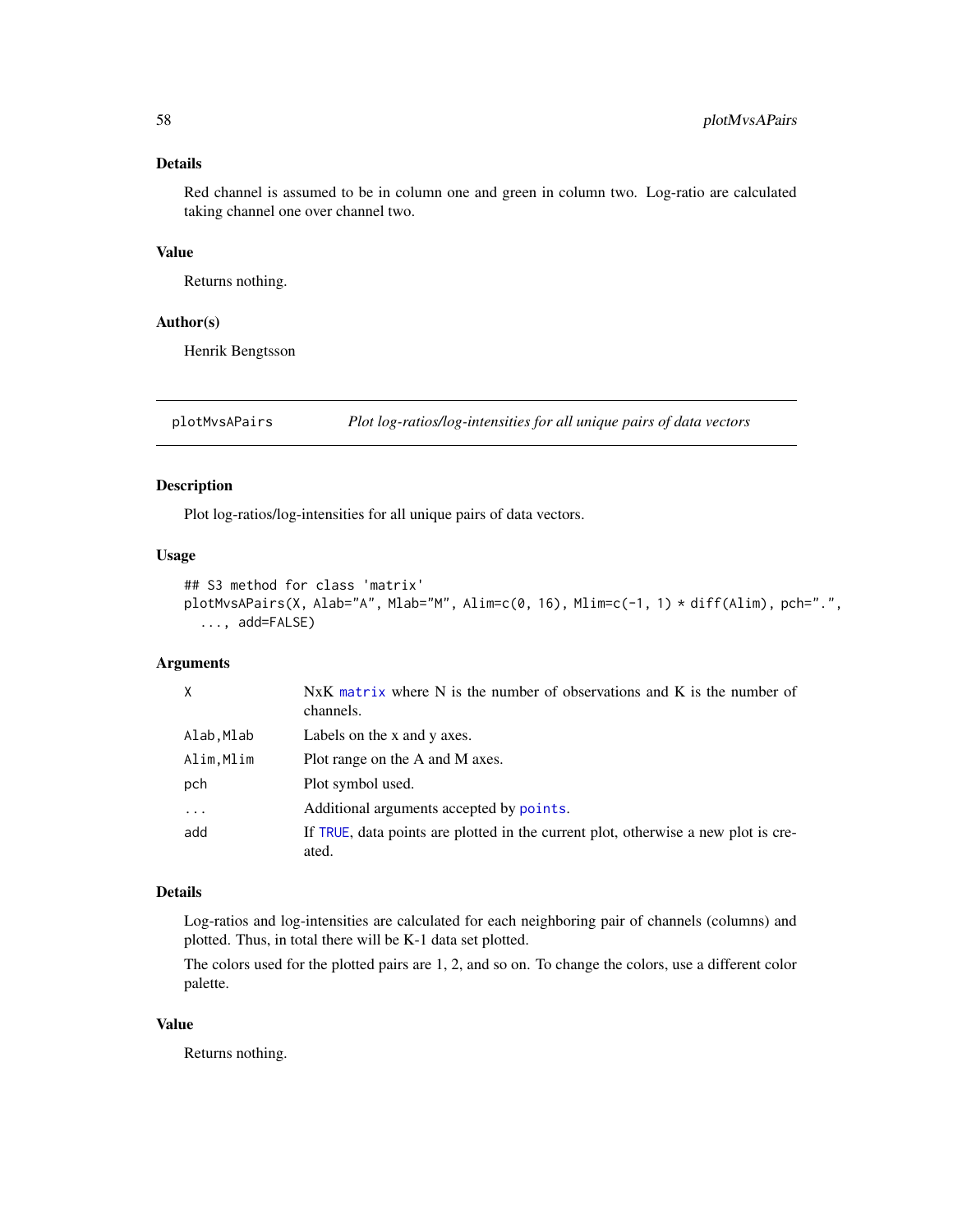## <span id="page-58-0"></span>plotMvsMPairs 59

## Author(s)

Henrik Bengtsson

plotMvsMPairs *Plot log-ratios vs log-ratios for all pairs of columns*

## Description

Plot log-ratios vs log-ratios for all pairs of columns.

## Usage

```
## S3 method for class 'matrix'
plotMvsMPairs(X, xlab="M", ylab="M", xlim=c(-1, 1) * 6, ylim=xlim, pch=".", ...,
  add=FALSE)
```
## Arguments

| X          | $Nx2K$ matrix where N is the number of observations and 2K is an even number<br>of channels. |
|------------|----------------------------------------------------------------------------------------------|
| xlab,ylab  | Labels on the x and y axes.                                                                  |
| xlim, ylim | Plot range on the x and y axes.                                                              |
| pch        | Plot symbol used.                                                                            |
| $\cdots$   | Additional arguments accepted by points.                                                     |
| add        | If TRUE, data points are plotted in the current plot, otherwise a new plot is cre-<br>ated.  |

## Details

Log-ratio are calculated by over paired columns, e.g. column 1 and 2, column 3 and 4, and so on.

## Value

Returns nothing.

## Author(s)

Henrik Bengtsson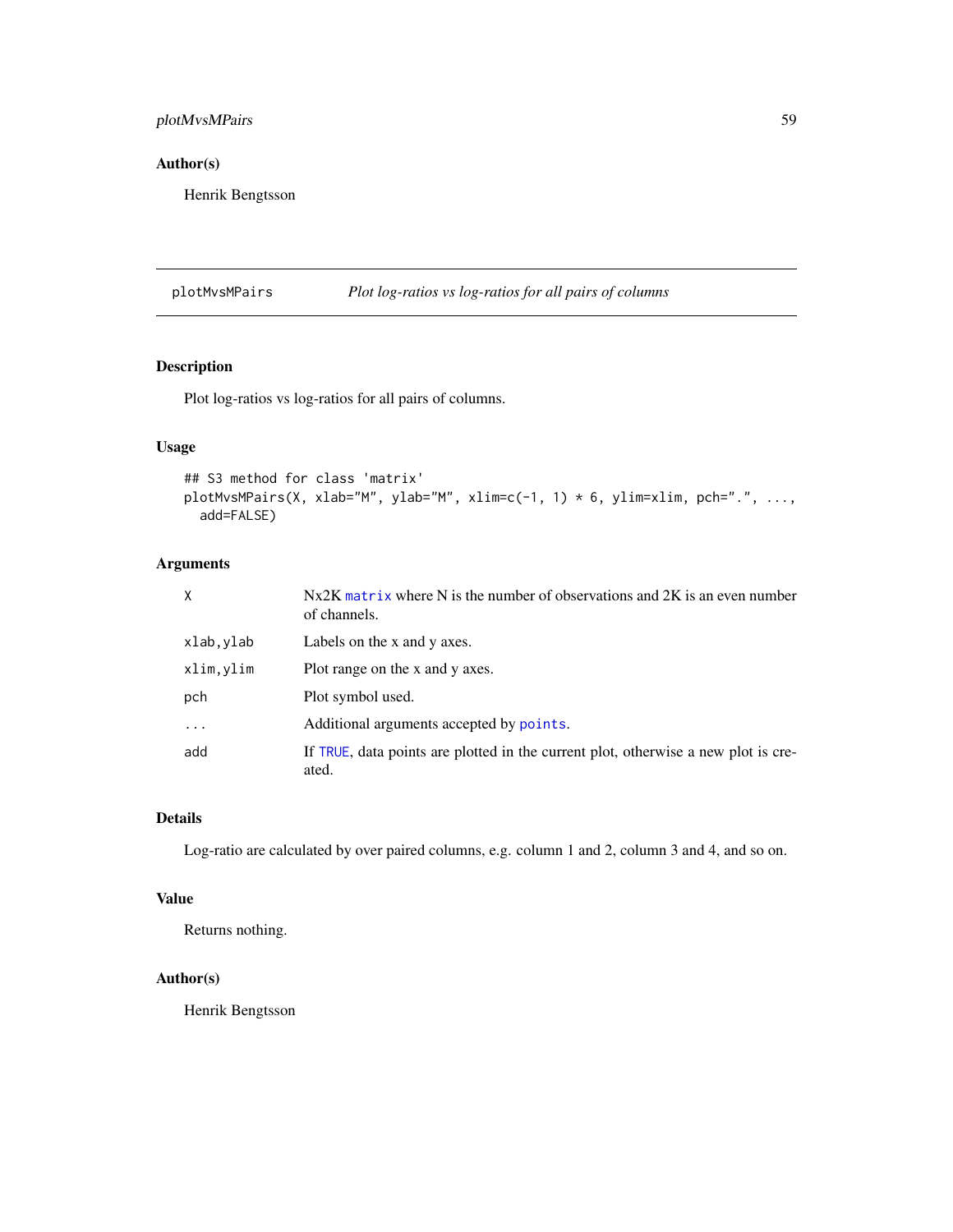<span id="page-59-0"></span>

#### Description

Plot the relationship between two variables as a smooth curve.

## Usage

```
## S3 method for class 'numeric'
plotXYCurve(x, y, col=1L, lwd=2, dlwd=1, dcol=NA, xlim=NULL, ylim=xlim, xlab=NULL,
  ylab=NULL, curveFit=smooth.spline, ..., add=FALSE)
## S3 method for class 'matrix'
plotXYCurve(X, Y, col=seq_len(nrow(X)), lwd=2, dlwd=1, dcol=NA, xlim=NULL, ylim=xlim,
  xlab=NULL, ylab=NULL, curveFit=smooth.spline, ..., add=FALSE)
```
## Arguments

| Two numeric vectors of length N for one curve $(K=1)$ , or two numeric NxK<br>matrix: es for K curves.                                                                  |
|-------------------------------------------------------------------------------------------------------------------------------------------------------------------------|
| The color of each curve. Either a scalar specifying the same value of all curves,<br>or a vector of K curve-specific values.                                            |
| The line width of each curve. Either a scalar specifying the same value of all<br>curves, or a vector of K curve-specific values.                                       |
| The width of each density curve.                                                                                                                                        |
| The fill color of the interior of each density curve.                                                                                                                   |
| The x and y plotting limits.                                                                                                                                            |
| The x and y labels.                                                                                                                                                     |
| The function used to fit each curve. The two first arguments of the function<br>must take x and y, and the function must return a list with fitted elements x<br>and y. |
| Additional arguments passed to lines used to draw each curve.                                                                                                           |
| If TRUE, the graph is added to the current plot, otherwise a new plot is created.                                                                                       |
|                                                                                                                                                                         |

#### Value

Returns nothing.

## Missing values

Data points  $(x,y)$  with non-finite values are excluded.

#### Author(s)

Henrik Bengtsson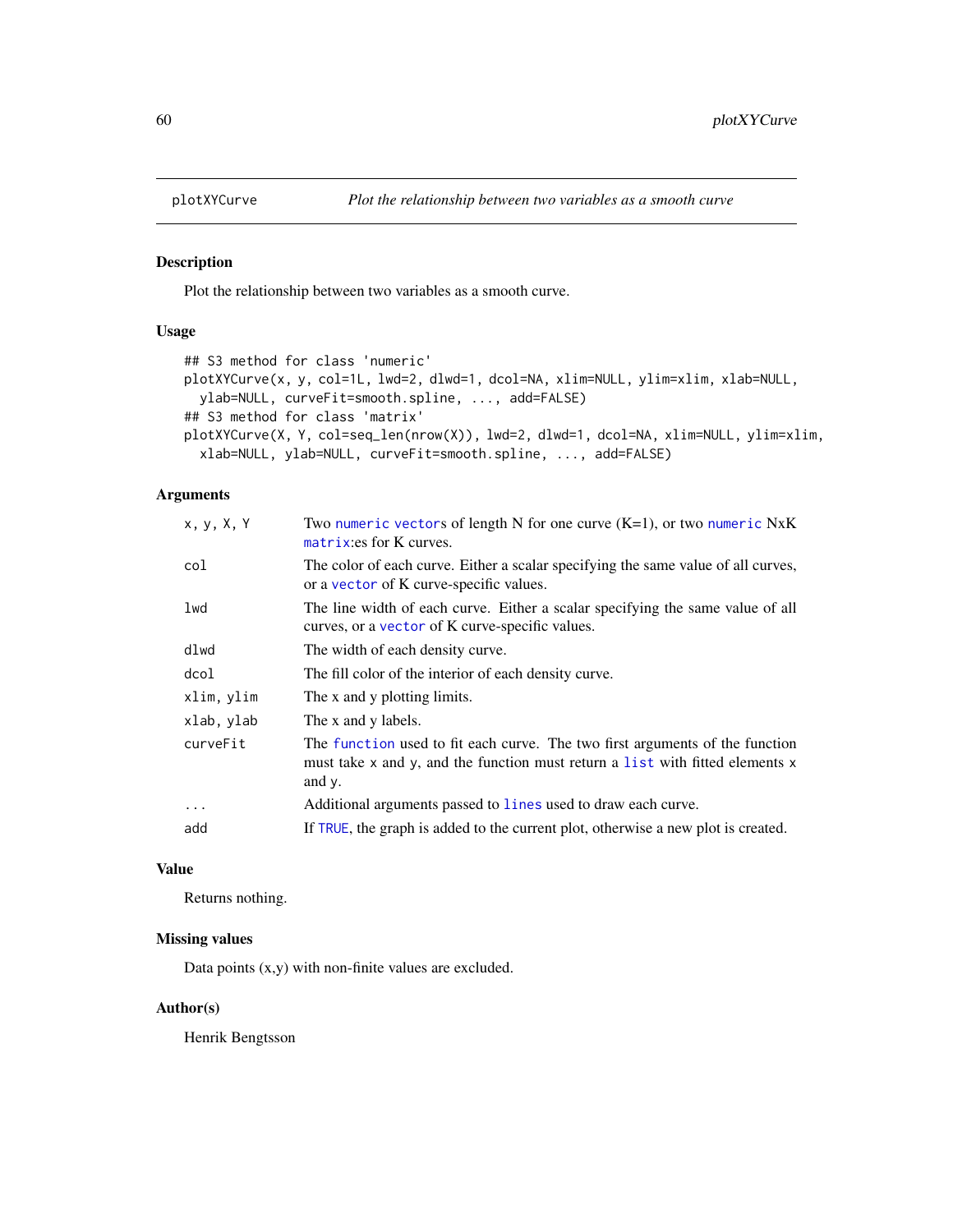#### <span id="page-60-1"></span><span id="page-60-0"></span>Description

Fits a smoothing spline robustly using the L<sup>1</sup> norm. Currently, the algorithm is an *iterative reweighted smooth spline* algorithm which calls smooth.spline(x,y,w,...) at each iteration with the weights w equal to the inverse of the absolute value of the residuals for the last iteration step.

#### Usage

```
## Default S3 method:
robustSmoothSpline(x, y=NULL, w=NULL, ..., minIter=3, maxIter=max(minIter, 50),
 method=c("L1", "symmetric"), sdCriteria=2e-04, reps=1e-15, tol=1e-06 * IQR(x),
 plotCurves=FALSE)
```
## Arguments

| X          | a vector giving the values of the predictor variable, or a list or a two-column<br>matrix specifying x and y. If x is of class smooth. spline then x\$x is used as<br>the x values and x\$yin are used as the y values.                                                                     |
|------------|---------------------------------------------------------------------------------------------------------------------------------------------------------------------------------------------------------------------------------------------------------------------------------------------|
| У          | responses. If y is missing, the responses are assumed to be specified by x.                                                                                                                                                                                                                 |
| W          | a vector of weights the same length as x giving the weights to use for each<br>element of x. Default value is equal weight to all values.                                                                                                                                                   |
| $\ddots$   | Other arguments passed to smooth. spline.                                                                                                                                                                                                                                                   |
| minIter    | the minimum number of iterations used to fit the smoothing spline robustly.<br>Default value is 3.                                                                                                                                                                                          |
| maxIter    | the maximum number of iterations used to fit the smoothing spline robustly.<br>Default value is 25.                                                                                                                                                                                         |
| method     | the method used to compute robustness weights at each iteration. Default value<br>is "L1", which uses the inverse of the absolute value of the residuals. Using<br>"symmetric" will use Tukey's biweight with cut-off equal to six times the MAD<br>of the residuals, equivalent to lowess. |
| sdCriteria | Convergence criteria, which the difference between the standard deviation of the<br>residuals between two consecutive iteration steps. Default value is 2e-4.                                                                                                                               |
| reps       | Small positive number added to residuals to avoid division by zero when calcu-<br>lating new weights for next iteration.                                                                                                                                                                    |
| tol        | Passed to smooth. spline $(R \ge 2.14.0)$ .                                                                                                                                                                                                                                                 |
| plotCurves | If TRUE, the fitted splines are added to the current plot, otherwise not.                                                                                                                                                                                                                   |

## Value

Returns an object of class smooth.spline.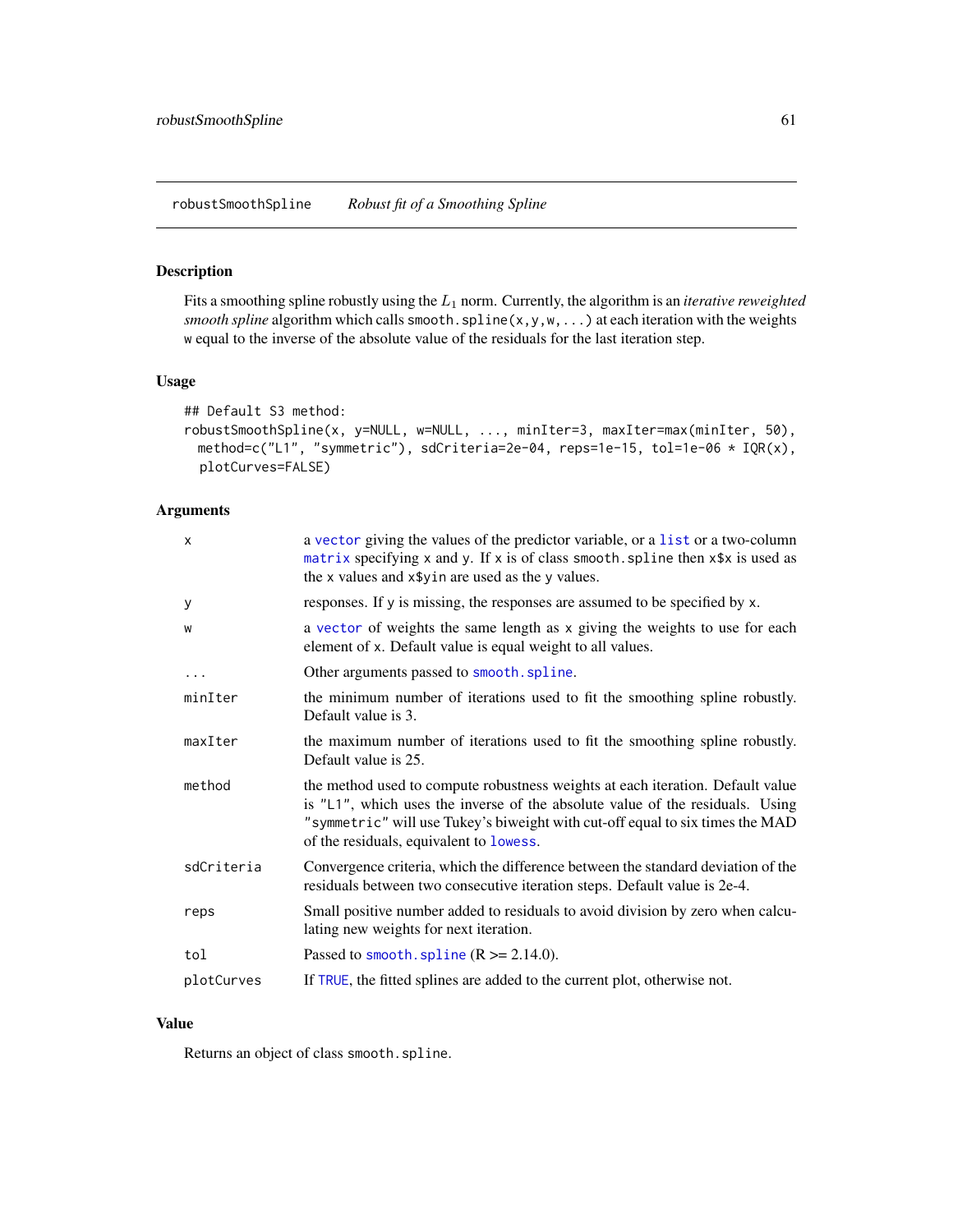#### <span id="page-61-0"></span>Author(s)

Henrik Bengtsson

## See Also

This implementation of this function was adopted from smooth. spline of the stats package. Because of this, this function is also licensed under GPL v2.

#### Examples

```
data(cars)
attach(cars)
plot(speed, dist, main = "data(cars) & robust smoothing splines")
# Fit a smoothing spline using L_2 norm
cars.spl <- smooth.spline(speed, dist)
lines(cars.spl, col = "blue")
# Fit a smoothing spline using L_1 norm
cars.rspl <- robustSmoothSpline(speed, dist)
lines(cars.rspl, col = "red")
# Fit a smoothing spline using L_2 norm with 10 degrees of freedom
lines(smooth.spline(speed, dist, df=10), lty=2, col = "blue")
# Fit a smoothing spline using L_1 norm with 10 degrees of freedom
lines(robustSmoothSpline(speed, dist, df=10), lty=2, col = "red")
legend(5,120, c(
   paste("smooth.spline [C.V.] => df =",round(cars.spl$df,1)),
   paste("robustSmoothSpline [C.V.] => df =",round(cars.rspl$df,1)),
    "standard with s( * , df = 10)", "robust with s( * , df = 10)"
 ), col = c("blue", "red", "blue", "red"), lty = c(1,1,2,2), bg='bisque')
```
sampleCorrelations *Calculates the correlation for random pairs of observations*

## Description

Calculates the correlation for random pairs of observations.

#### Usage

```
## S3 method for class 'matrix'
sampleCorrelations(X, MARGIN=1, pairs=NULL, npairs=max(5000, nrow(X)), ...)
```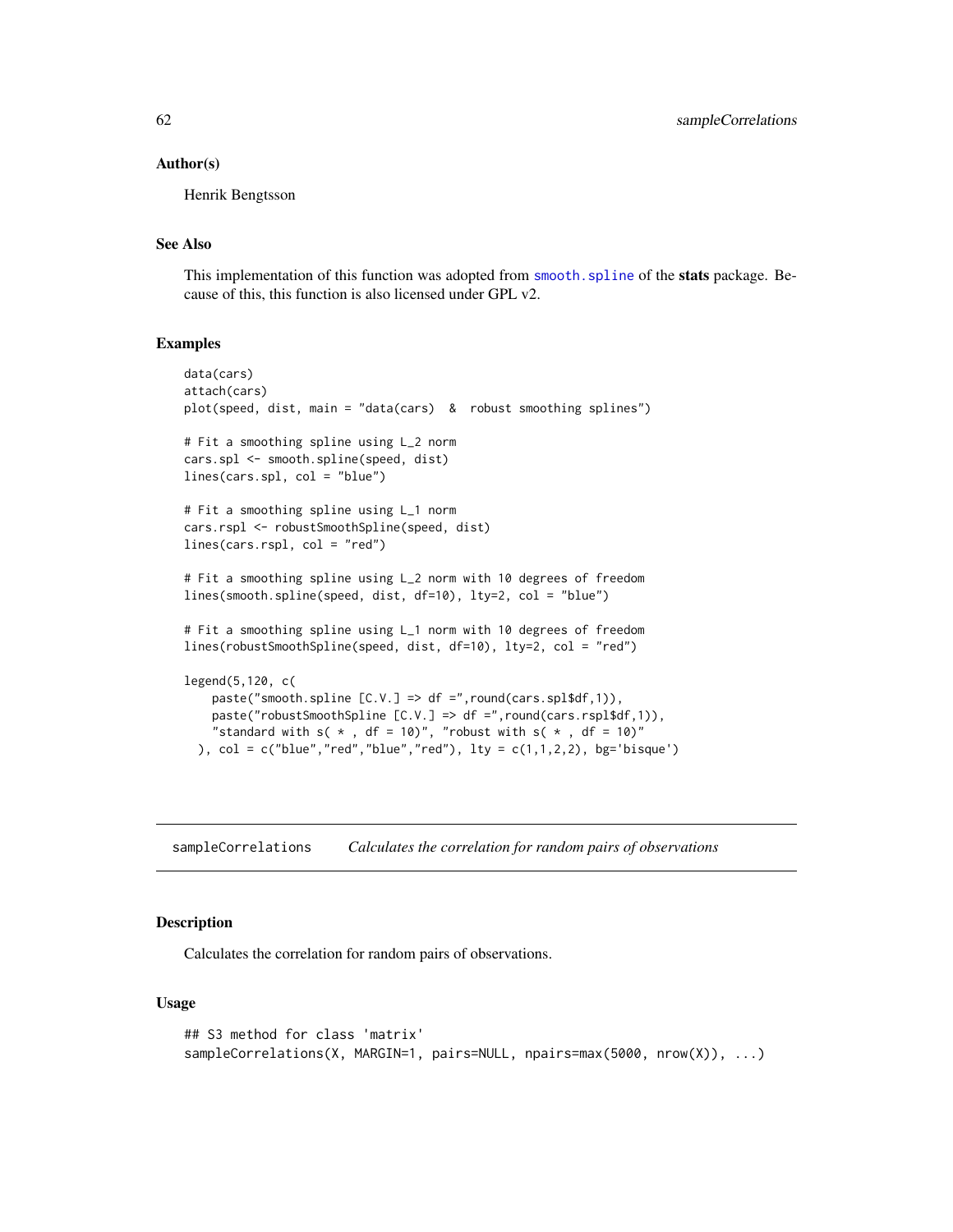## <span id="page-62-0"></span>sampleTuples 63

## Arguments

| X      | An NxK matrix where $N \ge 2$ and $K \ge 2$ .                                                                                |
|--------|------------------------------------------------------------------------------------------------------------------------------|
| MARGIN | The dimension (1 or 2) in which the observations are. If MARGIN==1 $(==2)$ , each<br>row (column) is an observation.         |
| pairs  | If a Lx2 matrix, the L index pairs for which the correlations are calculated. If<br>NULL, pairs of observations are sampled. |
| npairs | The number of correlations to calculate.                                                                                     |
|        | Not used.                                                                                                                    |

## Value

Returns a [double](#page-0-0) [vector](#page-0-0) of length npairs.

## Author(s)

Henrik Bengtsson

## References

[1] A. Ploner, L. Miller, P. Hall, J. Bergh & Y. Pawitan. *Correlation test to assess low-level processing of high-density oligonucleotide microarray data*. BMC Bioinformatics, 2005, vol 6.

## See Also

[sample](#page-0-0)().

#### Examples

# Simulate 20000 genes with 10 observations each X <- matrix(rnorm(n=20000), ncol=10)

```
# Calculate the correlation for 5000 random gene pairs
cor <- sampleCorrelations(X, npairs=5000)
print(summary(cor))
```
sampleTuples *Sample tuples of elements from a set*

## Description

Sample tuples of elements from a set. The elements within a sampled tuple are unique, i.e. no two elements are the same.

#### Usage

```
## Default S3 method:
sampleTuples(x, size, length, ...)
```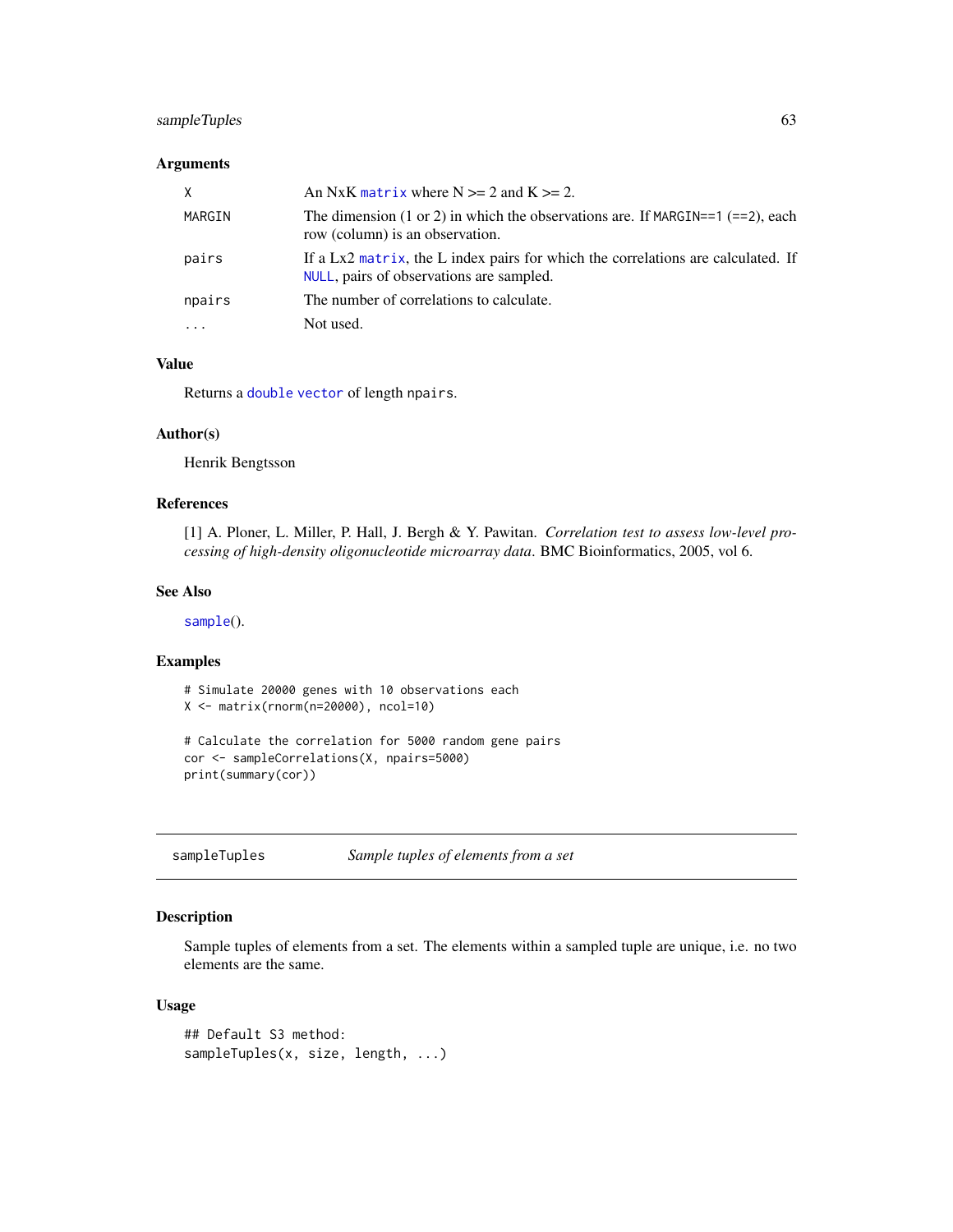#### Arguments

| X      | A set of elements to sample from.        |
|--------|------------------------------------------|
| size   | The number of tuples to sample.          |
| length | The length of each tuple.                |
|        | Additional arguments passed to sample(). |

## Value

Returns a NxK [matrix](#page-0-0) where  $N = size$  and  $K = length$ .

## Author(s)

Henrik Bengtsson

## See Also

[sample](#page-0-0)().

## Examples

```
pairs <- sampleTuples(1:10, size=5, length=2)
print(pairs)
triples <- sampleTuples(1:10, size=5, length=3)
print(triples)
# Allow tuples with repeated elements
quadruples <- sampleTuples(1:3, size=5, length=4, replace=TRUE)
print(quadruples)
```
<span id="page-63-1"></span>wpca *Light-weight Weighted Principal Component Analysis*

## Description

Calculates the (weighted) principal components of a matrix, that is, finds a new coordinate system (not unique) for representing the given multivariate data such that i) all dimensions are orthogonal to each other, and ii) all dimensions have maximal variances.

## Usage

```
## S3 method for class 'matrix'
wpca(x, w=NULL, center=TRUE, scale=FALSE, method=c("dgesdd", "dgesvd"),
  swapDirections=FALSE, ...)
```
<span id="page-63-0"></span>64 wpca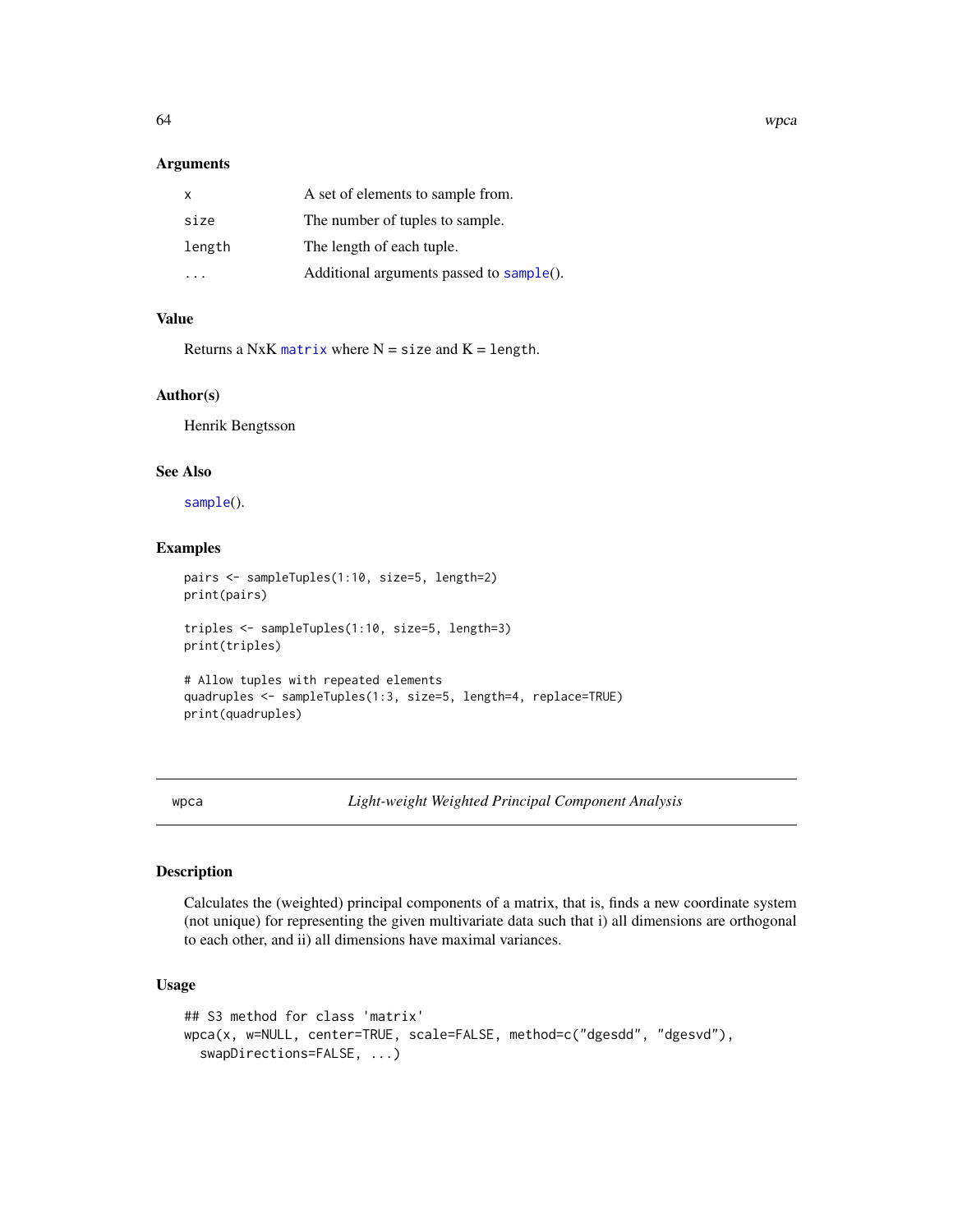#### <span id="page-64-0"></span>wpca 65

## Arguments

| $\mathsf{x}$ | An NxK matrix.                                                                                                                                                                                                                                                                                                                                                                      |
|--------------|-------------------------------------------------------------------------------------------------------------------------------------------------------------------------------------------------------------------------------------------------------------------------------------------------------------------------------------------------------------------------------------|
| W            | An N vector of weights for each row (observation) in the data matrix. If NULL,<br>all observations get the same weight, that is, standard PCA is used.                                                                                                                                                                                                                              |
| center       | If TRUE, the (weighted) sample mean column vector is subtracted from each<br>column in mat, first. If data is not centered, the effect will be that a linear<br>subspace that goes through the origin is fitted.                                                                                                                                                                    |
| scale        | If TRUE, each column in mat is divided by its (weighted) root-mean-square of<br>the centered column, first.                                                                                                                                                                                                                                                                         |
| method       | If "dgesdd" LAPACK's divide-and-conquer based SVD routine is used (faster<br>[1]). If "dgesvd", LAPACK's QR-decomposition-based routine is used.                                                                                                                                                                                                                                    |
|              | swapDirections If TRUE, the signs of eigenvectors that have more negative than positive compo-<br>nents are inverted. The signs of corresponding principal components are also<br>inverted. This is only of interest when for instance visualizing or comparing<br>with other PCA estimates from other methods, because the PCA (SVD) decom-<br>position of a matrix is not unique. |
|              | Not used.                                                                                                                                                                                                                                                                                                                                                                           |

## Value

Returns a [list](#page-0-0) with elements:

| рc    | An NxK matrix where the column vectors are the principal components (a.k.a.<br>loading vectors, spectral loadings or factors etc). |
|-------|------------------------------------------------------------------------------------------------------------------------------------|
| d     | An K vector containing the eigenvalues of the principal components.                                                                |
| vt    | An KxK matrix containing the eigenvector of the principal components.                                                              |
| xMean | The center coordinate.                                                                                                             |
|       |                                                                                                                                    |

It holds that  $x == t(t(fit$ pc %\*% fit\$vt) + fit\$xMean).

## Method

A singular value decomposition (SVD) is carried out. Let X=mat, then the SVD of the matrix is  $X = UDV'$ , where U and V are orthogonal, and D is a diagonal matrix with singular values. The principal returned by this method are UD.

Internally La.svd() (or svd()) of the base package is used. For a popular and well written introduction to SVD see for instance [2].

## Author(s)

Henrik Bengtsson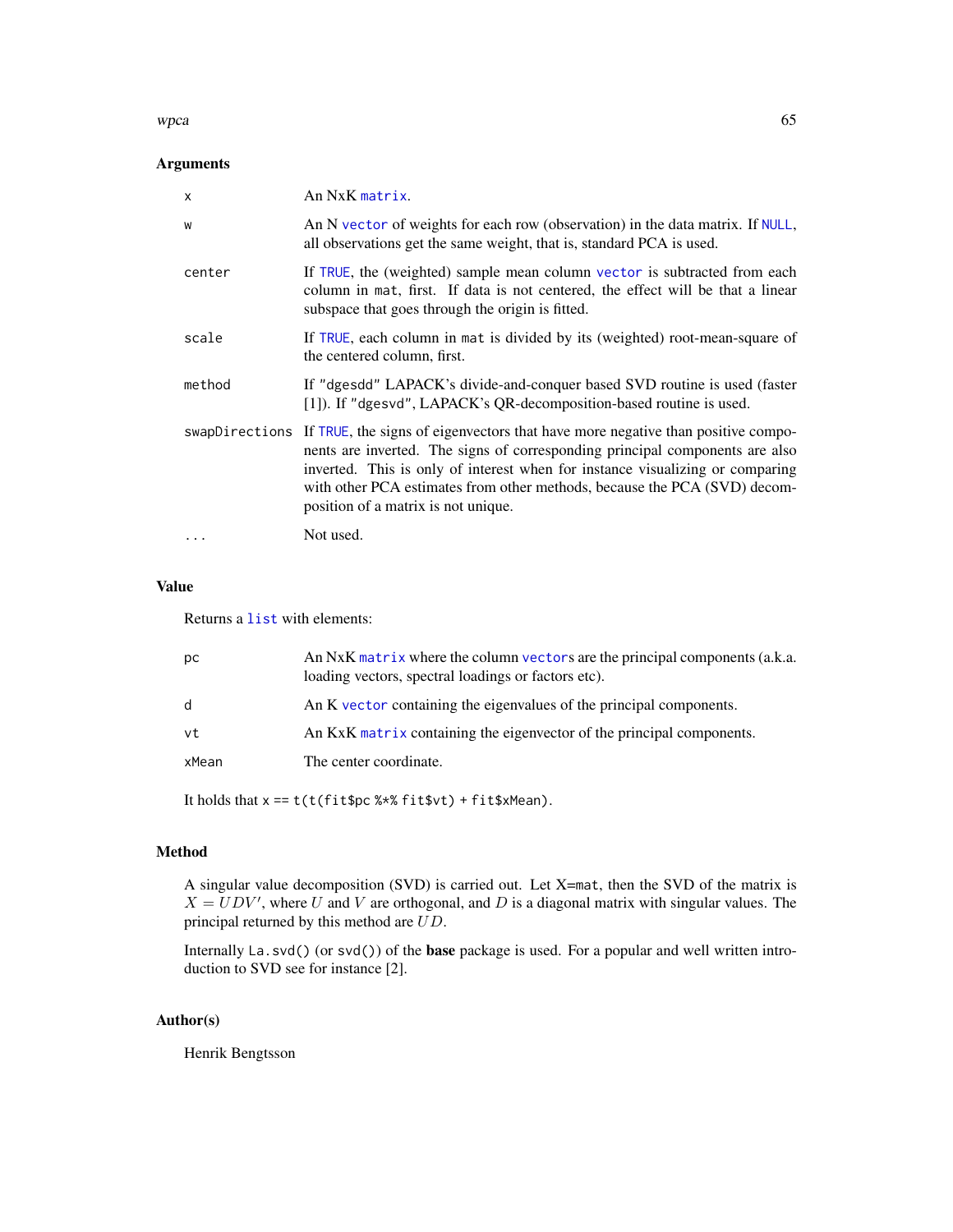#### References

[1] J. Demmel and J. Dongarra, *DOE2000 Progress Report*, 2004. [https://people.eecs.berkele](https://people.eecs.berkeley.edu/~demmel/DOE2000/Report0100.html)y. [edu/~demmel/DOE2000/Report0100.html](https://people.eecs.berkeley.edu/~demmel/DOE2000/Report0100.html)

[2] Todd Will, *Introduction to the Singular Value Decomposition*, UW-La Crosse, 2004. [http:](http://websites.uwlax.edu/twill/svd/) [//websites.uwlax.edu/twill/svd/](http://websites.uwlax.edu/twill/svd/)

#### See Also

For a iterative re-weighted PCA method, see [iwpca](#page-26-1)(). For Singular Value Decomposition, see [svd](#page-0-0)(). For other implementations of Principal Component Analysis functions see (if they are installed): [prcomp](#page-0-0) in package stats and pca() in package pcurve.

#### Examples

```
for (zzz in \emptyset) {
```

```
# This example requires plot3d() in R.basic [http://www.braju.com/R/]
if (!require(pkgName <- "R.basic", character.only=TRUE)) break
```

```
# -------------------------------------------------------------
# A first example
# -------------------------------------------------------------
# Simulate data from the model y \leq -a + bx + \text{eps}(bx)x < - rexp(1000)
a \leftarrow c(2, 15, 3)b \leftarrow c(2,3,15)bx \leftarrow outer(b, x)eps <- apply(bx, MARGIN=2, FUN=function(x) rnorm(length(x), mean=0, sd=0.1*x))
y \leq -a + bx + epsy \leftarrow t(y)# Add some outliers by permuting the dimensions for 1/3 of the observations
idx \leq sample(1:nrow(y), size=1/3*nrow(y))
y[idx, ] \leftarrow y[idx, c(2, 3, 1)]# Down-weight the outliers W times to demonstrate how weights are used
W < - 10# Plot the data with fitted lines at four different view points
N < -4theta \leq seq(0,180, length.out=N)
phi <- rep(30, length.out=N)
# Use a different color for each set of weights
col <- topo.colors(W)
opar <- par(mar=c(1,1,1,1)+0.1)
layout(matrix(1:N, nrow=2, byrow=TRUE))
for (kk in seq_along(theta)) {
  # Plot the data
```
<span id="page-65-0"></span>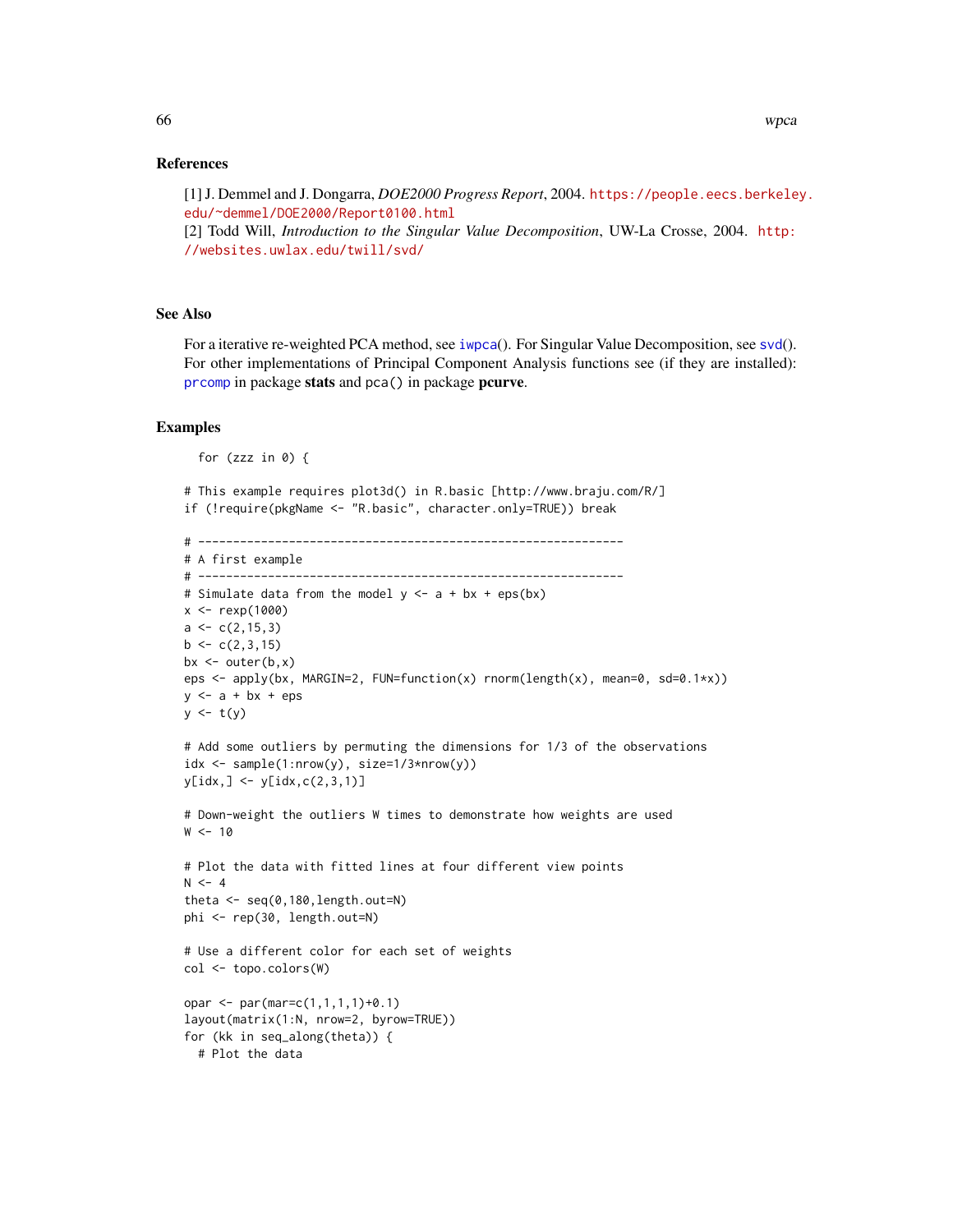```
plot3d(y, theta=theta[kk], phi=phi[kk])
  # First, same weights for all observations
  w \leftarrow \text{rep}(1, \text{length}=\text{nrow}(y))for (ww in 1:W) {
    # Fit a line using IWPCA through data
    fit <- wpca(y, w=w, swapDirections=TRUE)
    # Get the first principal component
    ymid <- fit$xMean
    d0 <- apply(y, MARGIN=2, FUN=min) - ymid
    d1 <- apply(y, MARGIN=2, FUN=max) - ymid
    b \leftarrow \text{fit} \text{wt}[1,]y0 \leftarrow -b * max(abs(d0))y1 \leftarrow b * max(abs(d1))yline <- matrix(c(y0,y1), nrow=length(b), ncol=2)
    yline <- yline + ymid
    points3d(t(ymid), col=col)
    lines3d(t(yline), col=col)
    # Down-weight outliers only, because here we know which they are.
    w[idx] <- w[idx]/2
  }
  # Highlight the last one
  lines3d(t(yline), col="red", lwd=3)
}
par(opar)
\} # for (zzz in 0)
rm(zzz)
  if dev.cur() > 1) dev.off()# -------------------------------------------------------------
# A second example
# -------------------------------------------------------------
# Data
x \leftarrow c(1, 2, 3, 4, 5)y \leftarrow c(2, 4, 3, 3, 6)opar <- par(bty="L")
opalette <- palette(c("blue", "red", "black"))
xlim \leftarrow ylim \leftarrow c(0,6)# Plot the data and the center mass
plot(x,y, pch=16, cex=1.5, xlim=xlim, ylim=ylim)
points(mean(x), mean(y), cex=2, lwd=2, col="blue")
```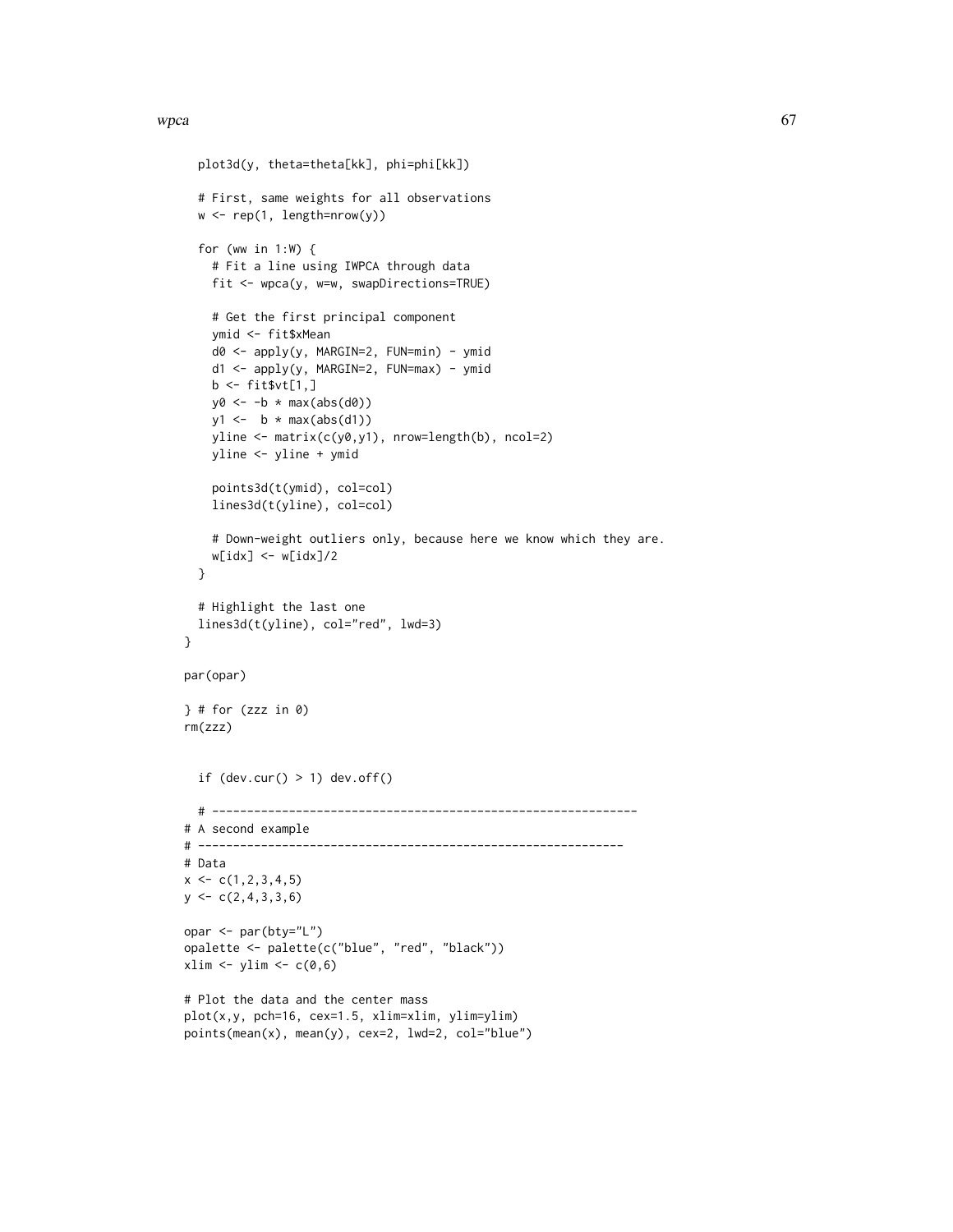```
# Linear regression y \sim xfit \leftarrow lm(y \sim x)
abline(fit, lty=1, col=1)
# Linear regression y \sim x through without intercept
fit \leftarrow lm(y \sim x - 1)
abline(fit, lty=2, col=1)
# Linear regression x ~ y
fit \leftarrow lm(x \sim y)c <- coefficients(fit)
b \le -1/c[2]a \leftarrow -b \star c[1]abline(a=a, b=b, lty=1, col=2)
# Linear regression x ~ y through without intercept
fit \leftarrow lm(x \sim y - 1)b <- 1/coefficients(fit)
abline(a=0, b=b, lty=2, col=2)
# Orthogonal linear "regression"
fit \leq wpca(cbind(x,y))
b <- fit$vt[1,2]/fit$vt[1,1]
a <- fit$xMean[2]-b*fit$xMean[1]
abline(a=a, b=b, lwd=2, col=3)
# Orthogonal linear "regression" without intercept
fit <- wpca(cbind(x,y), center=FALSE)
b <- fit$vt[1,2]/fit$vt[1,1]
a <- fit$xMean[2]-b*fit$xMean[1]
abline(a=a, b=b, lty=2, lwd=2, col=3)
legend(xlim[1],ylim[2], legend=c("lm(y~x)", "lm(y~x-1)", "lm(x~y)",
           "\ln(x-y-1)", "pca", "pca w/o intercept"), ly=rep(1:2,3),
                      lwd=rep(c(1,1,2),each=2), col=rep(1:3,each=2))
palette(opalette)
par(opar)
```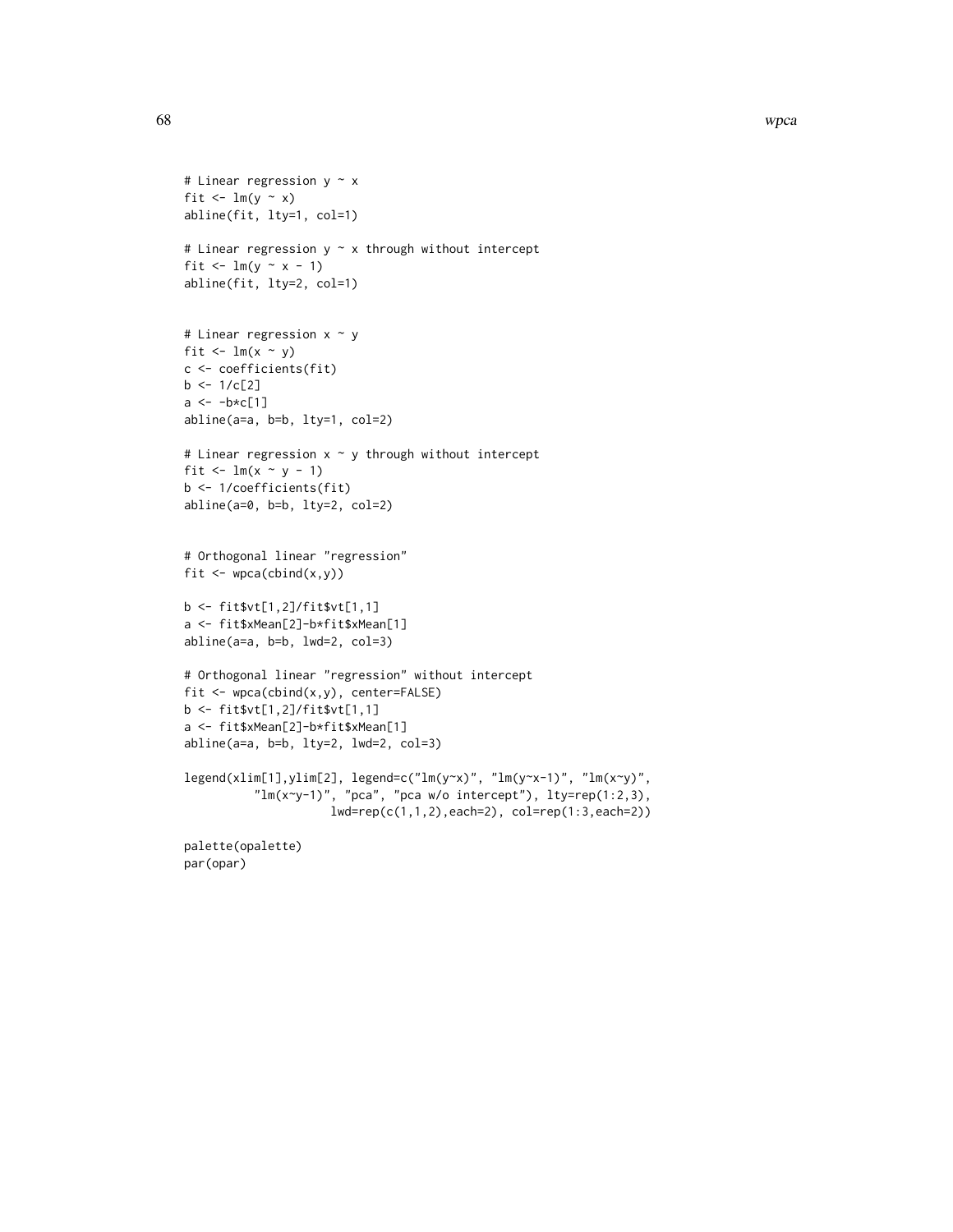# <span id="page-68-0"></span>**Index**

∗ algebra distanceBetweenLines, [17](#page-16-0) fitIWPCA, [20](#page-19-0) iwpca, [27](#page-26-0) medianPolish, [29](#page-28-0) wpca, [64](#page-63-0) ∗ documentation 1. Calibration and Normalization, [5](#page-4-0) ∗ methods averageQuantile, [7](#page-6-0) backtransformAffine, [8](#page-7-0) backtransformPrincipalCurve, [10](#page-9-0) calibrateMultiscan, [13](#page-12-0) callNaiveGenotypes, [15](#page-14-0) fitIWPCA, [20](#page-19-0) fitNaiveGenotypes, [22](#page-21-0) fitPrincipalCurve, [23](#page-22-0) fitXYCurve, [25](#page-24-0) iwpca, [27](#page-26-0) medianPolish, [29](#page-28-0) normalizeAffine, [31](#page-30-0) normalizeAverage, [35](#page-34-0) normalizeCurveFit, [36](#page-35-0) normalizeDifferencesToAverage, [40](#page-39-0) normalizeQuantileRank, [48](#page-47-0) normalizeQuantileRank.matrix, [50](#page-49-0) normalizeQuantileSpline, [51](#page-50-0) normalizeTumorBoost, [53](#page-52-0) pairedAlleleSpecificCopyNumbers, [55](#page-54-0) plotDensity, [56](#page-55-0) plotMvsA, [57](#page-56-0) plotMvsAPairs, [58](#page-57-0) plotMvsMPairs, [59](#page-58-0) plotXYCurve, [60](#page-59-0) sampleCorrelations, [62](#page-61-0) wpca, [64](#page-63-0) ∗ multivariate averageQuantile, [7](#page-6-0)

normalizeQuantileRank, [48](#page-47-0) normalizeQuantileRank.matrix, [50](#page-49-0) normalizeQuantileSpline, [51](#page-50-0) plotXYCurve, [60](#page-59-0) ∗ nonparametric averageQuantile, [7](#page-6-0) normalizeFragmentLength, [41](#page-40-0) normalizeQuantileRank, [48](#page-47-0) normalizeQuantileRank.matrix, [50](#page-49-0) normalizeQuantileSpline, [51](#page-50-0) plotXYCurve, [60](#page-59-0) ∗ package aroma.light-package, [2](#page-1-0) ∗ robust averageQuantile, [7](#page-6-0) normalizeFragmentLength, [41](#page-40-0) normalizeQuantileRank, [48](#page-47-0) normalizeQuantileRank.matrix, [50](#page-49-0) normalizeQuantileSpline, [51](#page-50-0) plotXYCurve, [60](#page-59-0) robustSmoothSpline, [61](#page-60-0) ∗ smooth robustSmoothSpline, [61](#page-60-0) ∗ utilities sampleCorrelations, [62](#page-61-0) sampleTuples, [63](#page-62-0) 1. Calibration and Normalization, [5](#page-4-0) aroma.light *(*aroma.light-package*)*, [2](#page-1-0) aroma.light-package, [2](#page-1-0) averageQuantile, [7,](#page-6-0) *[49](#page-48-0)*, *[52](#page-51-0)* backtransformAffine, [8](#page-7-0) backtransformPrincipalCurve, [10,](#page-9-0) *[23](#page-22-0)* backtransformXYCurve *(*fitXYCurve*)*, [25](#page-24-0) calibrateMultiscan, *[3](#page-2-0)*, [13,](#page-12-0) *[21](#page-20-0)*, *[33](#page-32-0)* callNaiveGenotypes, [15,](#page-14-0) *[22](#page-21-0)* character, *[13](#page-12-0)*, *[20](#page-19-0)*, *[22](#page-21-0)*, *[25](#page-24-0)*, *[32](#page-31-0)*, *[37](#page-36-0)*, *[50](#page-49-0)*, *[53](#page-52-0)*, *[57](#page-56-0)*

data.frame, *[56,](#page-55-0) [57](#page-56-0)*